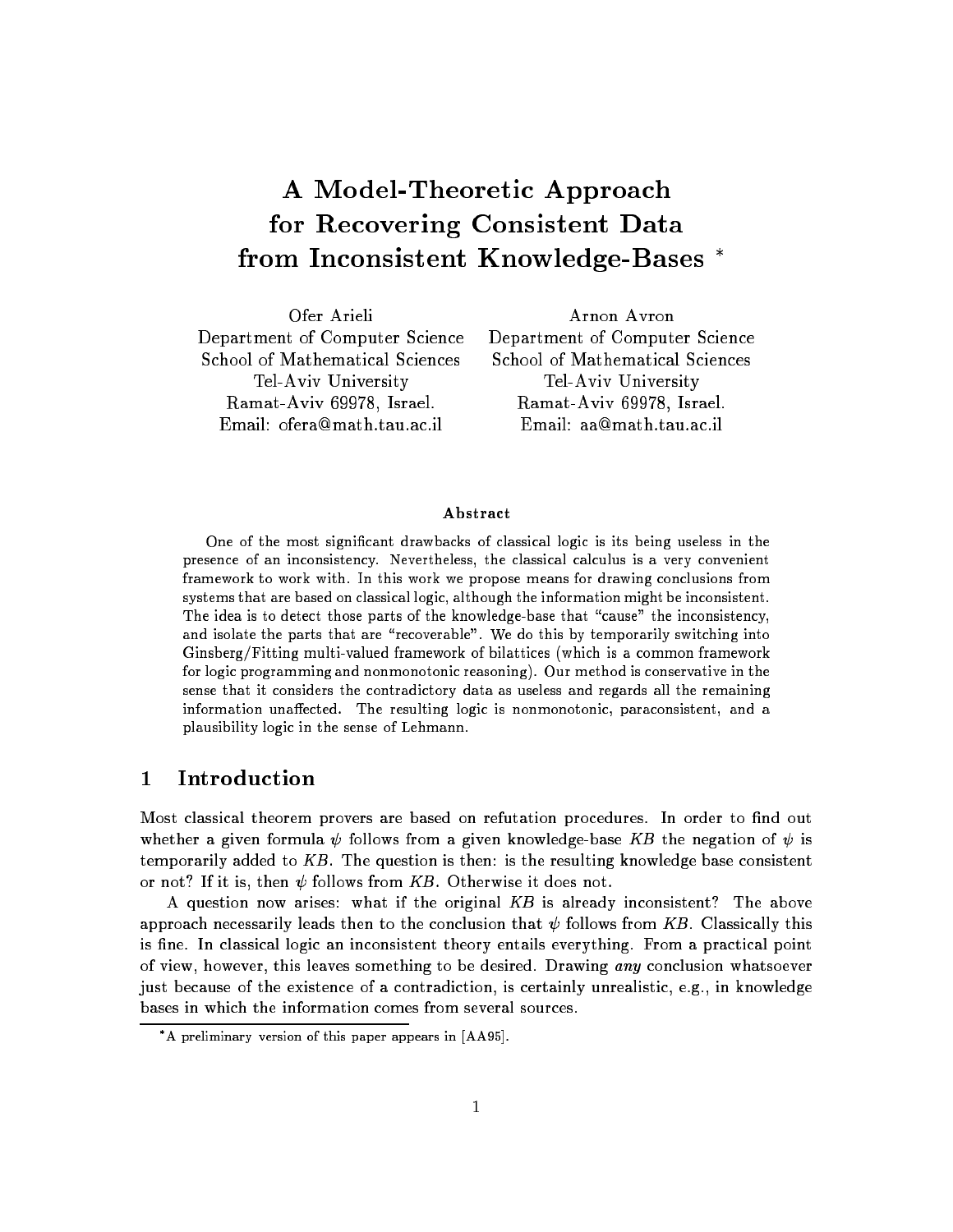One possible solution to this problem is to use some kind of a paraconsistent logic ([dC74]), i.e.: a logic in which trivial reasoning from a contradiction is not allowed. Several candidates has been suggested in the literature (see, e.g., [BCDLP, BDP95, CSHL, KL92, Lo94, Pr89, Pr91, Su90a, Su90b, Su94]). The use of such logic has, however, its own drawbacks. The ma jor one is the fact that it forces us to give up classical reasoning altogether. This is certainly not justified in case the given knowledge base is consistent. Moreover: the classical calculus is a very convenient framework to work with; Adding new mechanisms or connectives to it generally causes a considerable growth in the computational complexity needed to maintain the resulting system. The fact that many relatively efficient theorem provers which are based on classical logic already exist is also signicant from a pragmatic point of view.

The purpose of this work is to propose means for drawing conclusions from systems that are based on classical logic, even though the information might be inconsistent. The idea is to detect first those parts of the knowledge-base that "cause" the inconsistency, and to isolate the parts that are "recoverable". The outcome of this approach is a construction of a subset of the original knowledge-base, which is consistent, and preserves most of the original data without changing its meaning. Since we are not changing any assertion (and in particular we are not damaging the syntax), we can continue handling the "recovered" knowledge-base by the usual methods of current theorem provers.

Consider for example the following set of assertions:  $S = \{-s, r_1, r_1 \rightarrow r_2, r_2 \rightarrow i\}.$ This set is consistent, therefore classical logic might be used for drawing conclusions from it. Assume now that a new information arrives, and we are told that  $s$  is known to be true. The new knowledge-base,  $S' = S \cup \{s\}$ , is inconsistent. Since everything classically follows from  $S'$ , another mechanism for drawing plausible conclusions is needed. A common approach of doing so is to consider some maximal consistent subset of the knowledge-base (see, e.g., [RM70, Po88, BCDLP, Lo94]). The drawback of this method is that it might lead to conclusions that are in a direct conflict with the original information. In the case of S', for instance, every maximal consistent subset must contain either s or  $\neg s$  (but not both), and therefore such a set classically entails formulae that *contradict an explicit data* of the original knowledge-base.

Instead of looking for maximal consistent subsets it seems to us more reasonable to try to do the following things:

- 1. Detect and isolate the cause of the inconsistency together with what is related to it. Any data that is not related to the conflicting information should not be affected or changed.
- 2. Make sure that the remaining information yields conclusions that are semantically coherent with the original data (i.e.: only inferences that do not contradict any previously drawn conclusions are allowed).

In the specific example considered above, for instance, it is clear that the ambiguity in  $S'$ is connected only to  $\{s, \neg s\},$  while  $\{r_1,\; r_1\mathop{\rightarrow}\neg r_2,\; r_2\mathop{\rightarrow}\! i\}$  seems to be the part of  $S'$  from which one would like to draw (classical) conclusions.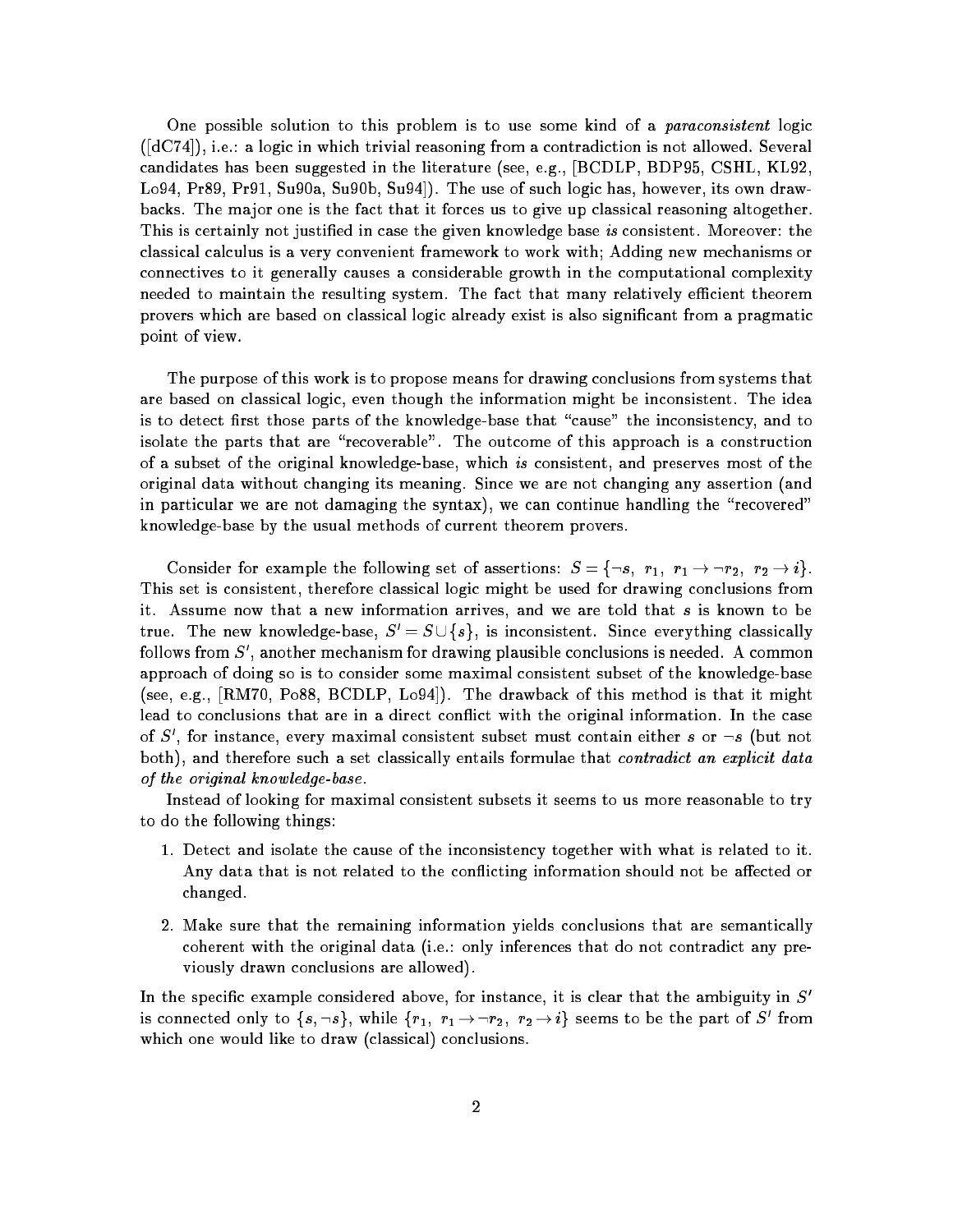How do we  $practically$  recover consistent data from an inconsistent knowledge-base without changing it? The method that we suggest in this paper is to switch into a multi-valued framework. For this we use special algebraic structures called *bilattices.* Bilattices were first proposed by Ginsberg (see [Gi88]) as a basis for a general framework for many applications such as first-order theorem provers, truth maintenance systems, and implementations of default inferences. This notion was further developed by Fitting, who used bilattices for extending some well known logics (like Kleene 3-valued logics; see [Fi90a, Fi94]), and introduced bilattice-based logic programming methods ([Fi89, Fi90b, Fi91, Fi93]). In bilattices the elements (which are also referred to as "truth values") are arranged in two partial orders simultaneously: one,  $\leq_t$ , may intuitively be understood as a measure of the degree of truth that each element represents; the other,  $\leq_k$ , describes (again, intuitively) differences in the amount of information that each element exhibits on the assertions that it is supposed to represent. $<sup>1</sup>$ </sup>

Just adding truth values is not enough, of course. In order to recover the information truthfully we have to develop a mechanism that enables paraconsistent inferences. For this we use an epistemic entailment proposed in [KL92] (denoted here by  $\equiv_{con}$ ) as the consequence relation of the logic. This relation can be viewed as a kind of "closed world assumption", since it considers only the "most consistent" models (mcms) of a given set of assertions. As was shown in [AA94, AA96], this consequence relation enjoys some appealing properties, such as being non-monotonic, paraconsistent, and a \plausibility logic" in the sense of Lehmann [Le92].

By using  $\models_{con}$  we would be able to construct subsets of the knowledge-base (called "support sets"), which are useful means to override the contradictions when attention is focused on certain (recoverable) formulae. These sets are the candidates to be the recovered knowledge-base. The common property shared by every recovered knowledge-base is that it considers some contradictory information as useless, and regards all the remaining information not depending on it as unaffected. This kind of approach is called *conservative* (skeptical) [Wa94] or coherent [BCDLP, BDP95].

It should be emphasized at this point that our method, like many other well-known approaches in the literature of AI, does not act as a complete reasoner. That is, it does not always propose a unique solution which is the best interpretation of the conflicts in the knowledge-base. Instead, it suggests several support sets that can be extracted from the original inconsistent set of assertions. The reasoners are then expected to choose the one that is most suitable according to their actual epistemic beliefs. In the sequel we provide some heuristics that might guide them which support set to choose.

Before turning to the technical details, a few words on implementation issues: A ma jor challenge encountered by every reasoning method is to turn the proposed formalism into a computationally feasible process. There are many ways of dealing with this problem: The method proposed in [Le86, Wa94], e.g., is to restrict the representation language, taking

The idea of using  $\it two$  partial orders may be traced back to Belnap and his well-known four-valued logic [Be77a, Be77b], which is exactly the simplest bilattice  $FOUR$  (see below). Belnap was also the one who first proposed  $FOUR$  as being useful for computer-based reasoning.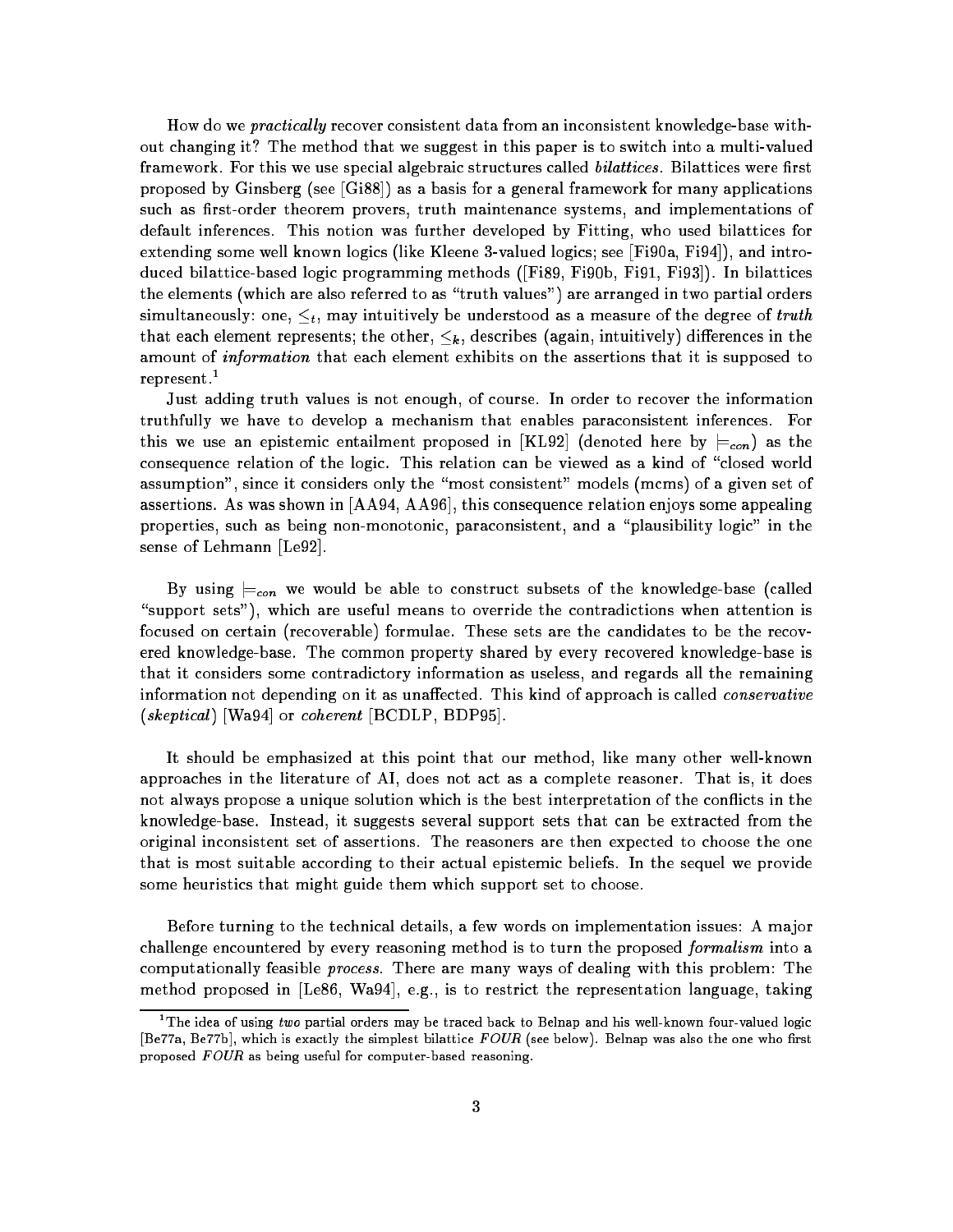into account the trade-off between expressiveness and efficiency. Here we use a different approach: for practical implementations we restrict ourselves to a particular family of common knowledge-bases (called *stratified –* see Subsection 3.3). We provide an efficient algorithm for recovering consistent data from this type of knowledge-bases.

The paper is organized as follows: In the next section we describe the framework of the discussion. We survey some basic notions related to bilattices, define bilattice-based logics, and present the general kinds of knowledge-bases to be considered in the sequel. Section 3 contains the basic ideas of recovering consistent data from con
icting information. In this section we also examine some of the properties of the recovered data and propose a method for producing it in several important cases. In section 4 we consider a special family of models that is sufficient for the task of recovering consistent data, and in section 5 we show how to extend the results to first-order logic. In section 6 we summarize the ideas developed along the paper and provide several examples of their use (the most important of which seems to be in the area of model-based diagnostic systems). In Section 7 we compare our approach to other formalisms that deal with inconsistency. Finally, in Section 8 we give some concluding remarks and discuss directions for further study.

## 2 Preliminaries

### 2.1 Bilattices

**Definition 2.1** [Gi88] A *bilattice* is a structure  $B = (B, \leq_t, \leq_k, \neg)$  such that B is a non empty set containing at least two elements;  $(B, \leq_t)$ ,  $(B, \leq_k)$  are complete lattices; and  $\neg$  is a unary operation on  $B$  with the following properties:

a) if  $a \leq_t b$ , then  $\neg a \geq_t \neg b$ . b) if  $a \leq_k b$ , then  $\neg a \leq_k \neg b$ . c)  $\neg \neg a = a$ .

Bilattices are therefore algebraic structures that contain two partial orders simultaneously, each one reflects a different concept:  $\leq_t$  intuitively reflects differences in the "measure of truth" that the bilattice elements are supposed to represent, while  $\leq_k$  might intuitively be understood as reflecting differences in the amount of knowledge (or in the amount of information) that each one of these elements exhibits. The basic relation between these two partial orders is via negation. Note that negation is order preserving w.r.t  $\leq_k$ . This reflects the intuition that while one expects negation to invert the notion of truth, it should keep the amount of information: we know no more and no less about  $\neg p$  than we know about  $p$  (see [Gi88, p.269] and [Fi90b, p.239] for further discussion).

Notation 2.2 Following Fitting, we shall use  $\wedge$  and  $\vee$  for the meet and join which correspond to the meet and intuitive meeting into meet and interstand  $\otimes$  and  $\oplus$  as representing the "consensus" and "accept all" operations, respectively."

These operators would not play a central role in what follows, since we will be most interested in the " "classical" operators  $\wedge$  and  $\vee$ . However, since our method allows the usage of these operators without any further effort (and without increasing the complexity of the methods below  $-$  see Proposition 2.22 and its proof ), we shall refer to them as well.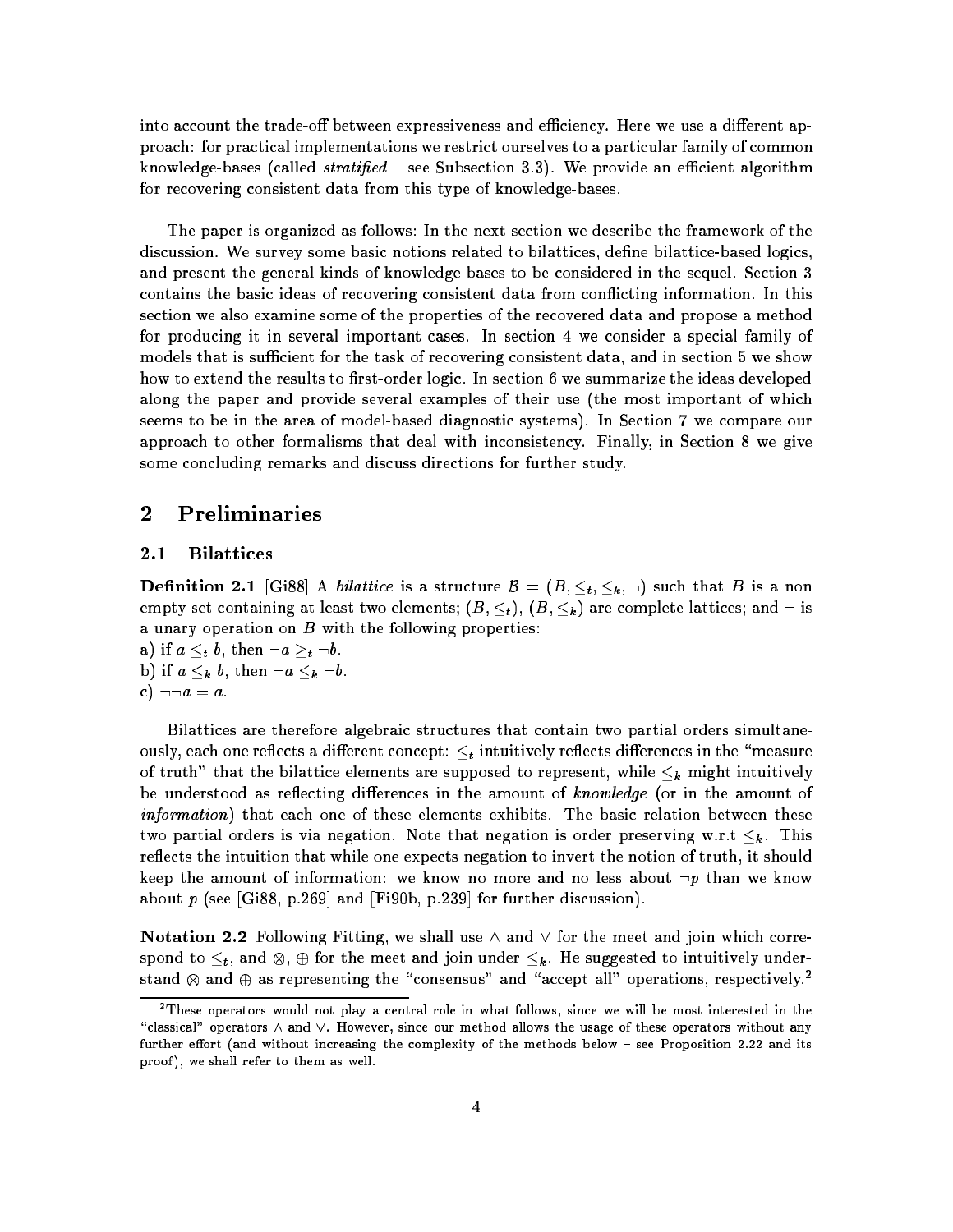f and t will denote, respectively, the least and the greatest element w.r.t.  $\leq_t$ , while  $\perp$  and  $\top$  - the least and the greatest element w.r.t.  $\leq_k$ . While t and f may have their usual intuitive meaning,  $\perp$  and  $\top$  could be thought of as representing no information and inconsistent knowledge, respectively. Obviously,  $f, t, \perp$  and  $\top$  are all different (see also Lemma 2.5 below). Finally, unlike in [AA94, AA96],  $\psi \rightarrow \phi$  is here just an abbreviation for  $\neg \psi \vee \phi$ .

#### Definition 2.3

a)  $[G188]$  A *distributive bilattice* is a bilattice in which all the (twelve) possible distributive laws concerning  $\land$ ,  $\lor$ ,  $\otimes$ , and  $\oplus$  hold. (i.e.:  $a\triangle (b\nabla c) = (a\triangle b)\nabla (a\triangle c)$  for every  $\triangle$ ,  $\nabla \in$  $f^{(1)}$ ;  $f^{(2)}$ ;  $f^{(1)}$ ;  $f^{(2)}$ ;  $f^{(3)}$ 

. In interlaced bilattice is a bilattice in which each one of  $\mathbf{w}$  and  $\mathbf{w}$  and  $\mathbf{w}$ monotonic with respect to both  $\leq_t$  and  $\leq_k$ ; i.e.:

if  $a \lt_b b$ , then  $a \otimes c \lt_b b \otimes c$ , and  $a \oplus c \lt_b b \oplus c$ .

if  $a\leq_{k} b$ , then  $a\wedge c\leq_{k} b\wedge c$ , and  $a\vee c\leq_{k} b\vee c$ .

Lemma 2.4 [Fi90b] Every distributive bilattice is also interlaced.

**Lemma 2.5** Let  $\mathcal{B} = (B, \leq_t, \leq_k, \neg)$  be a bilattice, and let  $a, b$  be arbitrary elements of B. a)  $[Gi88] \lnot(a \wedge b) = \neg a \vee \neg b; \ \neg(a \vee b) = \neg a \wedge \neg b; \ \neg(a \otimes b) = \neg a \otimes \neg b; \ \neg(a \oplus b) = \neg a \oplus \neg b.$ **b)** [Gi88]  $\neg f = t$ ;  $\neg t = f$ ;  $\neg \bot = \bot$ ;  $\neg \top = \top$ . c) [Fi90b] If B is interlaced, then  $\bot \wedge \top = f; \bot \vee \top = t; \ f \otimes t = \bot; \ f \oplus t = \top.$ 

**Definition 2.6** [AA94] Let  $\mathcal{B} = (B, \leq_t, \leq_k, \neg)$  be a bilattice.

- a) A bifilter is a nonempty set  $\mathcal{F} \subset B$ , such that:  $a\wedge b\in\mathcal{F}$  iff  $a\in\mathcal{F}$  and  $b\in\mathcal{F}$  $a\!\otimes\! b\!\in\! {\cal F}$  iff  $a\!\in\! {\cal F}$  and  $b\!\in\! {\cal F}$ b) A bifilter  $F$  is called prime, if it satisfies also:
- $a\vee b\in \mathcal{F}$  iff  $a\in \mathcal{F}$  or  $b\in \mathcal{F}$  $a \oplus b \in \mathcal{F}$  iff  $a \in \mathcal{F}$  or  $b \in \mathcal{F}$

The notion of a (prime) bilter is a natural generalization to bilattices of the notion of a (prime) filter, which is a basic tool in algebraic treatments of logic. The set of designated values in a multiple-valued semantics of a logic is almost always required to be a filter, because the algebraic properties of a filter reflect the properties of a consequence relation. Moreover, the meet operator behaves like conjunction relative to filters. In most cases the filter which is used for defining a logic is further required to be  $prime$ , because only relative to prime filters the join operator behaves like a disjunction. Relative to bifilters both meet operators of a bilattice behave like conjunctions, while relative to prime bilters the join operators, in addition, behave like disjunctions.

**Lemma 2.7** Let  $\mathcal F$  be a bifilter of  $\mathcal B$ . Then: a) F is upward-closed w.r.t both  $\leq_t$  and  $\leq_k$ . **b)**  $t, \top \in \mathcal{F}$ , while  $f, \bot \notin \mathcal{F}$ .

**Proof:** Claim (a) follows immediately from the definition of  $\mathcal{F}$ ; the first part of (b) follows from (a), and from the maximality of t and  $\top$ ; the fact that the minimal elements are not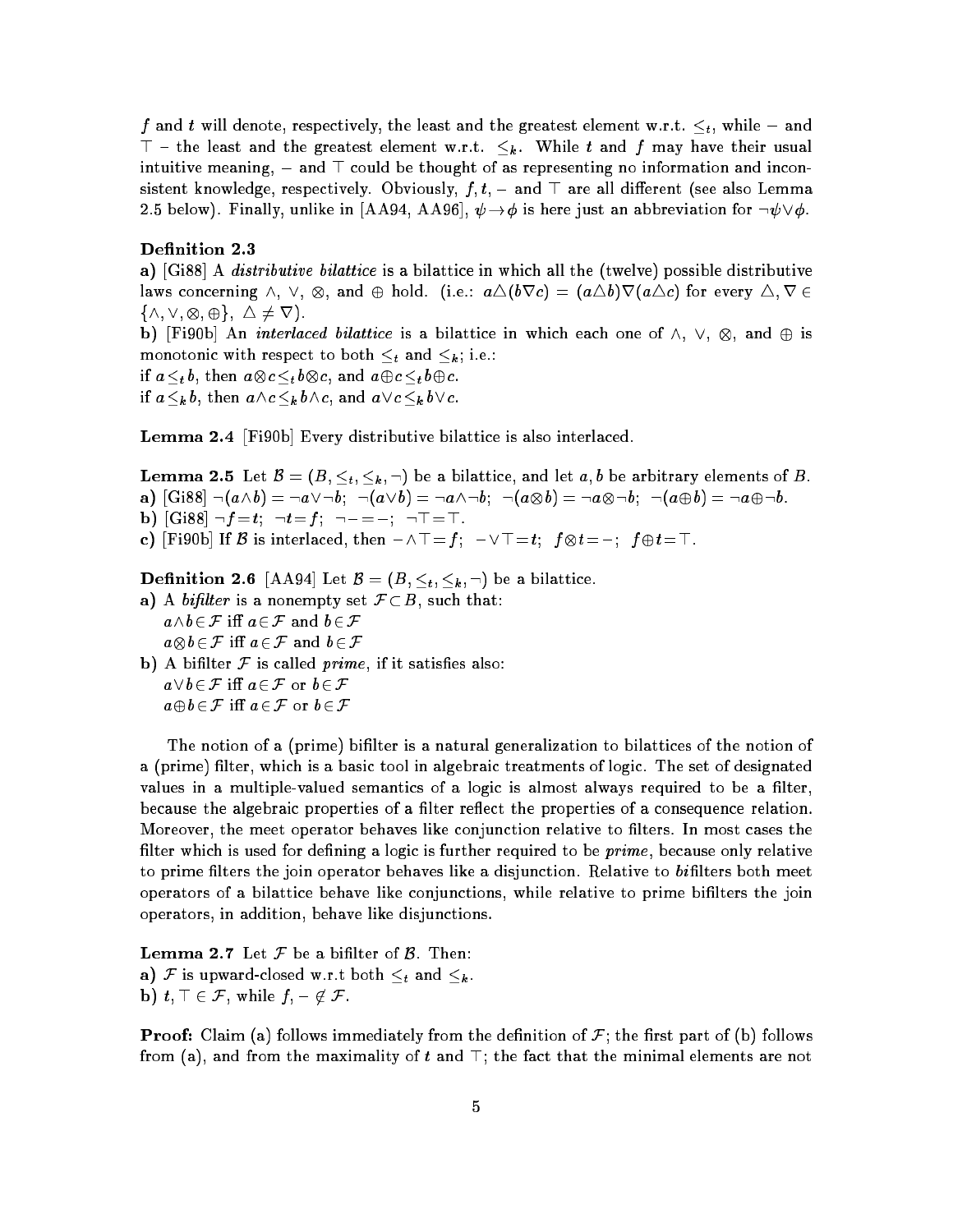in F follows also from (a), since  $\mathcal{F} \neq B$ .  $\Box$ 

The following sets are contained in every bilter:

#### Definition 2.8

•  $D_k(\mathcal{B}) = \{b \in B \mid b >_k t\}$  (the designated values w.r.t.  $\leq_k$  of  $\mathcal{B})$ .<sup>3</sup> •  $D_t(\mathcal{B}) = \{b \in B \mid b >_t \top\}$  (the designated values w.r.t.  $\leq_t$  of  $\mathcal{B}$ ).

In [AA94] it is shown that in every interlaced bilattice  $\mathcal{B}, \mathcal{D}_k(\mathcal{B}) = \mathcal{D}_t(\mathcal{B})$ , and that this entails that  $\mathcal{D}_t(\mathcal{B})$  itself is a bifilter, and it is the smallest one. This fact makes it a very natural choice, but it is not the only possible or useful one.<sup>4</sup>

A property of  $\mathcal{D}_t(\mathcal{B})$  that will be used later is the following:

**Lemma 2.9** Let  $B = (B, \leq_t, \leq_k, \neg)$  be a bilattice. For every  $b \in B$ ,  $\{b, \neg b\} \subseteq \mathcal{D}_t(B)$  iff  $b = \top$ . **Proof:**  $\{b, \neg b\} \subseteq \mathcal{D}_t(\mathcal{B})$  iff  $b \geq t$  and  $\neg b \geq t$ , iff  $b \geq t$  and  $b \leq t$   $\neg$   $\top = \top$ , iff  $b = \top$ .  $\Box$ 

**Definition 2.10** [AA94] A logical bilattice is a pair  $(\mathcal{B}, \mathcal{F})$ , where B is a bilattice, and F is a prime bifilter. The elements of  $\mathcal F$  are called the *designated* elements of the bilattice.

**Example 2.11** FOUR and NINE (Figure 1) are distributive bilattices (hence also interlaced). Each of FOUR, NINE and DEFAULT (Figure 2) is a logical bilattice B with  $F =$  $\mathcal{D}_k(\mathcal{B})$ . NINE forms also another logical bilattice if we take  $\mathcal{F} = \mathcal{D}_k(NINE) \cup \{of, d\top, dt\}.$ 



Figure 1: FOUR and NINE

These elements may be viewed as those that are "at least true" (see  $|{\rm Be}/7{\rm b},$  p.36 $|$ ).

<sup>4</sup> Note that unless otherwise stated, what we do below is independent of the choice of the bilter.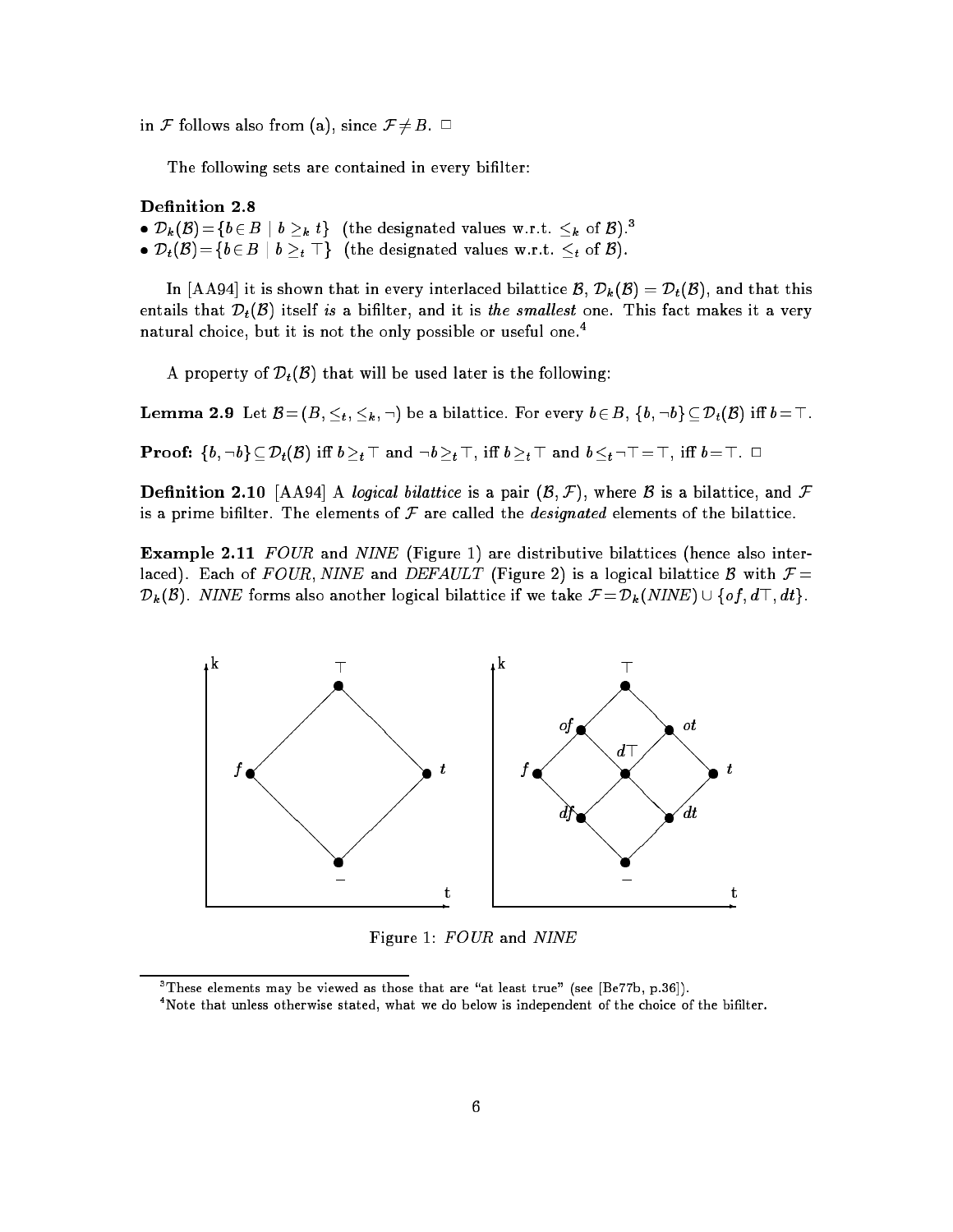

Figure 2: DEFAULT

### 2.2 The logic

Denote by BL the standard propositional language over  $\{\wedge, \vee, \neg, \otimes, \oplus, t, f\}$ , and let KB be a set of formulae over  $BL.$   $\mathcal{A}(KB)$  denotes the set of all atomic formulae that appear in some formula of KB, and  $\mathcal{L}(KB)$  denotes the set of all literals that appear in some formula of KB.

**Definition 2.12** Let  $(\mathcal{B}, \mathcal{F})$  be a logical bilattice.

a) A valuation  $\nu$  in B is a function that assigns a truth value from B to each atomic formula, and it maps each constant to its corresponding value in  $B$ . Any valuation is extended to complex formulas in the standard way:  $\nu(\neg \psi) = \neg \nu(\psi)$ ,  $\nu(\psi * \phi) = \nu(\psi) * \nu(\phi)$ for:  $*\in\{\wedge,\vee,\otimes,\oplus\},$  and  $\nu(\psi\to\phi) = \neg\nu(\psi)\vee\nu(\phi).$  We shall sometimes write  $\psi:b\in\nu$ instead of  $\nu (\psi) = b$ .

b) We say that  $\nu$  satisfies  $\psi$  ( $\nu = \psi$ ), iff  $\nu(\psi) \in \mathcal{F}$ .  $\psi$  is said to be valid iff every valuation satisfies it.

c) A valuation that satisfies every formula in a given set of formulas,  $KB$ , is said to be a model of KB. The set of the models of KB will be denoted  $mod(KB)$ .

Given KB we shall use the letters M and N (with or without subscripts) to denote models of KB.

The next notion describes the truth values of  $B$  that represent inconsistent beliefs:

**Definition 2.13** [AA94, AA96] Let  $(B, \mathcal{F})$  be a logical bilattice. A subset  $\mathcal{I}$  of  $B$  is called an *inconsistency set*, if it has the following properties:

a)  $b \in \mathcal{I}$  iff  $\neg b \in \mathcal{I}$ . b)  $b \in \mathcal{F} \cap \mathcal{I}$  iff  $b \in \mathcal{F}$  and  $\neg b \in \mathcal{F}$ 

Note that by (b) of Definition 2.13 it must follow that  $\top \in \mathcal{I}$  and  $t \notin \mathcal{I}$ . Hence, by (a),  $f \notin \mathcal{I}$ .

**Example 2.14**  $\mathcal{I}_1 = \{b \mid b \in \mathcal{F} \land \neg b \in \mathcal{F}\}\$ is the minimal inconsistency set in every logical bilattice.  $\mathcal{I}_2 = \{b \mid b = \neg b\}$  is an inconsistency set in the case that B is interlaced and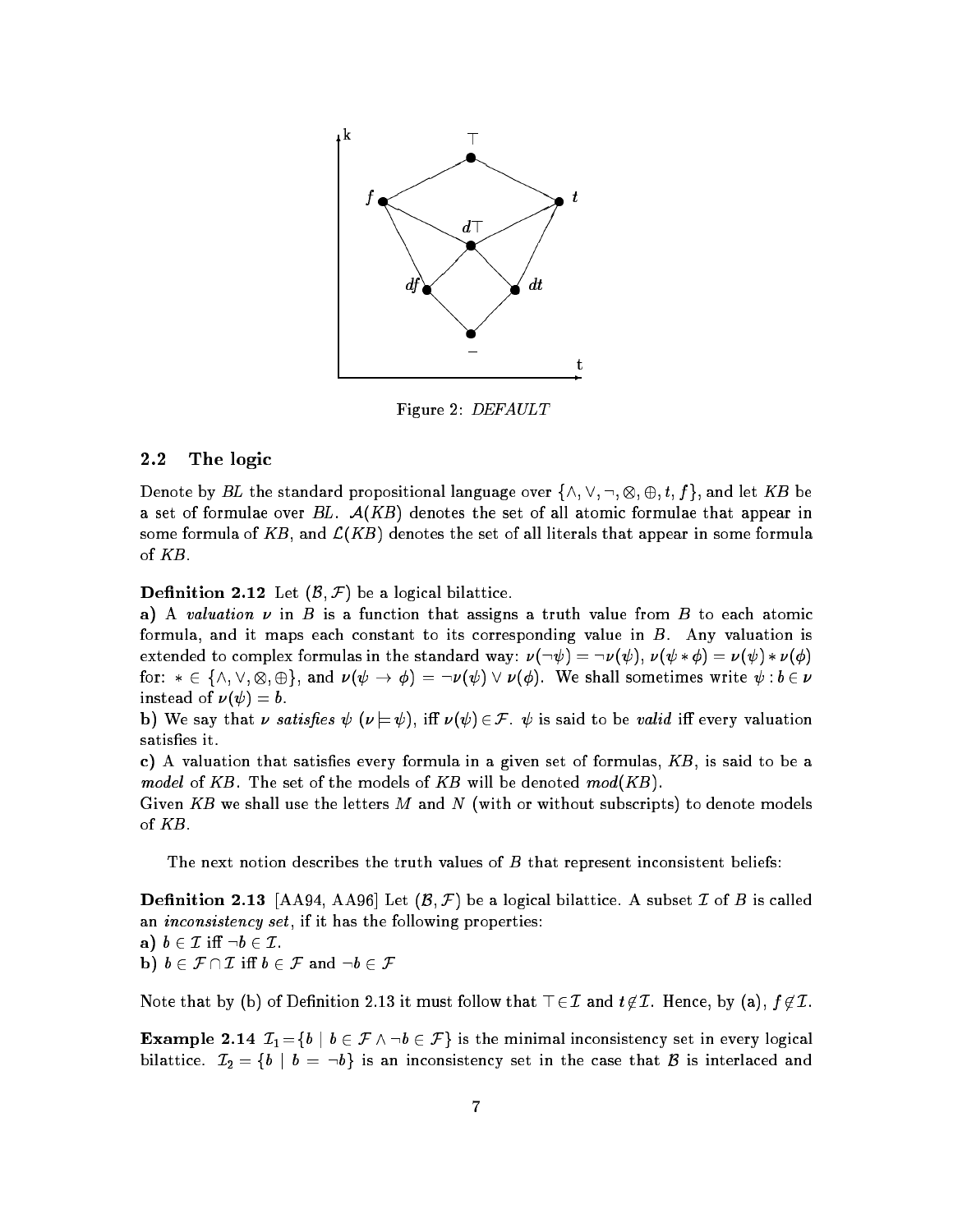$\mathcal{F} = \mathcal{D}_k(\mathcal{B}).$  Note that  $\bot\not\in \mathcal{I}_1$  while  $\bot\in \mathcal{I}_2.$  Indeed, one of the major considerations when choosing an inconsistency set is whether to include  $\perp$  in  $\mathcal I$  or not. Although in every bilattice  $\neg \bot = \bot$  (see Lemma 2.5),  $\bot$  intuitively reflects no information whatsoever about the assertion it represents; in particular one might not take such assertions as inconsistent.

In the following discussion we fix some logical bilattice  $(B, \mathcal{F})$  as well as an inconsistency set I.

**Notation 2.15** Let M be a valuation on KB. The set of atomic formulae in  $A(KB)$ that are assigned under M values from T is denoted  $Inc_M(KB)$ , i.e.:  $Inc_M(KB) = \{p \in X\}$  $\mathcal{A}(KB) \mid M(p) \in \mathcal{I}$ .

**Definition 2.16** Let  $M, N$  be two models of a set of formulae,  $KB$ .

a) M is more consistent than N  $(M >_{con} N)$  iff  $Inc_M(KB) \subset Inc_N(KB)$ .

b) M is a most consistent model of KB (mcm, in short) if there is no other model of KB which is more consistent than  $M$ . The set of the most consistent models of  $KB$  will be denoted  $con(KB)$ .

c) M is smaller than N with respect to  $\lt_k$   $(M \lt_k N)$  if for any  $p \in \mathcal{A}(KB)$ ,  $M(p) \leq_k N(p)$ and that there is at least one  $q \in \mathcal{A}(KB)$  s.t.  $M(q) <_{k} N(q)$ .

d) M is a minimal model of  $KB$ , if there is no other model of  $KB$  which is smaller than M. The set of all the minimal models of KB will be denoted  $min(KB)$ .

**Definition 2.17** Let KB be a set of formulae and  $\psi$  a formula. Let S be any set of valuations. We denote  $KB \models_S \psi$  if each model of KB which is in S, is also a model of  $\psi$ .

Some particularly interesting instances of Definition 2.17 are the following:

- $KB \models_{mod(KB)} \psi$  if every model of KB is a model of  $\psi$ .
- $KB \models_{con(KB)} \psi$  if every mcm of KB is a model of  $\psi$ .
- $KB \models_{min(KB)} \psi$  if every minimal model of KB is a model of  $\psi$ .

We shall abbreviate the above cases by  $KB \models \psi$ ,  $KB \models_{con} \psi$ , and  $KB \models_{min} \psi$ , respectively.

**Example 2.18** Consider the knowledge-base  $KB = \{s, \neg s, r_1, r_1 \rightarrow \neg r_2, r_2 \rightarrow i\}$  discussed in the introduction. Let  $\mathcal{B} = FOUR$  and  $\mathcal{F} = \{t, \top\}$ . The models of KB are listed in Figure 3.

| Model No.                | S | $r_{1}$ | $r_{2}$ | Model No.                    | S | $r_{1}$ | $r_{2}$ |   |
|--------------------------|---|---------|---------|------------------------------|---|---------|---------|---|
| $M_1$                    |   |         |         | $M_{\rm \, 9}$               |   |         |         |   |
| $M_2$                    |   |         |         | $M_{\rm 10}$                 |   |         |         |   |
| $M_3$                    |   |         |         | $M_{11} \perp M_{12}$        |   |         |         |   |
| $M_{4}$                  |   |         |         | $M_{\bf 13}\perp M_{\bf 16}$ |   |         |         | . |
| $M_{5}$ $\perp$<br>$M_8$ |   |         |         | $M_{17} \perp M_{20}$        |   |         |         |   |

Figure 3: The models of KB (Example 2.18)

It follows that  $con(KB) = \{M_1, M_2, M_3\}$  provided that  $\perp \not\in \mathcal{I}$ , and if  $\perp \in \mathcal{I}$ , then con(KB)=  ${M_2, M_3}$ . Also,  $min(KB) = {M_1, M_9}$ , thus  $KB \models_{con} \neg r_2$ , while  $KB \not\models \neg r_2$  and  $KB \not\models_{min}$  $\neg r_2$ .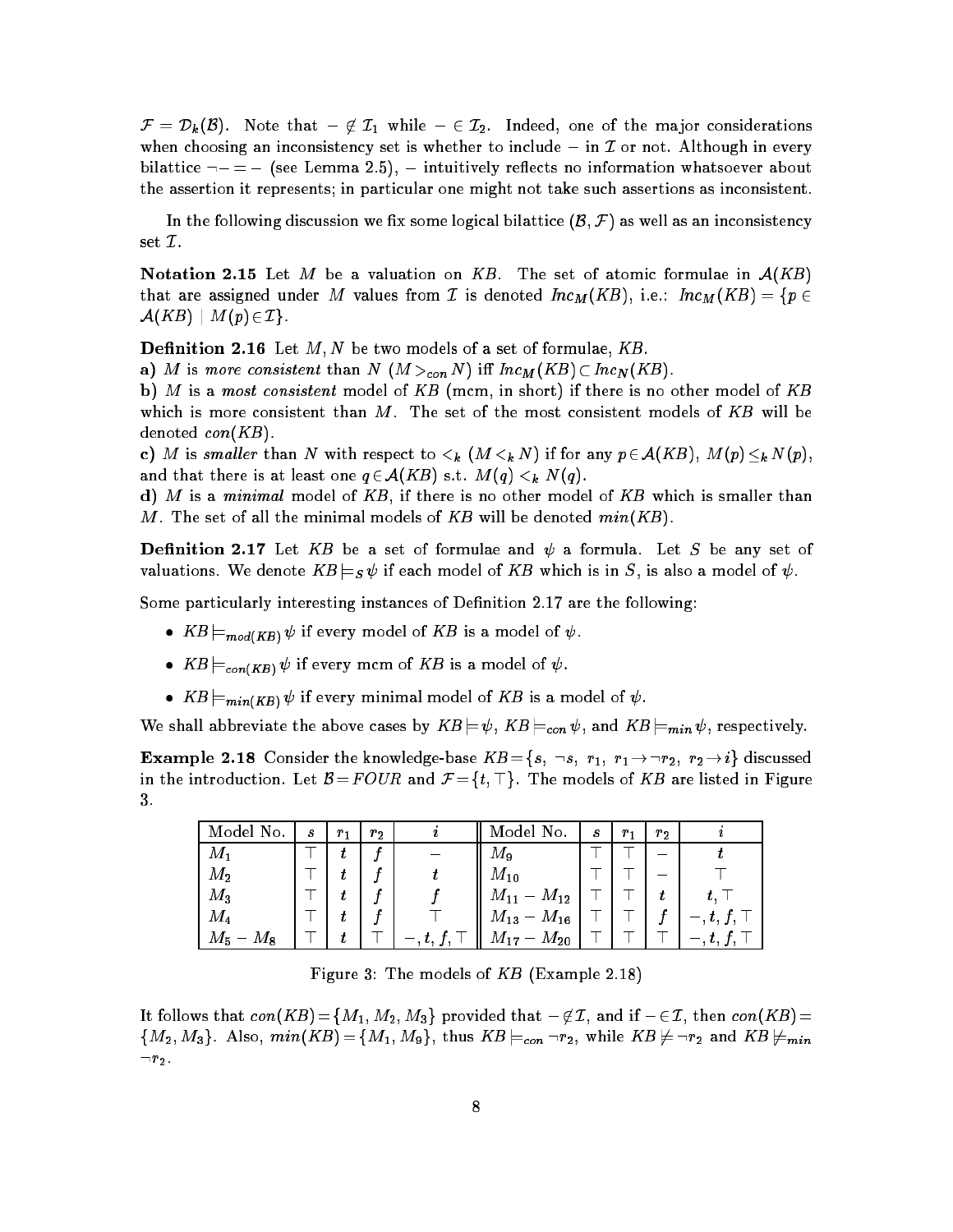#### 2.3 The knowledge-bases

In this subsection we define the kind of knowledge-bases that we are dealing with:

**Definition 2.19** A formula  $\psi$  is an extended clause if:  $\psi$  is a literal (an atom or a negated atom), or  $\psi = \phi \lor \varphi,$  where  $\phi$  and  $\varphi$  are extended clauses, or  $\psi = \phi \oplus \varphi$ , where  $\phi$  and  $\varphi$  are extended clauses.

**Definition 2.20** A formula  $\psi$  is said to be normalized if it has no subformula of the forms  $\phi \lor \phi, \, \phi \land \phi, \, \phi \oplus \phi, \, \phi \otimes \phi, \, \text{or} \, \, \neg \neg \phi \cdot^5$ 

The following lemma is clearly valid in every logical bilattice  $(\mathcal{B}, \mathcal{F})$ :

 ${\bf L}$ emma 2.21  $\,$  For every formula  $\psi\,$  there is an equivalent normalized formula  $\psi'$  such that for every valuation  $\nu$ ,  $\nu(\psi) \in \mathcal{F}$  iff  $\nu(\psi') \in \mathcal{F}$ .

From now on, unless otherwise stated, the knowledge-bases that we shall consider would be sets of normalized extended-clauses. As the following proposition shows, representing the formulae in a (normalized) extended clause form does not reduce the generality:

**Proposition 2.22** For every formula  $\psi$  there is a finite set S of normalized extended clauses such that for every valuation  $\nu, \nu \models \psi$  iff  $\nu \models S$ .

**Proof:** First, translate  $\psi$  into its extended negation normal form,  $\psi'$ , where the negation operator precedes atomic formulae only. This can be done in every bilattice. The rest of the proof is by an induction on the structure of  $\psi'$ :

If  $\psi' = \psi_1' \wedge \psi_2'$  or  $\psi' = \psi_1' \otimes \psi_2'$ , then by induction hypothesis, there exists  $S_i$  s.t.  $\nu \models S_i$  iff j= 0 <sup>i</sup> (i= 1; 2). Take: S =S1[S2, then: j=S <sup>i</sup> j=S1 and j=S2, i j= 0 .

If  $\psi' = \psi_1' \vee \psi_2'$  or  $\psi = \psi_1' \oplus \psi_2',$  then again, there exist  $S_1 = \{\phi_i\}_{i=1}^n$  and  $S_2 = \{\varphi_j\}_{j=1}^m$  s.t.  $i \nu \models \psi'_i$  iff  $\nu \models S_i$   $(i=1,2)$ . Take:  $S \! =\! \{\phi_i \lor \varphi_j \mid 1 \leq i \leq n\; , \; 1 \leq j \leq m\}$ . Now, since  ${\cal F}$  is a prime bilter, we have:

If  $\nu \models \psi'$ , then  $\nu \models \psi'_1$  or  $\nu \models \psi'_2$ . Suppose that  $\nu \models \psi'_1$ . Then  $\nu \models \phi_i$  for  $i = 1...n$ . So, for every  $1\leq i\leq n$  and for every  $1\leq j\leq m: \nu\models \phi_i\vee \varphi_j$ , hence  $\nu\models S$ .

• If  $\nu\not\models\psi',$  then  $\nu\not\models\psi_1'$  and  $\nu\not\models\psi_2'$ , i.e.  $\nu\not\models\phi_i$  and  $\nu\not\models\varphi_j$  for some  $1\leq i\leq n$  and some  $1\leq j\leq m$ . Then, for those i and  $j, \nu\not\models \phi_i \vee \varphi_j$ , hence  $\nu\not\models S$ .  $\Box$ 

Here is another useful property of extended clauses over logical bilattices. It will be used several times in the sequel:

**Lemma 2.23** Let  $\psi$  be an extended clause over BL,  $l_i$   $(i = 1 \ldots n)$  its literals, and  $\nu$  a valuation on  $\mathcal{A}(\psi)$ . Then  $\nu \models \psi$  iff there is an  $1 \leq i \leq n$  s.t.  $\nu \models l_i$ .

**Proof:** By an induction on the structure of  $\psi$ .  $\Box$ 

A basic notion in every paraconsistent system is that of consistency. Next, we expand this notion to the multi-valued case.

 $\overline{\text{5}}$ We could define stronger notions of normalized formulae, but this one is sufficient for our needs.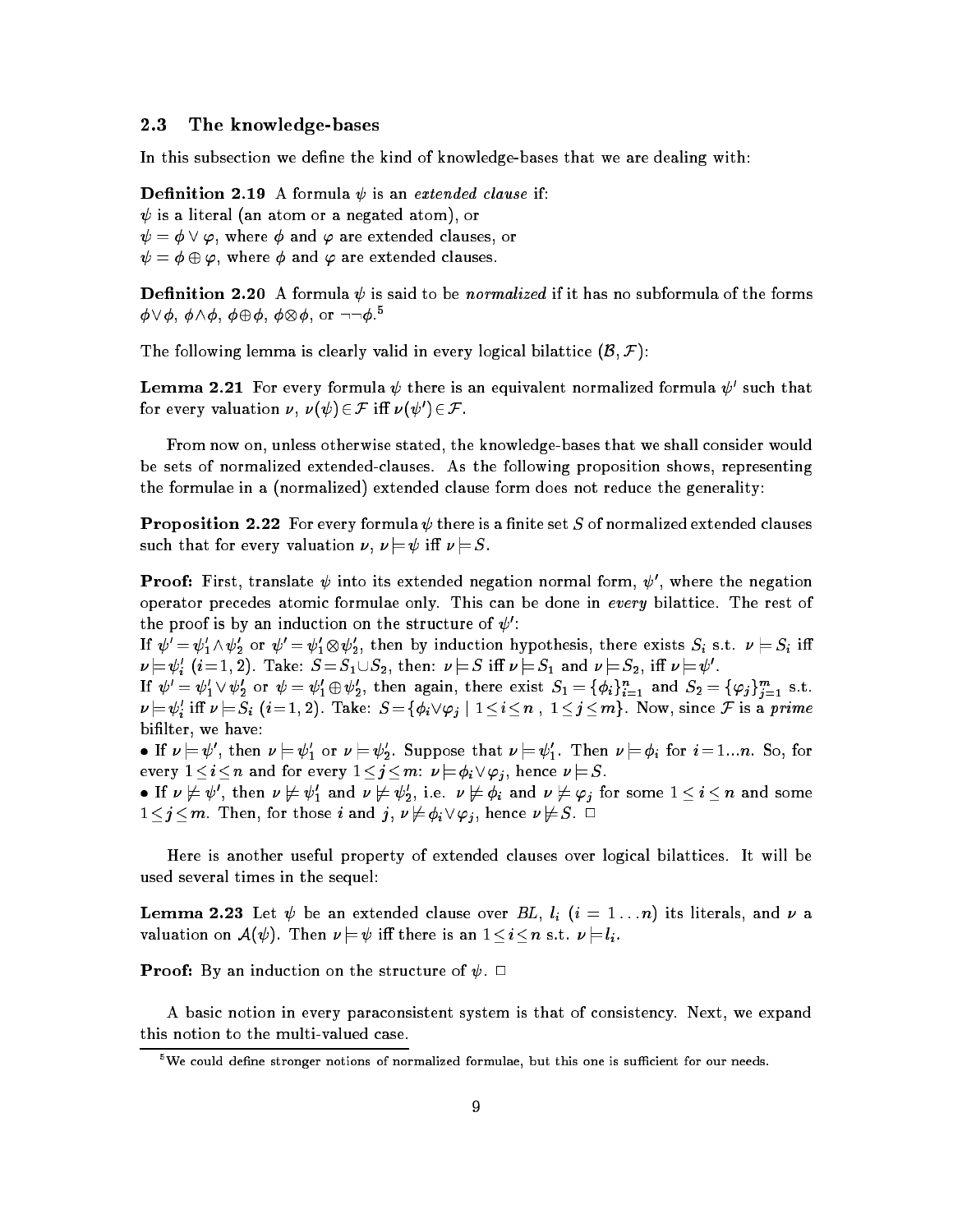**Definition 2.24** Suppose that  $\mathcal I$  is an inconsistency set of  $(\mathcal B, \mathcal F)$ . a) A model M of KB is consistent if  $Inc_M(KB)=\emptyset$ , i.e.: M assigns a consistent truth value to every member of  $A(KB)$ .<sup>6</sup> b) KB is consistent if it has a consistent model.

**Lemma 2.25** KB is consistent (in the sense of Definition 2.24b) iff it is classically consistent (i.e: has a classical model).

**Proof:** One direction is obvious. For the other, assume that M is a consistent model of KB. Then there is no  $p \in \mathcal{A}(KB)$  s.t. both  $M(p) \in \mathcal{F}$  and  $\neg M(p) \in \mathcal{F}$ . Consider the valuation  $M'$ defined for every  $l\in \mathcal{L}(KB)$  as follows:  $M'(l)\!=\!t$  if  $M(l)\!\in\!\mathcal{F},$  and  $M'(l)\!=\!f$  otherwise. The consistency assumption entails that whenever  $M(l) \in \mathcal{F}$  for some  $l \in \mathcal{L}(KB)$ ,  $M'(l) \in \mathcal{F}$  also. By Lemma 2.23 it follows that  $M'$  is a (classical) model of  $KB$  as well.  $\Box$ 

A fundamental property of the knowledge-bases that we consider here is that for every model there is an mcm which is at least as consistent. In finite knowledge-bases this is trivially the case. The following proposition assures, nevertheless, that in every propositional knowledge-base this property holds:

**Proposition 2.26** (Lin's Lemma, [Pr91]) Let  $KB$  be a (possibly infinite) set of extended clauses. For every model M of KB there is an mcm M' of KB s.t.  $M' >_{con} M$ .

**Proof:** For the reader's convenience we repeat the proof given in [Pr91], adjusted to our framework: Suppose that  $M$  is some model of  $KB,$  and  $S_M\!=\!\{N\mid N\!\in\! mod(KB),\ N\geq_{con}$ M}. Let  $C \subseteq S_M$  be a chain w.r.t.  $\leq_{con}$ . We shall show that C is bounded, so by Zorn's Lemma,  $C$  has a maximal element, which is the required mcm. Indeed, if  $C$  is finite we are done. Otherwise, consider the following sets:

$$
C' = \bigcap \{ Inc_N(KB) \mid N \in C \}
$$
  

$$
KB' = \{ \psi \in KB \mid \mathcal{A}(\psi) \cap C' = \emptyset \}
$$

Let  $KB''$  be a finite subset of  $KB'$ . Since  $KB''$  is finite and  $C$  is a chain, there exists some  $N \in C$  s.t.  $\mathcal{A}(\phi) \cap Inc_N(KB) = \emptyset$  for every  $\phi \in KB''.$  Since N is a model of  $KB$  and the reduction of N to  $A(KB'')$  is a consistent model of  $KB''$ , it follows that every finite subset of  $KB'$  is consistent. Hence, by Lemma 2.25 and the classical compactness theorem,  $KB'$ is consistent, and so it has a consistent model,  $N'$ . Now, consider the following valuation defined for every  $p \in \mathcal{A}(KB)$ :

$$
M'(p) = \left\{ \begin{array}{ll} \top & \text{if } p \in C' \\ N'(p) & \text{otherwise.} \end{array} \right.
$$

Clearly,  $M' >_{con} N$  for every  $N \in C$ . It remains to show that  $M' \in mod(KB)$ , but this is obvious, since for every  $\psi \in KB'$  and for every  $p \in \mathcal{A}(\psi)$ ,  $p \not\in C'$  hence  $M'(p) = N'(p)$ , and so  $M'(\psi)=N'(\psi)\in\mathcal{F}.$  Also, for every  $\psi\in KB\setminus KB'$  there is a  $p\in\mathcal{A}(\psi)$  s.t.  $p\in C',$  thus  $M^{\prime}(p)\!=\! \top,$  and by Lemma 2.23,  $M^{\prime}(\psi)\!\in\!\mathcal{F}.~\square$ 

 $^{\circ}$ Note that every consistent model of  $KB$  is trivially an mcm of  $KB.$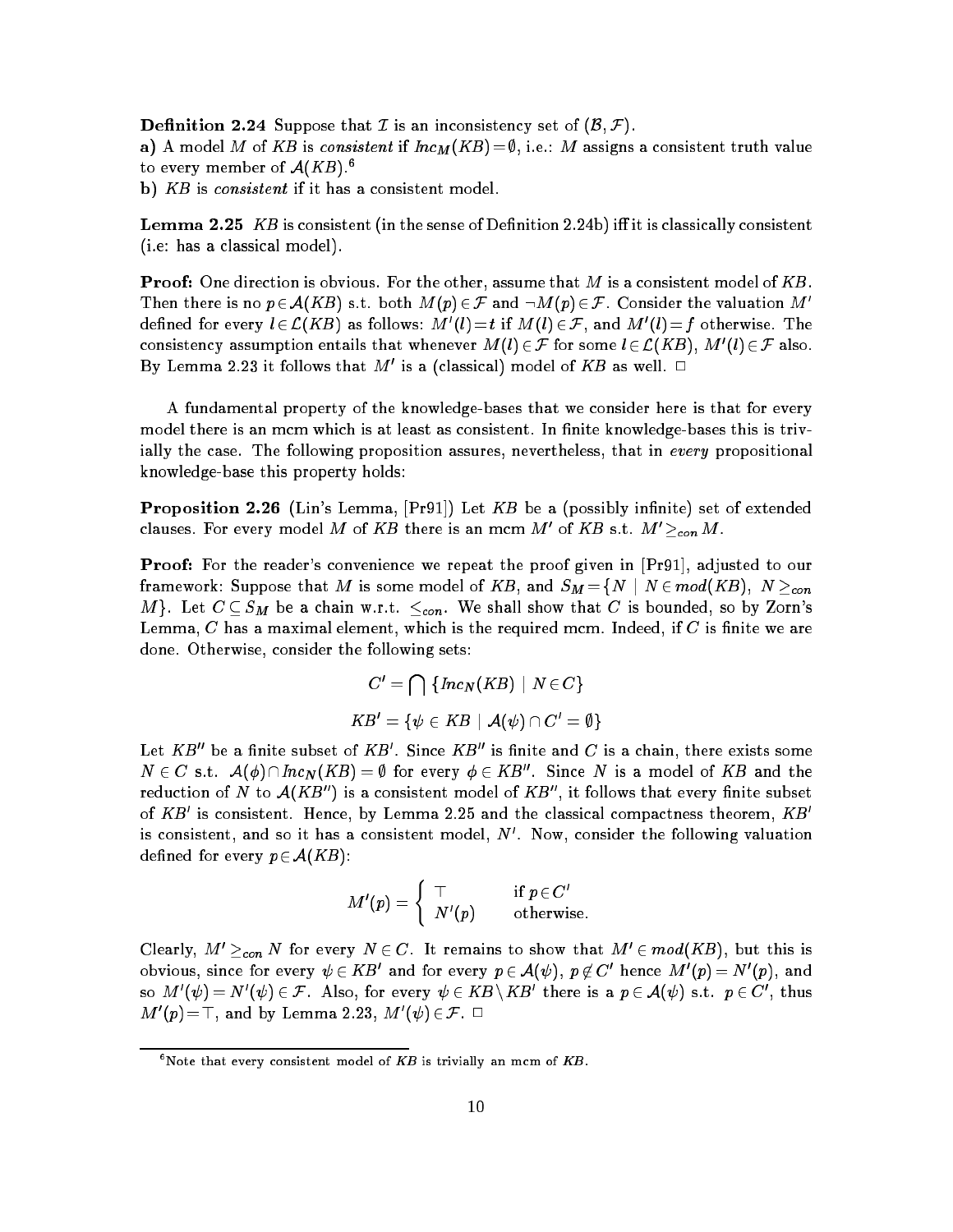## 3 Classication of the atomic formulae

The first step to recover inconsistent situations is to identify the atomic formulae that are involved in the conflicts. In order to do so, we shall divide the atomic formulae that appear in the clauses of the knowledge-base into four subsets as follows:

**Definition 3.1** Let  $l \in \mathcal{L}(KB)$  and denote by  $\overline{l}$  its complement. a) If  $KB \models_{con} l$  and  $KB \models_{con} \overline{l}$ , then l is said to be spoiled. b) If  $KB \models_{con} l$  and  $KB \not\models_{con} \overline{l}$ , then l is said to be recoverable. c) If  $KB \not\models_{con} l$  and  $KB \not\models_{con} l$ , then l is said to be *incomplete*. Obviously, for each  $l \in \mathcal{L}(KB)$ , either l is spoiled, or l is recoverable, or l is incomplete, or l is recoverable.

**Example 3.2** In the knowledge-base of Example 2.18, s is spoiled,  $r_1$  and  $\neg r_2$  are recoverable, and  $i$  is incomplete.

#### 3.1 The spoiled literals

We treat first those literals that form, as their name suggests, the "core" of the inconsistency in KB. As it is shown in the following theorem, those literals are very easy to detect:

Theorem 3.3 The following conditions are equivalent:

a) *l* is a spoiled literal of  $KB$ . b)  $M(l) \in \mathcal{I} \cap \mathcal{F}$  for every model M of KB. c)  $M'(l) \in \mathcal{I} \cap \mathcal{F}$  for every mcm  $M'$  of KB. d)  $\{l, l\} \subseteq KB$ .

**Proof:** Without loss of generality, suppose  $l = p$ , where  $p \in A(KB)$ . The case  $l = \neg p$  is proved similarly.

 $\mathbf{a}(\mathbf{a}) \to (\mathbf{c})$ : If p is spoiled, i.e.  $KB \models_{con} p$  and  $KB \models_{con} \neg p$ , then for every mcm M' of  $KB, M'(p) \in \mathcal{F}, \text{ and also } \neg M'(p) = M'(\neg p) \in \mathcal{F}.$  Hence (property (b) in Definition 2.13),  $M'(l) \in \mathcal{I} \cap \mathcal{F}$  .

 $\mathcal{L}(\mathbf{c}) \to (\mathbf{d})$ : Suppose that for every mcm  $M'$  of KB,  $M'(l) \in \mathcal{I} \cap \mathcal{F}$ . By Proposition 2.26 l is assigned some inconsistent truth value in every model of KB. Assume that  $l \in \{p, \neg p\}$ , and consider the following valuations:  $\nu_t = \{q : \top \mid q \in \mathcal{A}(KB), q \neq p\} \cup \{p : t\}, \nu_f = \{q : \top \mid q \in \mathcal{A}(FB), q \neq p\}$  $\mathcal{A}(KB)$ ,  $q \neq p$   $\cup$  { $p : f$ }. Since  $\nu_t$  is not a model of KB (because p has a consistent value under  $\nu_t),\ \neg p\!\in\! KB$  (otherwise, every formula  $\psi\!\in\! KB$  contains a literal  $l'$  s.t.  $\nu_t(l')\!\in\! \mathcal{F},$  and so  $\nu_t \models \psi$  by Lemma 2.23). Similarly, since  $\nu_f$  is not a model of KB,  $p \in KB$ .

 $(d) \rightarrow (b)$ : If  $\{l,\overline{l}\}\subseteq KB$ , then obviously, for every model M of KB,  $M(l) \in \mathcal{F}$ , and  $-M(l) \in \mathcal{F}$ . From property (b) in Definition 2.13, then,  $M(l) \in \mathcal{I} \cap \mathcal{F}$ .

 $\mathbf{(b)} \to \mathbf{(a)}$ : If for every model M of KB  $M(l) \in \mathcal{I} \cap \mathcal{F}$ , then  $M(l) \in \mathcal{F}$  and  $M(l) \in \mathcal{F}$ . Hence  $KB \models l$  and  $KB \models \overline{l}$  which implies that  $KB \models_{con} l$  and  $KB \models_{con} \overline{l}$ . Thus l is spoiled.  $\Box$ 

<sup>7</sup> In [KL92] literals of this kind are called \damaged". We feel that this terminology is somewhat too strong.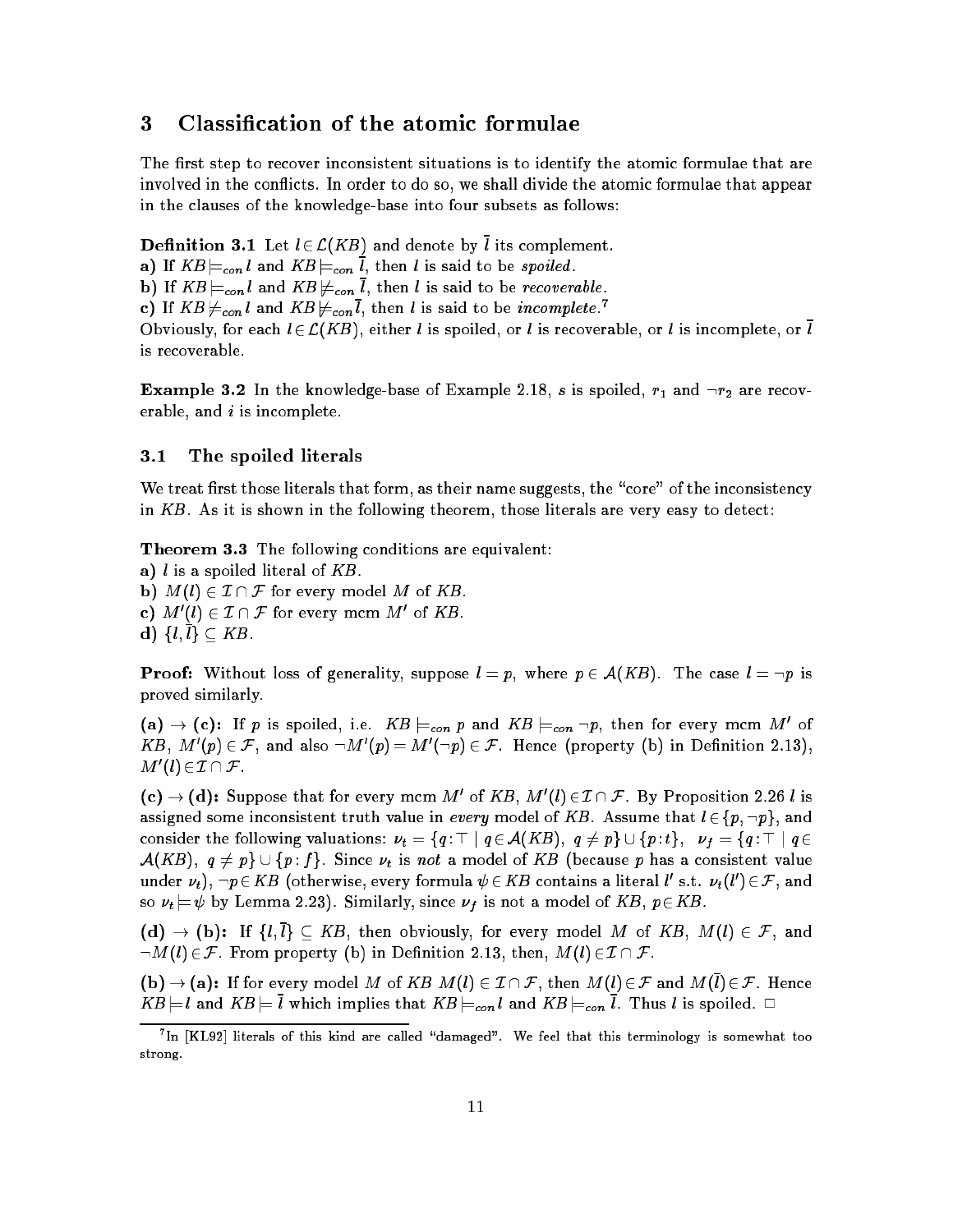**Corollary 3.4** If  $\mathcal{F} = \mathcal{D}_t(\mathcal{B})$  then every model of KB assigns  $\top$  to the spoiled literals of KB.

**Proof:** Immediate from (d) of Theorem 3.3, and Lemma 2.9.  $\Box$ 

**Corollary 3.5** It takes  $O(|KB|)$  running time to discover the spoiled literals of KB.

**Proof:** Immediate from (d) of Theorem 3.3.  $\Box$ 

#### 3.2 The recoverable literals and their support sets

The recoverable literals are those that may be viewed as the "robust" part of a given inconsistent knowledge-base, since all the mcms "agree" on their validity. As we shall see, each recoverable literal  $l$  can be associated with a consistent subset, which preserves the information about  $l$ . In fact, one can view this as a mechanism that "bypasses" the inconsistency, and generates a reduced supporting knowledge-base for every recoverable literal. In such a support set the information is consistent with that of the original knowledge-base.

**Definition 3.6** A subset  $KB' \subset KB$  is consistent in KB if KB' has a consistent model M', and there is a (not necessarily consistent) model  $M$  of  $KB$  s.t.  $M(p) = M'(p)$  for every  $p\in \mathcal{A}(KB^{\prime}).$ 

**Example 3.7**  $KB' = \{q\}$  is a consistent set, which is not consistent in  $KB = \{q, \neg q\}$ , since there is no consistent model  $M'$  of  $KB'$  and a model  $M$  of  $KB$  s.t.  $M'(q)$   $=$   $M(q)$  .

**Definition 3.8** A nonempty subset  $SS(l)$  of KB is a support set of a literal l (or:  $SS(l)$ ) supports l), if it is consistent in KB and l is recoverable in  $SS(l)$ .

**Definition 3.9** If SS(l) supports l and there is no support set SS'(l) s.t. SS(l)  $\subset$  SS'(l), then  $SS(l)$  is said to be a maximal support set of l, or a recovered subset of KB. A knowledge-base that has a recovered subset is called recoverable.

**Example 3.10** Consider again the example given in 2.18 and 3.2:  $KB = \{s, \neg s, r_1, r_1 \rightarrow$  $\lnot r_2, r_2 \to i$ . Here KB is a recoverable knowledge-base, since  $S = \{r_1, r_1 \to \neg r_2, r_2 \to i\}$  is a maximal support set of both  $r_1$  and  $\neg r_2$ . Note that S does not support i, since  $S \not\models_{con} i$ .

Support sets are our candidates to be the recovered knowledge-base. Hence, our system recovers knowledge-bases only if there is at least one recoverable literal. This is not a ma jor drawback, since most knowledge-bases contain some atomic facts, which are recoverable literals unless they are spoiled. Hence, the case that there are no recoverable literals is not likely to happen.

In Examples 3.2 and 3.10 every recoverable literal of the knowledge-base has a support set, as the following theorem shows.

Theorem 3.11 Every recoverable literal has a support set.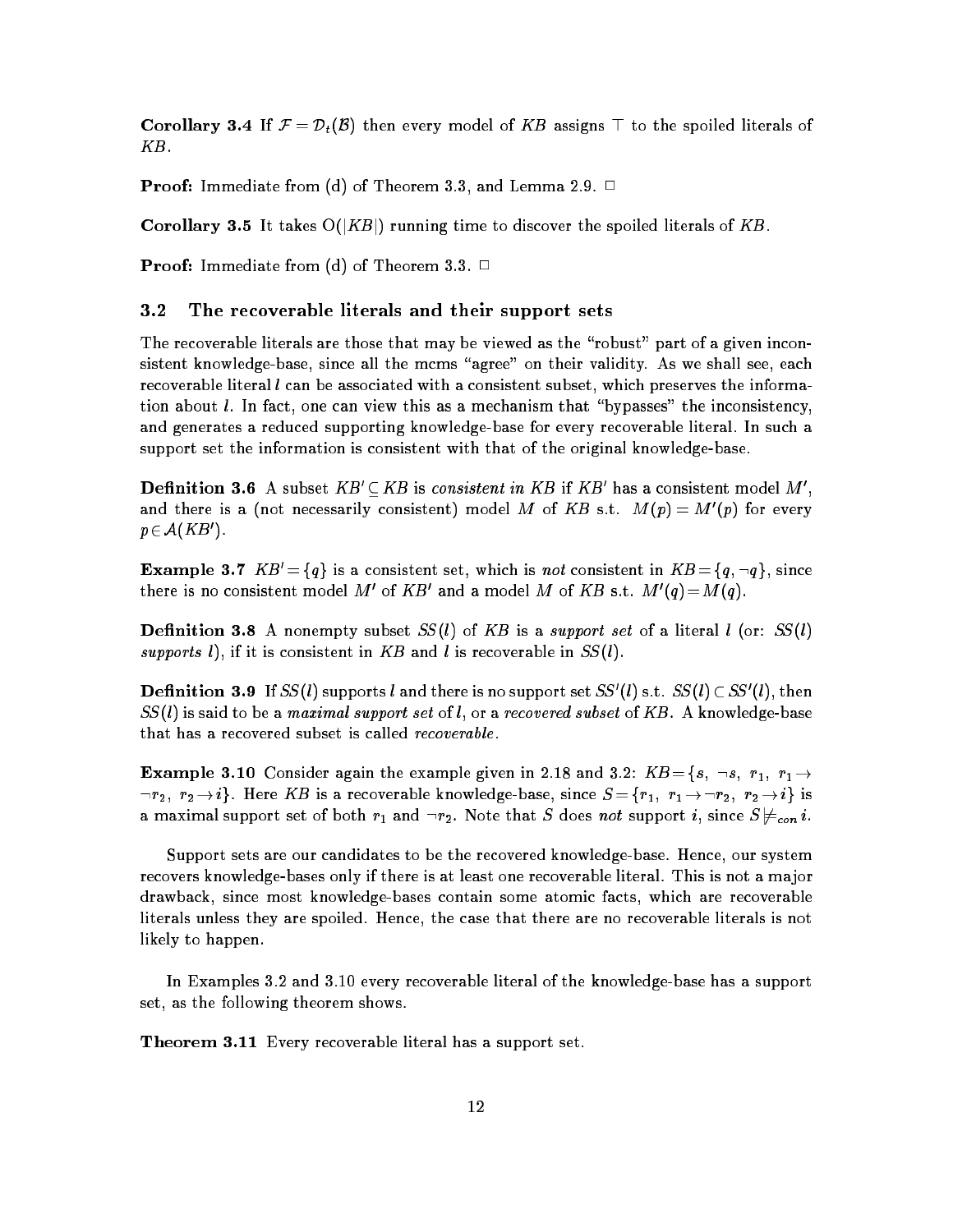**Proof:** Without loss of generality, suppose that  $l = p$ , where  $p \in A(KB)$  is recoverable; The case  $l = \neg p$  is proved similarly. Let M be an mcm of KB such that  $M(p) \in \mathcal{F} \setminus \mathcal{I}$ . Let M' be the reduction of M to  $A(KB) \setminus Inc_M(KB)$  only. Define:

$$
SS'(p) = \{ \psi \in KB \mid \mathcal{A}(\psi) \subseteq \mathcal{A}(KB) \setminus \mathit{Inc}_M(KB) \}
$$

We will show that  $SS'(p)$  is a support set of p:

a) Obviously,  $SS'(p) \subseteq KB$ . Assume for contradiction that  $SS'(p)$  is empty. Then every  $\psi \in KB$  contains some element of  $Inc_M(KB)$  or its negation. Define:  $N = \{r : f | r \in$  $\mathcal{A}(KB) \setminus Inc_M(KB)\} \cup \{s : \top \in Inc_M(KB)\}.$  By Lemma 2.23, N is a model of KB. Moreover, N is an mcm of KB since  $Inc_N(KB)=Inc_M(KB)$ . But  $p\in \mathcal{A}(KB)\setminus Inc_M(KB)$ , hence  $N(p)\!=\!f;$  a contradiction to  $KB|_{\!=\!con}\,p.$ 

b)  $SS'(p)$  is a consistent set in KB, since M' is a consistent model of  $SS'(p)$  that is expandable to the model M of KB (i.e.  $\forall q \in A(SS'(p)) M'(q) = M(q)$ ).

c)  $SS'(p) \models_{con} p$ : Suppose that N' is an mcm of  $SS'(p)$  and  $N'(p) \not\in \mathcal{F}$ . Notice that N' must be consistent, otherwise  $N' <_{con} M'$ , and  $N'$  cannot be an mcm of  $SS'(p)$ . Let  $N$  be the following expansion of N' to KB: {N'(q) |  $q \in \mathcal{A}(KB) \setminus Inc_M(KB) \setminus \cup \{q : \top \mid q \in Inc_M(KB)\}.$ Clearly, N is a model of KB (Indeed, if  $\psi\, \in\, S\hskip-2pt S'(p)$  then  $N(\psi) \,=\, N'(\psi)\, \in\, {\mathcal F},$  and if  $\psi\in KB\setminus SS'(p),$  then  $Inc_M(KB)\cap \mathcal{A}(\psi)\neq \emptyset,$  and since  $N(s)=\top$  for every  $s\in Inc_M(KB),$ then by Lemma 2.23,  $N(\psi) \in \mathcal{F}$  again). Furthermore, N is an mcm of KB, since  $Inc_N(KB)=$  $Inc_M(KB)$ , and M is an mcm of  $KB$ . But  $N(p) = N'(p) \not\in \mathcal{F}$ , so  $KB \not\models_{con} p$ ; a contradiction. d)  $SS'(p)\not \models_{con}\neg p:$  Otherwise, for every mcm  $N$  of  $SS'(p),\,\neg N(p)\!=\!N(\neg p)\in \mathcal{F},$  and since we have shown that  $SS'(p) \models_{con} p, N(p) \in \mathcal{F}$  as well. Thus  $N(p) \in \mathcal{I}$  for every mcm N of  $SS'(p)$ , and so  $SS'(p)$  cannot be a consistent set.  $\Box$ 

As a matter of fact, the relation between recoverable literals and support sets is even stronger, as the following theorem shows:

**Theorem 3.12** If  $l$  is a recoverable literal in  $KB$ , then there is no subset in  $KB$  that supports its complement,  $l$ .

**Proof:** Without loss of generality, suppose that  $l = p$ . Assume that there exists  $SS' \subset KB$ which is non empty, consistent in KB, and  $SS'|_{\equiv con \neg p}$ . Since SS' is consistent in KB, it has a consistent model, M', which is expandable to a model M of KB (i.e.  $\forall q \in A(SS') M'(q)$  =  $M(q)$ ). M preserves the valuations of  $M'$  on  $\mathcal{A}(SS')$ , so  $M(q) = M'(q) \not\in \mathcal{I}$  for every  $q\in\mathcal{A}(SS')$ . Let  $N$  be an mcm of  $KB$  s.t.  $N\geq_{con}M$  (see Proposition 2.26). Since  $N\geq_{con}M$  ,  $N(q)\not\in\mathcal{I}$  for every  $q\in\mathcal{A}(SS')$  . Also,  $N$  is an mcm of  $KB,$  and  $p$  is a recoverable atom of  $KB,$  hence  $N(p) \in \mathcal{F}.$  Let  $N'$  be the reduction of  $N$  to  $\mathcal{A}(SS').$  Since  $N'$  is identical to  $N$ on  $\mathcal{A}(SS')$ , and since N is a model of KB, then: (a) N' is a model of SS', (b)  $N'(q) \not\in \mathcal{I}$  for every  $q \in \mathcal{A}(SS')$ , and (c)  $N'(p) \in \mathcal{F}$ . Form (a) and (b), then,  $N'$  is a consistent model of SS', and so from (c),  $N'(\neg p) \not\in \mathcal{F}$  (otherwise,  $N'(p) \in \mathcal{F}$  and  $N'(\neg p) \in \mathcal{F}$ , hence  $N'(p) \in \mathcal{I}$ and so  $N'$  cannot be consistent). Thus  $SS'\not\models_{con}\neg p;$  a contradiction.  $\Box$ 

The converse of the combination of Theorems 3.11 and 3.12 does not necessarily hold. In  $KB = \{p, \neg p \lor q, \neg p \lor \neg r, \neg q \lor r\}$  and  $B = FOUR$ , for instance,  $\{p, \neg p \lor q\}$  supports q, and there is no support set for  $\neg q$ , although q is incomplete. However, there are certain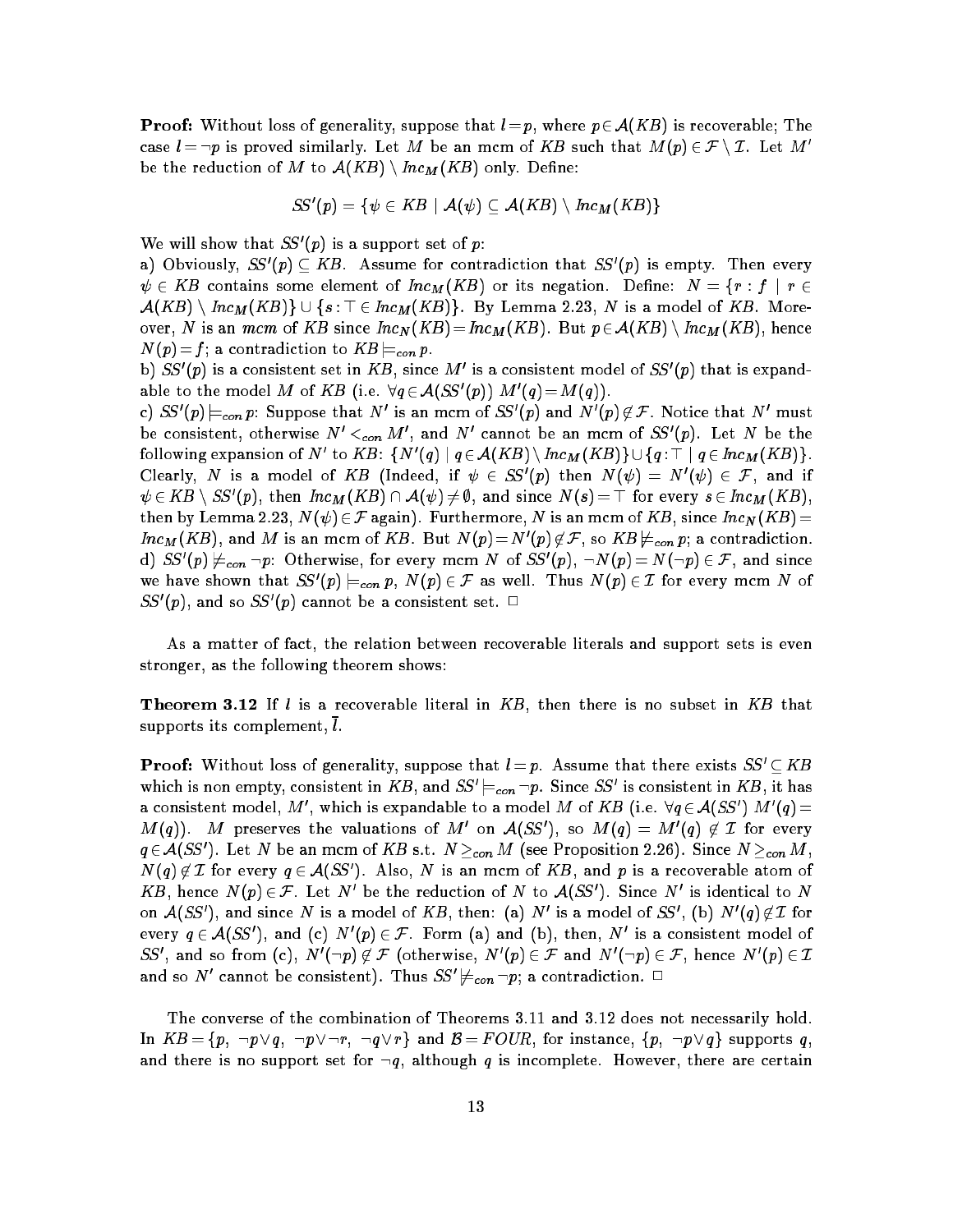important cases in which the converse of 3.11 is true. The following propositions specify such cases:

**Proposition 3.13** Let *l* be a literal s.t.  $KB \models_{con} l$ . *l* is recoverable iff it has a support set.

**Proof:** The "only if" direction was proved in Theorem 3.11. For the "if" direction note that since  $l$  has a support set, it cannot be spoiled.  $l$  cannot be incomplete either, since  $KB \models_{con} l$ . This is also the reason why  $\overline{l}$  cannot be recoverable. The only possibility left, then, is that *l* is recoverable.  $\Box$ 

As a corollary of the last proposition we can specify another condition that guarantees that a given literal is recoverable. This time, however, instead of considering models of the whole knowledge-base, it is sufficient to check only the models of a subset that supports  $l$ :

Corollary 3.14 If a literal l has a support set  $SS(l)$ , and  $SS(l) = l$ , then l is recoverable.

**Proof:** Since  $\models$  is monotonic, the assumption that  $SS(l) \models l$  implies that  $KB \models l$  as well, and so  $KB \models_{con} l$ . From Proposition 3.13, then, l is recoverable.  $\Box$ 

**Note:** Demanding that  $SS(l) \models l$  in the definition of a support set would have been too restrictive. By doing so, not every recoverable literal would have been guaranteed to be associated with a support set. In this case, for instance,  $p$  would have been a recoverable atom in  $KB = \{q, \neg q \vee p\}$ . This is actually the only support set of p. But  $M(q) = \top$ ,  $M(p)\!=\! \bot$  is a model of  $KB$  in which  $p$  is not assigned a designated truth value, hence there is no support set  $SS(p) \subset KB$  s.t.  $SS(p) \models p$ .

From the last corollary one can deduce another way of assuring that a given literal is recoverable:

**Corollary 3.15** Every literal *l* such that  $l \in KB$  and  $\overline{l} \notin KB$  is recoverable.

**Proof:** It is easy to see that if  $\overline{l} \notin KB$  then  $SS(l) = \{l\}$  is a support set of l (not necessarily maximal). Since  $SS(l) \models l, l$  is recoverable by Corollary 3.14.  $\Box$ 

Note: The converse of Corollary 3.15 is, of course, not true. To see that, consider, e.g.  $KB_1 = \{p, p \rightarrow q\}, \text{ or } KB_2 = \{p \rightarrow q, \neg p \rightarrow q\}.$  In these knowledge-bases q is recoverable although  $q \notin KB_i$   $(i=1, 2)$ . Moreover,  $KB_2$  is an example of a knowledge-base that contains a recoverable literal although there is no  $l \in \mathcal{L}(KB)$  s.t.  $l \in KB$ .

Another refinement of Proposition 3.13 is considering only the *reductions* of the mcms of KB to the support sets: Suppose that  $KB' \subseteq KB$ . Denote by  $con(KB) \downarrow KB'$  the reductions of the mcms of  $KB$  to the language of  $KB'$ . Then:

**Proposition 3.16** l is recoverable iff it has a support set  $SS(l)$  s.t.  $SS(l) \models_{con(KB) \downarrow SS(l)} l$ (see also Definition 2.17).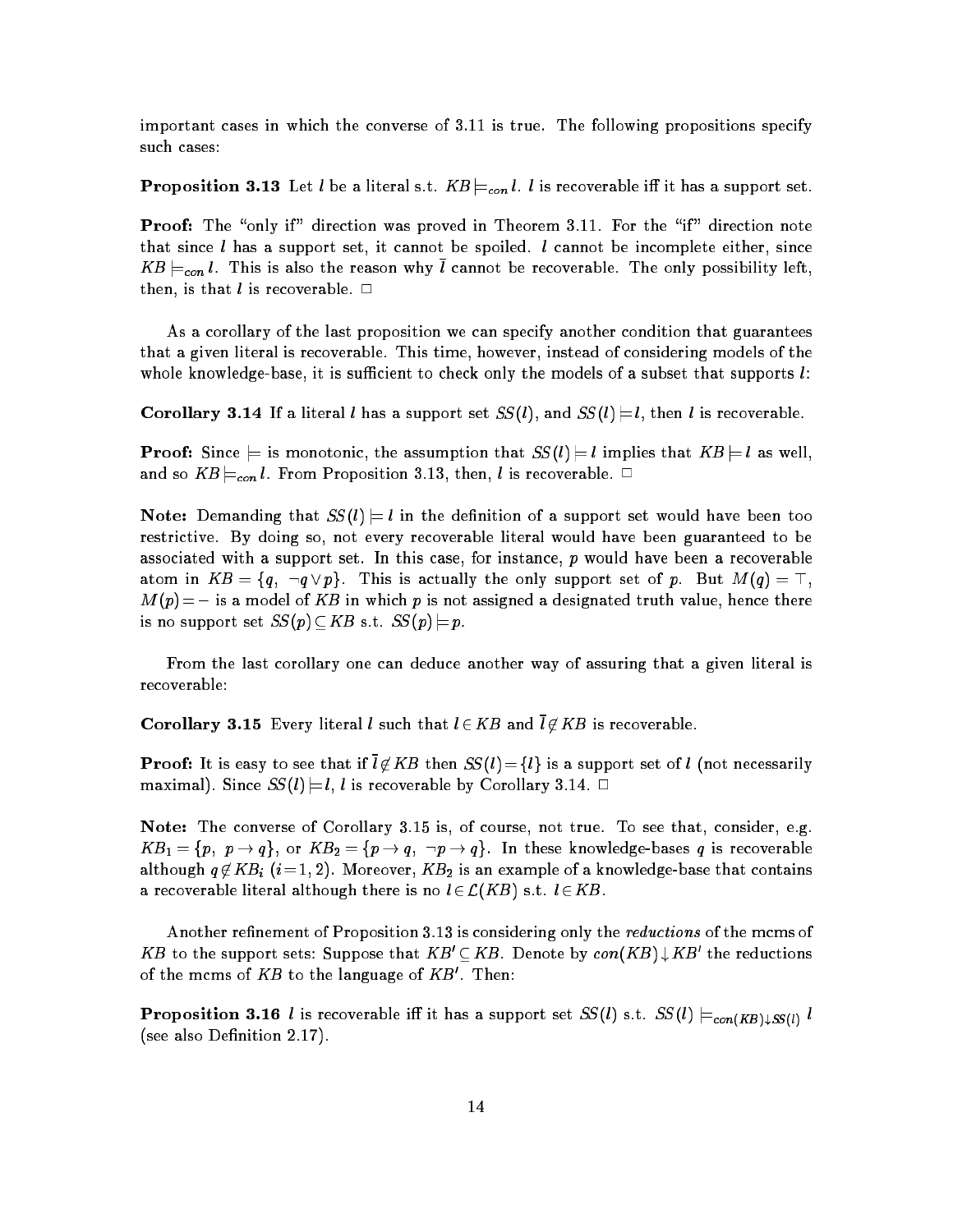**Proof:** If *l* is recoverable, then by Theorem 3.11 it must have a support set  $SS(l)$ . Also, since  $l$  is recoverable, it is assigned a designated truth value by every mcm. These values remain the same when reducing the mcms to the language of  $SS(l)$ , hence  $SS(l) \models_{con(KB) \downarrow SS(l)} l$ . For the converse, let  $SS(l)$  be a support set of l. l cannot be recoverable because of Theorem 3.12 (since  $SS(l)$  supports its complement). *l* cannot be spoiled either, since spoiled literals obviously have no support sets. It remains to show that  $l$  cannot be incomplete, but this follows from the fact that if l is incomplete, there would have been an mcm M of KB (and so a model of  $SS(l)$  s.t.  $M(l) \notin \mathcal{F}$ . In the reduction of M to the language of  $SS(l)$ , l is assigned the same truth value, hence  $SS(l) \not\models_{con(KB)\downarrow SS(l)} l$ .  $\Box$ 

We have already seen that every recoverable literal is guaranteed to have at least one support set. Sometimes, however, it might have several support sets. In such a case it seems reasonable to prefer those that are maximal (w.r.t. containment relation). We next consider such sets:

**Definition 3.17** Let l be a recoverable literal, and suppose that M is an mcm such that  $M(l) \in \mathcal{F}$  and  $M(l) \notin \mathcal{I}$ . The support set of *l* that is associated with M is:  $SS_M(l) = \{ \psi \in \mathcal{I} \}$  $KB \mid \mathcal{A}(\psi) \cap \mathit{Inc}_M(KB)\! =\! \emptyset\}$ .

**Proposition 3.18** Every maximal support set of a recoverable literal  $l$  is associated with some mcm M s.t.  $M(l) \notin \mathcal{I}$ .

**Proof:** Again, we shall prove the claim just for the case  $l = p$ , where  $p \in A(KB)$ . Suppose that  $SS'(p)$  is an arbitrary support set of p. Let N' be a consistent model of  $SS'(p)$ , and N its expansion to the whole KB. Consider any mcm M that satisfies  $N \leq_{con} M$ . Since  $\mathcal{A}(SS'(p))\subseteq\mathcal{A}(KB)\backslash Inc_N(KB)\subseteq\mathcal{A}(KB)\backslash Inc_M(KB),$  then every formula  $\psi\in SS'(p)$  consists only of literals that are assigned consistent truth values by  $M$ . Hence  $SS'(p)\subseteq SS_{M}(p).$ Since  $\textit{SS}_M(p)$  is also a support set,  $\textit{SS}'(p)\!=\!\textit{SS}_M(p)$  in case  $\textit{SS}'(p)$  is maximal.  $\Box$ 

One can rephrase the last proposition as follows:

Corollary 3.19 A knowledge-base is recoverable iff it has a recoverable literal.

**Proof:** By Definition 3.9, a recoverable knowledge-base  $KB$  must have a maximal support set, and by Proposition 3.18, such a set is of the form  $SS_M(l)$  where l is a recoverable literal of KB. In the converse direction, let  $l$  be a recoverable literal of KB. In the proof of Theorem 3.11 we have shown that there is an mcm M of KB such that  $SS_M(l)$  is a support set of  $l$ . By the proof of Proposition 3.18 this support set is contained in some maximal support set of l (which is also associated with some mcm of  $KB$ ), and so  $KB$  is a recoverable knowledge-base.  $\square$ 

The converse of the Proposition 3.18 is not true; not every support set that is associated with some mcm is necessarily maximal. There may be another mcm whose associated support set is bigger. To see that, consider  $KB = \{p, p \rightarrow r, r \rightarrow s, r \rightarrow \neg s\}$ . Both

 $\textdegree$ This is indeed a support set of  $l.$  See the proof of Theorem 3.11.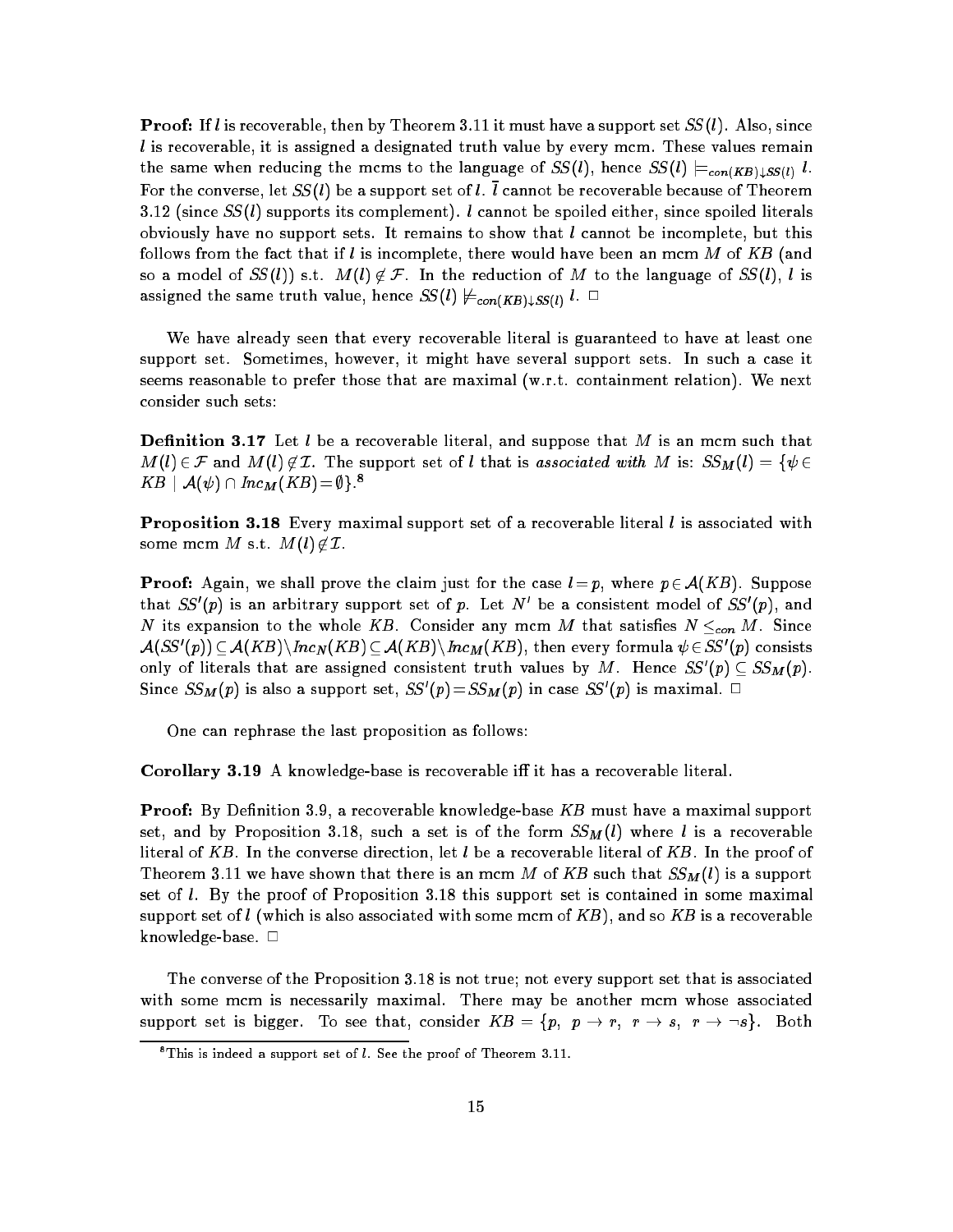$M_1\!=\!\{p\!:\!t, \:\:r:\top, \:\:s:t\}$  and  $M_2\!=\!\{p\!:\!t, \:\:r:t, \:\:s:\top\}$  are mcms of  $KB,$  but  $SS_{M_1}(p)\!=\!\{p\}\subset\!\{p\}$  ${p, p \rightarrow r} = SS_{M_2}(p)$ . In Subsection 3.4 we shall see that  $SS_{M_2}(p)$  is not only bigger than  $SS_{M_1}(p)$ , but also preferable according to some other criteria.

**Corollary 3.20** For every recoverable literal l there exists an mcm M of KB in which  $M(l)=t$ , and for which  $SS_M(l)$  is a maximal support set.

**Proof:** Suppose that  $l = p$ . Consider an mcm N of KB s.t.  $N(p) \in \mathcal{F} \setminus \mathcal{I}$ , and whose associated support set  $SS_N(p)$  is maximal (from Proposition 3.18, such an mcm exists). Let M be the valuation that assigns t to p, and which is identical to N on every element of  $\mathcal{A}(KB) \setminus \{p\}$ . Suppose that  $\psi$  is an extended clause of KB. If p is a disjunct of  $\psi$ , then since  $M(p) = t$ , necessarily  $M(\psi) \in \mathcal{F}$  by Lemma 2.23. If not, then by Lemma 2.23 again, there must be some literal of  $\psi$  other than p or  $\neg p$  that is assigned a designated truth value in N. Such a literal is assigned a designated truth value in M as well, hence  $M(\psi) \in \mathcal{F}$  in this case also. It follows that M is a model of KB. Moreover, since  $Inc_M(KB)=Inc_N(KB)$ , M is also an mcm of KB, and  $SS_M(p) = SS_N(p)$ . Hence, M and  $SS_M(p)$  are the required mcm and support set, respectively.  $\Box$ 

#### 3.3 Computing mcms and support sets for stratied knowledge-bases

In general, computing mcms for a given knowledge-base and discovering its recoverable literals might not be an easy task. Even in the simplest cases, where the bilattice is  $FOUR$ with  $\mathcal{I} = \{\top, \bot\}$  and the knowledge-base is consistent, finding the recoverable literals reduces to the problem of logical entailment. Therefore, in this subsection we confine ourselves to a special (nevertheless common) family of knowledge-bases, for which we provide an efficient algorithm that computes their maximal recoverable subsets.

**Definition 3.21** Let  $(\mathcal{B}, \mathcal{F})$  be a finite logical bilattice with an inconsistency set  $\mathcal{I}$ . a) Denote:  $\mathcal{T}_\top = \{b \mid b \in \mathcal{F} \cap \mathcal{I}\}, \ \mathcal{T}_t = \{b \mid b \in \mathcal{F} \setminus \mathcal{I}\}, \ \mathcal{T}_f = \{b \mid \neg b \in \mathcal{F} \setminus \mathcal{I}\}.$ b) Let  $b_{\top}$ ,  $b_t$ , and  $b_f$  denote the k-meet of all the elements of  $\mathcal{T}_{\top}$ ,  $\mathcal{T}_t$ , and  $\mathcal{T}_f$ , respectively. (I.e.:  $b_x = \otimes \{b \mid b \in \mathcal{T}_x\}$  for  $x \in \{\top, f, t\}$ ). We also denote by  $b_\bot$  an arbitrary element which is  $k$ -minimal among the consistent elements of  $B$ .

Intuitively,  $b_{\top}, b_t, b_f$  and  $b_{\perp}$  are four elements of B which strongly resemble in their properties to the four elements of  $FOUR$ . They adequately represent the main four types of the elements of  $(\mathcal{B}, \mathcal{F})$ .

**Example 3.22** If  $\mathcal{B} = \textit{FOUR}$  and  $\mathcal{I} = \{\top\},$  then  $b_\top = \top, \; b_t = t, \; b_f = f, \; \text{and} \; b_\bot = \bot$ . If  $\mathcal{B} = DEFAULT$  and  $\mathcal{I} = \{b \mid b \neq \neg b\}$ , then  $b_{\top} = \top$ ,  $b_t = t$ ,  $b_f = f$ , and  $b_{\bot}$  is an element of the set  $\{dt,df\}$ . If  $\mathcal{B}=NINE,~\mathcal{F}=\{b\mid b\geq_{\bm{k}}dt\},$  and  $\mathcal{I}=\{b\mid b\geq d\top\},$  then  $b_\top=d\top,~b_t=dt,$  $b_f\!=\!df,$  and  $b_\perp\!=\!\perp$  .

**Lemma 3.23** For every finite logical bilattice  $(\mathcal{B},\mathcal{F}),\,b_\top\in\mathcal{T}_\top,\,b_t\in\mathcal{T}_t,\,$  and  $b_f\in\mathcal{T}_f.$  Also,  $\{b_\top=\otimes\{b\,\mid\,b,\neg b\in\mathcal{F}\},\ b_t=\otimes\{b\,\mid\,b\in\mathcal{F}\},\ b_f=\otimes\{b\,\mid\,\neg b\in\mathcal{F}\},\ \text{and}\ b_f=\neg b_t.\ \ \text{Also,}\ b_\bot=\bot\ \text{iff}\$  $\bot\not\in\mathcal{I}$ .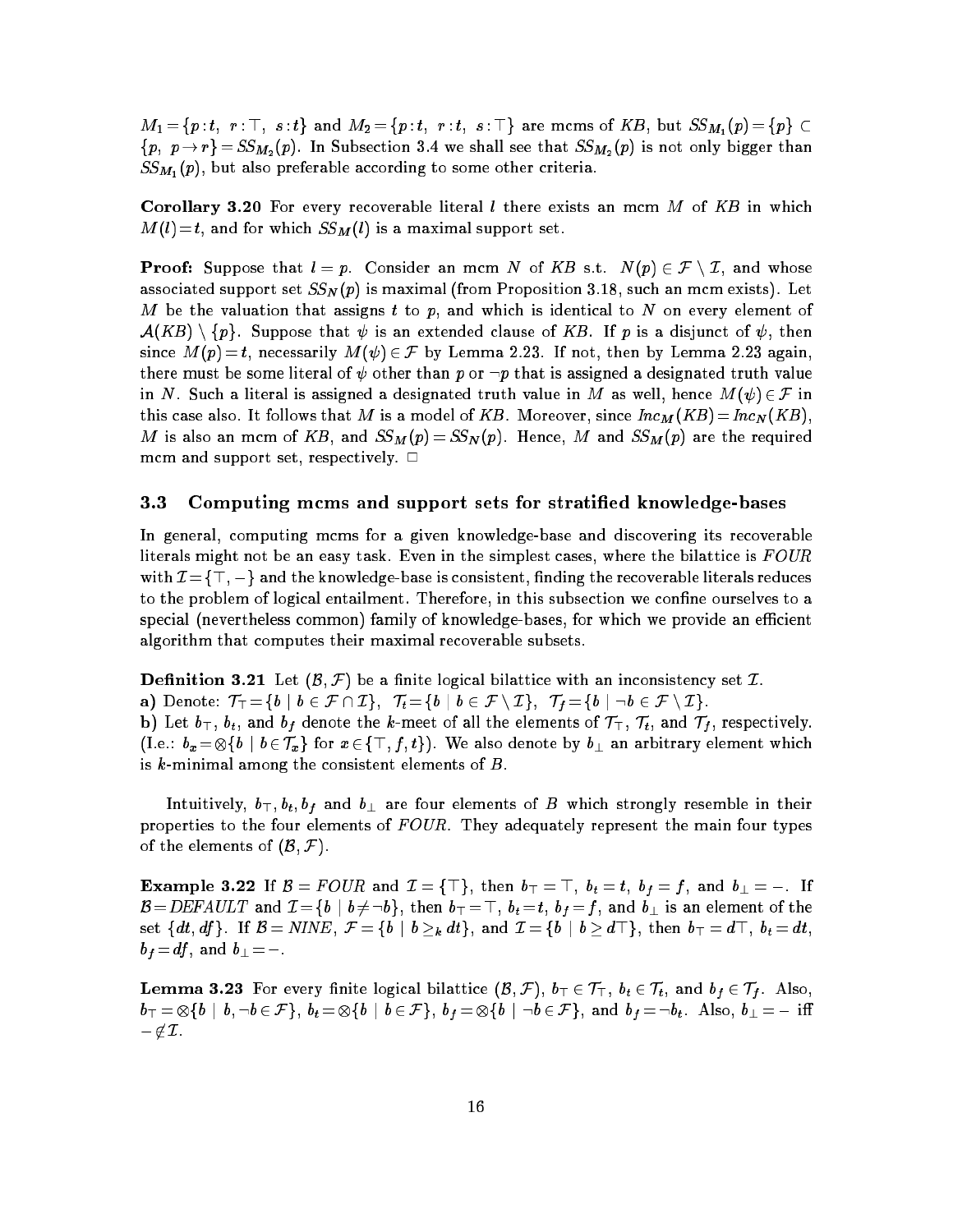**Proof:** Let  $b_{\mathcal{F}} = \otimes \{b \mid b \in \mathcal{F}\}\$ . We show that  $b_t = b_{\mathcal{F}}$ , leaving the other parts to the reader. Obviously,  $b_{\mathcal{F}} \in \mathcal{F}$ . We show that  $b_{\mathcal{F}} \notin \mathcal{I}$ . Assume otherwise. Then  $\neg b_{\mathcal{F}} \in \mathcal{F}$  as well. Since  $t \in \mathcal{F}$  then  $t \geq_k b_{\mathcal{F}}$ . Thus  $f = \neg t \geq_k \neg b_{\mathcal{F}} \in \mathcal{F}$ , and so  $f \in \mathcal{F}$ , contradicting Lemma 2.7b. It follows that  $b_{\mathcal{F}} \in \mathcal{T}_t$ . Hence  $b_{\mathcal{F}} \geq_k b_t$ . Since obviously  $b_{\mathcal{F}} \leq_k b_t$ , then  $b_{\mathcal{F}} = b_t$ .  $\Box$ 

**Definition 3.24**  $KB_{\nu}$  — the dilution of KB w.r.t. a partial valuation  $\nu$  — is constructed from KB by the following transformations:

- 1. Deleting every  $\psi \in KB$  s.t.  $\nu(\psi) \in \mathcal{F}$  (in other words,  $\psi$  is deleted if it has a literal that is assigned a designated value by  $\nu$ ),
- 2. Removing from what is left every occurrence of a literal  $l$  s.t.  $\nu(l)$  is defined and  $\nu(l) \notin \mathcal{F}$ .

**Definition 3.25** A knowledge-base KB is called *stratified*, if there is a set of "stratifications"  $KB_0 = KB, KB_1, \ldots, KB_n = \emptyset$ , so that for every  $0 \le i \le n \perp 1$  there is a  $p \in \mathcal{A}(KB_i)$ s.t.:

a) Either  $p \in KB_i$  (and then p is called a positive fact), or  $\neg p \in KB_i$  (and then p is a negative fact of  $KB_i$ ).

b)  $KB_{i+1}$  is a dilution of  $KB_i$  w.r.t. the partial valuation  $p:b_t$  if p is a positive fact of  $KB_i$ ,  $p:b_f$  if p is a negative fact of  $KB_i$ , and  $p:b_{\top}$  if p is both a positive and a negative fact of  $\mathit{KB}_i.$   $\degree$ 

Example 3.26 Consider again the knowledge-base KB of Examples 2.18, 3.2 and 3.10. A possible stratification for KB is  $KB_0 = \{s, \neg s, r_1, r_1 \rightarrow \neg r_2, r_2 \rightarrow i\}, KB_1 = \{r_1, r_1 \rightarrow \neg r_2, r_2 \rightarrow \neg r_1\}$  $\lnot r_2,\,\,r_2\!\rightarrow\!i\},\, KB_2\!=\!\{\lnot r_2,\,\,r_2\!\rightarrow\!i\}, \,\text{and}\,\, KB_3\!=\!\emptyset\,.$ 

Note: In all the examples given here (see especially those of Section 6), as well as in most of the known examples of the literature, the knowledge-bases involved are stratied.

The algorithm given in Figure 4 can be applied for checking whether a knowledge-base is stratied, and for recovering stratied knowledge-bases (see Corollary 3.29).

#### Notes:

- 1. The process of Figure 4 may produce several valuations for  $KB$ , each of which is determined by a sequence of the picked atomic formulae  $\{p_0, p_1, \ldots, p_n\}$ . For abbreviation we shall just write  $\Phi$  when referring to arbitrary valuation produced by the algorithm, instead of  $\Phi(p_0, p_1, \ldots, p_n)$ .
- 2. By Theorem 3.3, if  $\Phi_i(l)=b_{\top}$  then l is a spoiled literal of  $KB_i$ . Similarly, by Corollary 3.15 if  $\Phi_i(l) = b_t$  then l is a recoverable literal of  $KB_i$ , and if  $\Phi_i(l) = b_t$  then l is recoverable in  $KB_i$ . By Theorem 3.28 below, if  $\Phi_i(l) = b_{\perp}$  then l is incomplete in  $KB_i$ .

<sup>&</sup>quot;Note that while  $\mathcal{B},\,\mathcal{F},$  and  $\mathcal{I}$  affect the particular values of  $b_\top,b_t,$  and  $b_f,$  they do not determine whether  $KB$  is stratified.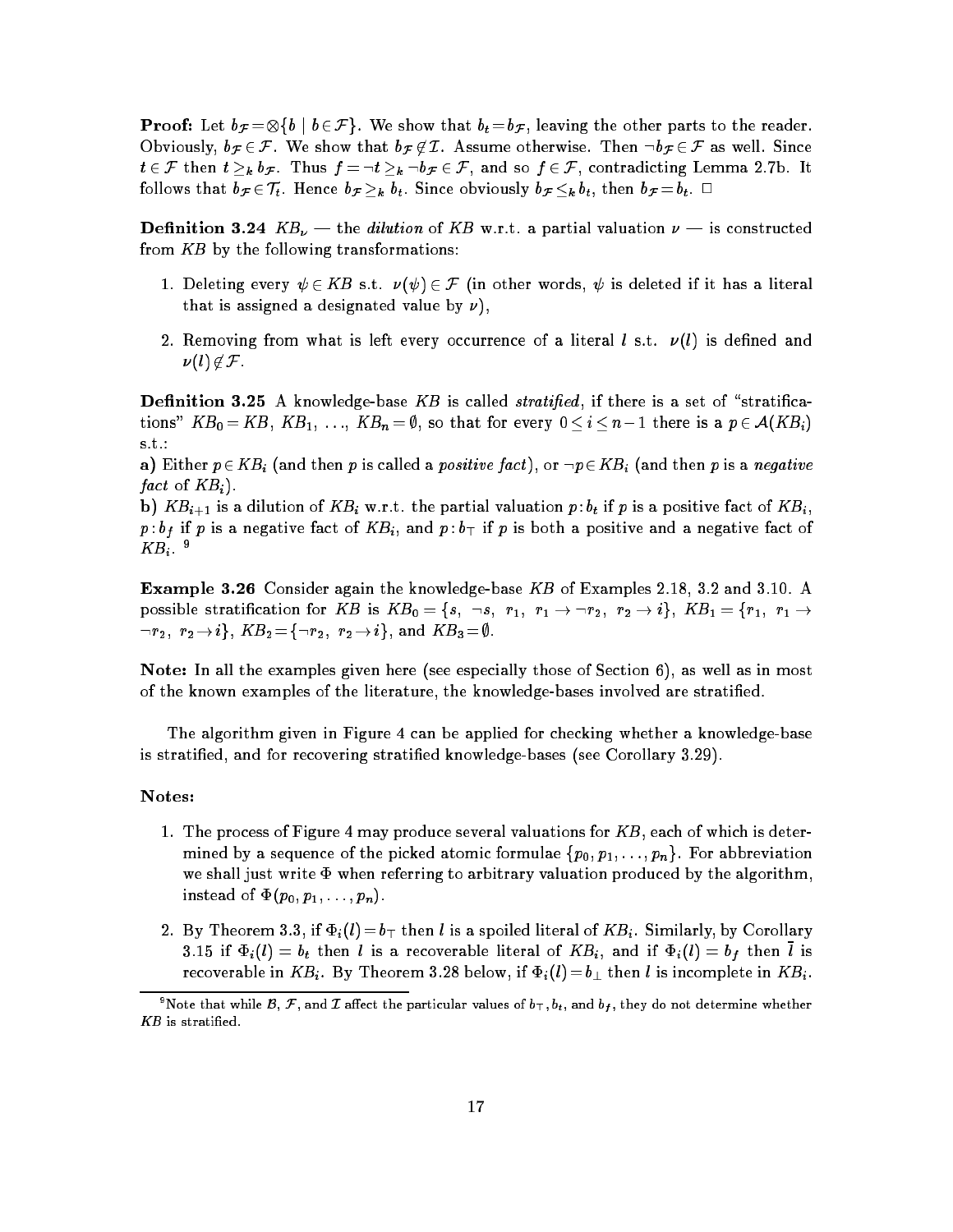$i=0; K B_0 = K B;$ while  $(KB_i \neq \emptyset)$  { if  $(\exists p\!\in\!\mathcal{A}(KB_i)$  s.t.  $p\!\in\! KB_i$  and  $\neg p\!\in\! KB_i)$  then  $\Phi_i(p)\!=\!b_\top;$ else if  $(\exists p\!\in\!\mathcal{A}(KB_i)$  s.t.  $p\!\in\! KB_i)$  then  $\Phi_i(p)\!=\!b_t;$ else if  $(\exists p\!\in\!\mathcal{A}(KB_i)$  s.t.  $\neg p\!\in\! KB_i)$  then  $\Phi_i(p)\!=\!b_f;$ else print " $KB$  is not stratified" and exit;  $KB_{i+1} = (KB_i)_{\Phi_i};$  /\*\*\* dilution \*\*\*/  $\forall p\!\in\!\mathcal{A}(KB_i)\backslash\;\mathcal{A}(KB_{i+1})$  s.t.  $p$  wasn't picked in  $KB_i,$   $\Phi_i(p)\!=\!b_\perp;$   $\nmid$  \*\*\* filling \*\*\*/  $i++$  :  $\mathcal{E}$ output:  $\Phi =$  [] - - - - - - -, , ,

Figure 4: An algorithm for recovering stratied knowledge-bases

3. It is possible to assign any other truth value to the atoms that are assigned  $b_{\perp}$  (during the "filling" process, see line 8 of Figure 4), but if this value is inconsistent, then  $\Phi$ cannot be an mcm of KB (see the proof of Theorem 3.28). Also, if this value is not  $\perp$ , then  $\Phi$  cannot be minimal w.r.t.  $\leq_k$  (see Proposition 3.32). The value  $b_\perp$  assures that  $\Phi$  would be a  $\leq_k$ -minimal mcm (see Section 4).

**Example 3.27** Consider the set  $KB = \{p, p\lor q, \neg p\lor r, \neg p\lor \neg r, \neg p\lor \neg u, \neg p\lor \neg v, u\lor v\}$ where  $\mathcal{B} = FOUR$  and  $\mathcal{I} = {\top}$ . Then  $b_{\top} = \top$ ,  $b_t = t$ ,  $b_f = f$ , and  $b_{\perp} = \bot$ . Our algorithm produces two mcms of KB, denoted  $\Phi_a$  and  $\Phi_b$ :

$$
\begin{array}{l} \Phi_a(p)\!=\!t,\,\,\Phi_a(q)\!=\!\bot,\,\,\Phi_a(r)\!=\!\top,\,\,\Phi_a(u)\!=\!f,\,\,\Phi_a(v)\!=\!\top,\\[3pt] \Phi_b(p)\!=\!t,\,\,\Phi_b(q)\!=\!\bot,\,\,\Phi_b(r)\!=\!\top,\,\,\Phi_b(u)\!=\!\top,\,\,\Phi_b(v)\!=\!f.\end{array}
$$

Note that in this case there are other mcms of KB (such as  $\{p : \top, q : \bot, r : \bot, u : t, v : \bot\}$ ), but neither of the other mcms can be used for constructing (maximal) support sets in  $KB$ , since each one of them assigns an inconsistent truth value to  $p$ , which is the only recoverable literal of KB. Theorems 3.28 and 3.30 show that this holds in general.

Figure 5 illustrates the processing of the algorithm for KB and its recoverable literal, p.

**Theorem 3.28** The process of Figure 4 checks whether a given knowledge-base  $KB$  is stratified. If  $KB$  is not stratified it exits; Otherwise it halts and produces an mcm of  $KB$ .

Proof: To see the first part of the theorem, note that if a knowledge-base is stratified then any order in which the facts are chosen determines a stratication. This is so since dilution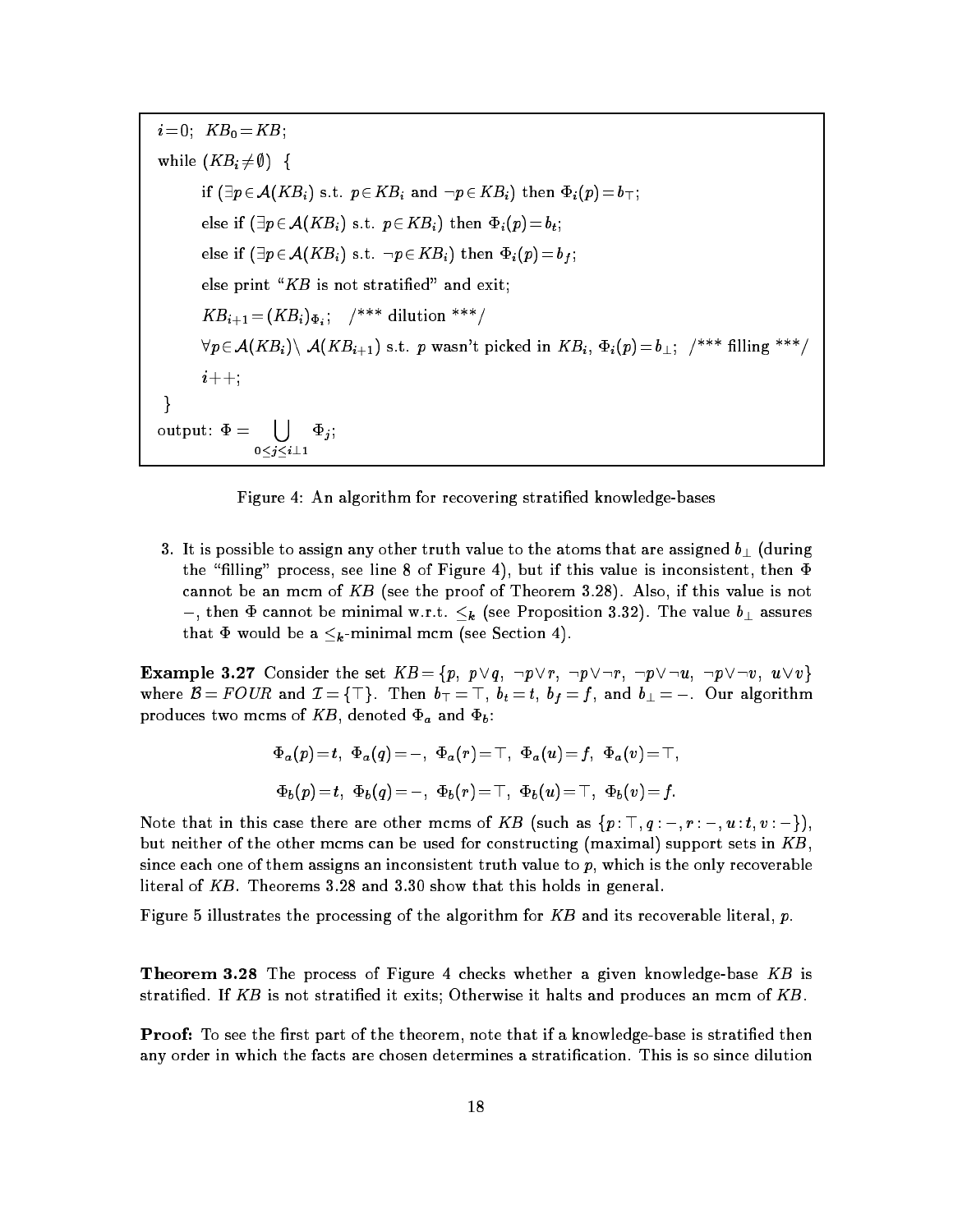

Figure 5: Construction of recovered subsets for KB (Example 3.27)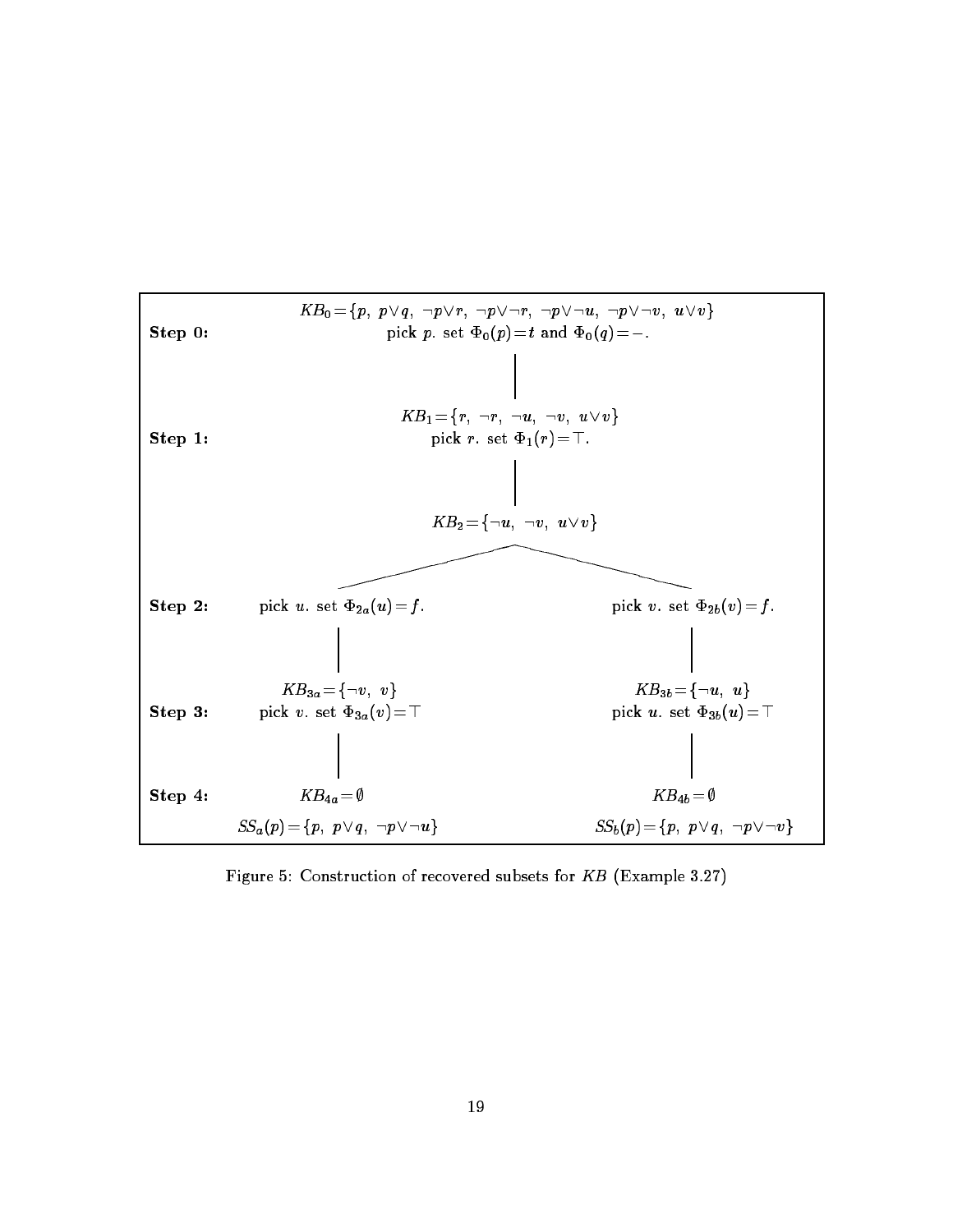does not change facts; A fact (positive, negative, or both) of a certain stratification level remains a fact in the successive levels unless it is used for the next dilution. Therefore, if there are two facts  $p_1$  and  $p_2$  in some  $KB_i,$  there is a stratification  $KB_i, \, KB_{i+1} \! = \! (KB_i)_{p_1:b_1},$  $\ldots$  ,  $KB_n= \emptyset$  iff there is a stratification  $KB_i, \ KB_{i+1}=(KB_i)_{p_2:b_2}, \ldots, \ KB_m= \emptyset$  . Therefore, the algorithm fails in constructing a stratification for  $KB$  iff there is no possible way of providing such a stratification, and so the algorithm halts without a valuation for  $A(KB)$ iff  $KB$  is not stratified.  $\Box$ 

Suppose, next, that  $KB$  is stratified.

Lemma 3.28a: The algorithm constructs well defined valuations.

**Proof:** We have to show that the process terminates after a finite number of steps (the minimal n, s.t.  $KB_n = \emptyset$ , and the result is a valuation  $\Phi$  for KB. Indeed, a picked atom  $p \in \mathcal{A}(KB_i)$  does not appear in any one of  $KB_i$  for  $j > i$ . Also, there may be other atoms that are eliminated in the dilutions of  $KB_i$ . Every one of these atomic formulae is assigned its (unique) truth value at the *i*-th step, and so  $|\mathcal{A}(KB_{i+1})| < |\mathcal{A}(KB_i)| \perp 1$ . On the other hand, an atomic formula does not appear in  $A(KB_{i+1})$  only if it is assigned a value of  $\{b_{\top}, b_t, b_f, b_{\bot}\}\$  in the *i*-th step. Therefore, the process terminates after  $|\mathcal{A}(KB)|$  steps at the most and assigns a unique truth value to every member of  $A(KB)$ .

**Lemma 3.28b:** Every valuation  $\Phi$  produced by the algorithm is a model of KB.

**Proof:** Let  $\psi$  be an extended clause that appears in KB. By Definition 3.24 and the algorithm of Figure 4 it is obvious that  $\psi$  is eliminated from  $KB_{i+1}$  during the transformation from  $KB_i$  to  $KB_{i+1}$  iff (at least) one of its literals  $l$  is assigned a designated truth value by  $\Phi_i$ (note that a formula cannot be eliminated by sequentially removing every literal according to (2) of Definition 3.24, since the last literal left must be assigned a designated value). Since  $\Phi(l) = \Phi_i(l)$ ,  $\Phi$  assigns a designated truth value to at least one of the literals that appear in  $\psi$ . By Lemma 2.23, then,  $\Phi(\psi) \in \mathcal{F}$ .

**Lemma 3.28c:** Every valuation  $\Phi$  produced by the algorithm is a most consistent model of KB.

**Proof:** The proof is by an induction on the number of steps  $(n)$  that are required to create  $\Phi$ . If  $n = 0$  then  $KB_1 = \emptyset$ , so there is only the initial step in which  $\Phi_0$  might assign a value from I only to a spoiled literal, so  $\Phi$  must be most consistent. Suppose now that it takes  $n\geq1$  steps to create  $\Phi$ . Then:

$$
(1): \quad Inc_{\Phi}(KB) = \bigcup_{0 \leq i \leq n} Inc_{\Phi_i}(KB_i) = Inc_{\Phi_0}(KB) \cup Inc_{\Phi'}(KB_1)
$$

where  $\Psi =$  $\blacksquare$ - - - - $\Phi_i$ . Now, let M be any mcm of KB.

(2): 
$$
Inc_M(KB) = \{p \in A(KB) \setminus A(KB_1) \mid M(p) \in \mathcal{I}\} \cup \{p \in A(KB_1) \mid M(p) \in \mathcal{I}\} = \{p \in A(KB) \setminus A(KB_1) \mid M(p) \in \mathcal{I}\} \cup Inc_M(KB_1)
$$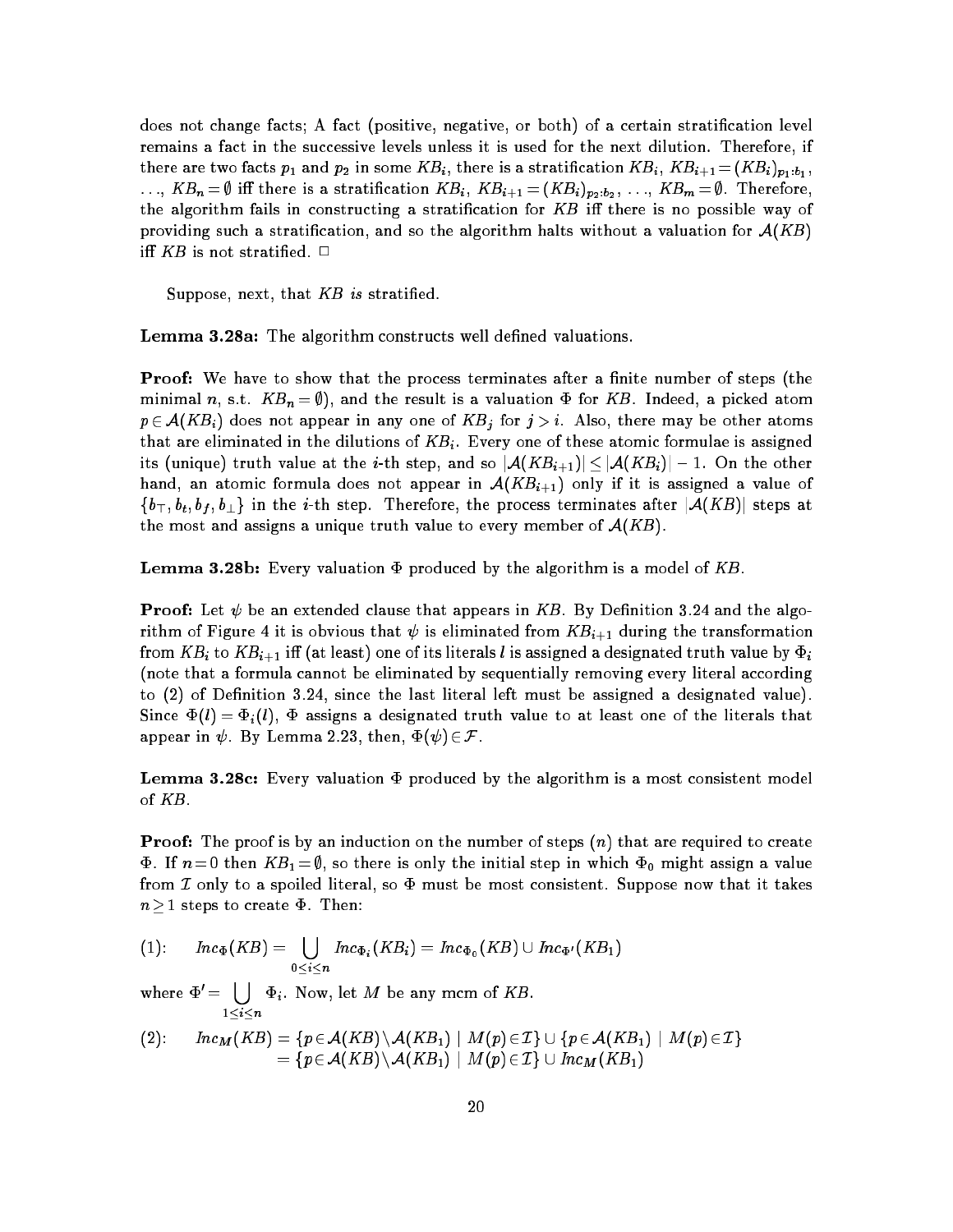By its definition,  $\Phi_0$  may assign an inconsistent truth value only to a spoiled literal of KB. By Theorem 3.3b this literal is assigned an inconsistent value in every mcm of  $KB$ , especially  $M$ , therefore:

$$
(3): \qquad Inc_{\Phi_0}(KB) \subseteq \{p \in \mathcal{A}(KB) \setminus \mathcal{A}(KB_1) \mid M(p) \in \mathcal{I}\}
$$

• Suppose first that M is a model of  $KB_1$ . Since the creation of  $\Phi'$  requires only  $n\bot 1$  steps, then by the induction hypothesis  $\Phi'$  is an mcm of  $KB_1$ . In particular, either  $Inc_{\Phi'}(KB_1)$ and  $Inc_M(KB_1)$  are incomparable w.r.t. containment relation, or else:

$$
(4): \qquad Inc_{\Phi'}(KB_1) \subseteq Inc_M(KB_1)
$$

By  $(1)$  –  $(4)$ , either  $Inc_{\Phi}(KB)$  and  $Inc_{M}(KB)$  are incomparable, or  $Inc_{\Phi}(KB) \subseteq Inc_{M}(KB)$ . Hence  $\Phi$  is an mcm of  $KB$ .

If M is not a model of  $KB_1$ , then there is a  $\psi_1 \in KB_1$  s.t.  $M(\psi_1) \notin \mathcal{F}$ . Since M is a model of KB, then by Lemma 2.23, there is a  $\psi \in KB$  and  $l \in \mathcal{L}(\psi)$  s.t.  $M(l) \in \mathcal{F}$ , and  $\{l\} \cup \mathcal{L}(\psi_1) \subseteq \mathcal{L}(\psi)$ . Obviously,  $l \in \mathcal{A}(KB) \setminus \mathcal{A}(KB_1)$ . But then  $\Phi_0(l) \notin \mathcal{F}$  (otherwise  $\psi$  is eliminated in the dilution, and so  $\psi_1 \not\in KB_1$ ). Moreover,  $\Phi_0(l) \in \mathcal{F}$ , since if  $\Phi_0(l) \not\in \mathcal{F}$  then necessarily  $\Phi_0(l)\!=\!b_\perp,$  and this happens only if there is a literal  $l'\!\in\! \mathcal{L}(\psi)$  s.t.  $\Phi_0(l')\!\in\! \mathcal{F},$  and in this case  $\psi$  is eliminated in the dilution, i.e.  $\psi_1\not\in KB_1$ . Therefore,  $\Phi_0(\bar{l})\in \mathcal{F},$   $\Phi_0(l)\not\in \mathcal{F},$ and by the definition of  $\Phi_0$ ,  $\bar{l}$  was picked by  $\Phi_0$ . Since  $\Phi_0(l) \notin \mathcal{F}$ , *l* cannot be spoiled. Also, KB is stratified, thus  $\bar{l} \in KB_0$ , and so it must be a recoverable literal of  $KB_0$ , i.e.: it is recoverable literal of KB. Now, since M is an mcm of KB,  $M(\overline{l}) \in \mathcal{F}$ . But we have shown that  $M(l) \in \mathcal{F}$  as well, hence  $M(l) \in \mathcal{I}$  while by Lemma 3.23  $\Phi_0(l) = b_f \notin \mathcal{I}$ . Therefore  $Inc_M(KB) \nsubseteq Inc_{\Phi}(KB)$ , and we are done.

This proves Theorem 3.28.  $\Box$ 

**Corollary 3.29** Suppose that KB is stratified. Then the algorithm above provides a support set for every recoverable literal of KB that is not assigned the value  $b_{\perp}$ .

**Proof:** By Theorem 3.28, every valuation  $\Phi$  that is generated by the algorithm is an mcm of KB. If a recoverable literal l of KB was not assigned the value  $b_{\top}$ , then  $\Phi(l) \not\in \mathcal{I}$ . Hence, by the proof of Theorem 3.11,  $SS_{\Phi}(l)$  is a support set of  $l. \square$ 

**Theorem 3.30** Let  $\Phi$  be a valuation produced by the algorithm for stratified KB, and let l be a recoverable literal of KB that is not assigned the value  $b_{\top}$  by  $\Phi$ . Then  $SS_{\Phi}(l)$  is a maximal support set of  $l$ .

**Proof:** By Corollary 3.29,  $SS_{\Phi}(l)$  is a support set of l. It remains to show that  $SS_{\Phi}(l)$  is also a maximal set with this property. Suppose otherwise. Then by Proposition 3.18 there is an mcm M of KB s.t.  $SS_{\Phi}(l)\subset SS_M(l)$ . Hence  $Inc_{\Phi}(KB) \neq Inc_M(KB)$ . Since by Theorem 3.28  $\Phi$  is also an mcm of KB, there is a  $p\in \mathcal{A}(KB)$  s.t.  $\Phi(p)\neq b_{\top}$  while  $M(p)\in\mathcal{I}$ . Consider some  $\psi \in KB$  s.t.  $p \in \mathcal{A}(\psi)$ . Since  $M(p) \in \mathcal{I}$  then  $\psi$  is not an element of  $SS_M(l)$ . Now, since  $\psi \notin SS_{\bf M}(l), \psi \notin SS_{\Phi}(l)$  either. Therefore there is a  $q \in \mathcal{A}(\psi)$  s.t.  $\Phi(q) = b_{\top}$ . By the definition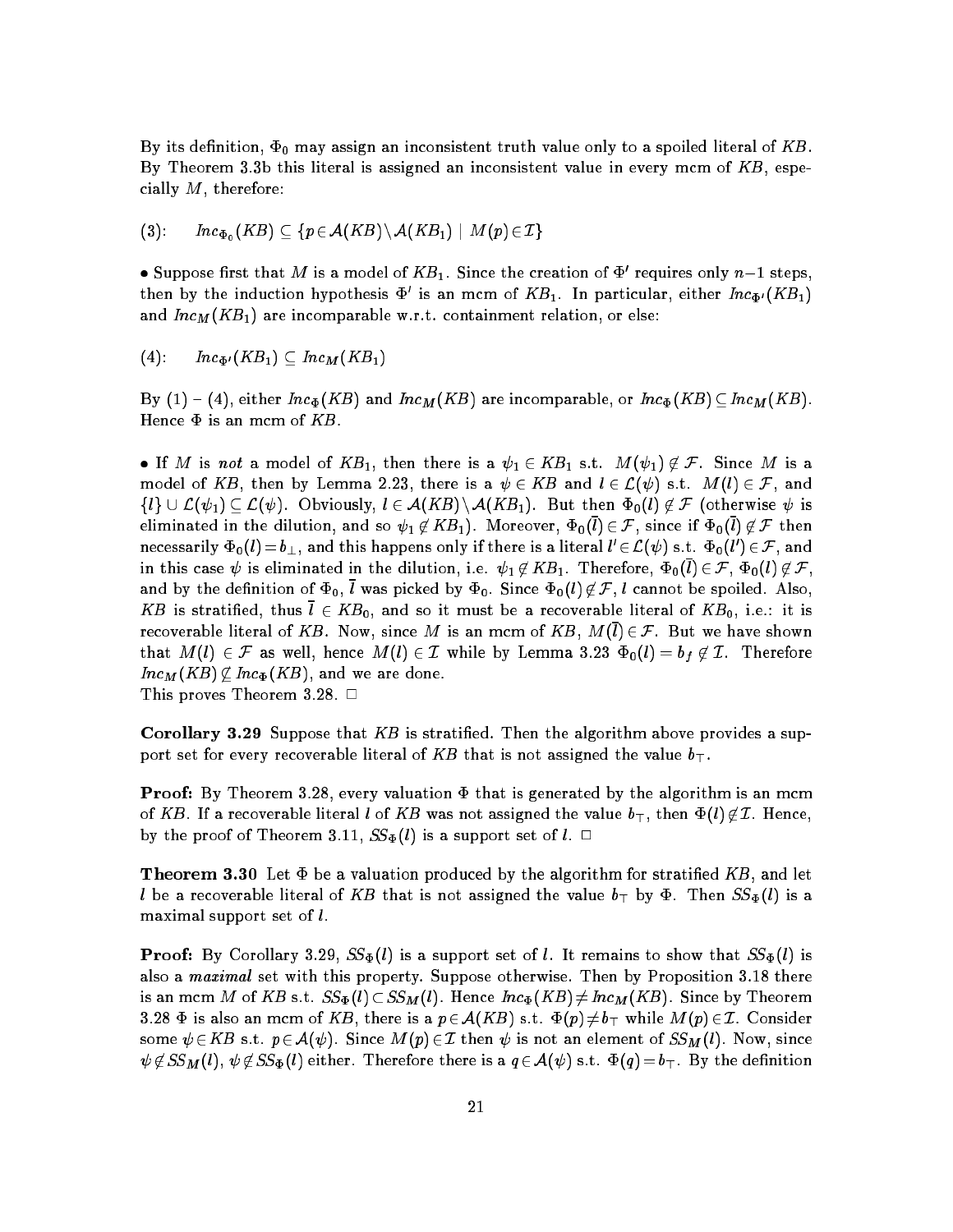of  $\Phi$  this is possible only if there is a stratification  $S_0, \ldots, S_n$  of S and an index  $1 \le i \le n$ s.t.  $q, \neg q \in S_i$ . Therefore  $\Phi(p) \neq b_\perp$  (Otherwise, p as well as all the other elements of  $\mathcal{A}(\psi)$ are diluted from  $S_j$  for some  $j\leq i,$  and so  $q\not\in \mathcal{A}(S_i)).$  It follows that either  $\Phi(p)=b_t$  or  $\Phi(p)\!=\!b_f,$  and therefore either  $p$  or  $\neg p$  (but not both) is a (positive or negative) fact of some stratification level  $S_{\bm{k}}$  of  $S.$  Hence there is some  $\phi\!\in\!S$  s.t.  $p\!\in\!\mathcal{A}(\phi)$  and  $\mathcal{A}(\phi)\!\cap Inc_{\Phi}(KB)\!=\!\emptyset$ (Otherwise, if there is some  $r \in \mathcal{A}(\phi)$  s.t.  $\Phi(r) = b_{\top}$ , then  $\phi$  and its atoms are diluted in some stage before stage k, and so p cannot be a fact of  $S_k$ ). Therefore  $\phi \in \mathit{SS}_{\Phi}(l)$  while  $\phi \notin \mathit{SS}_M(l)$  – a contradiction.  $\Box$ 

**Example 3.31** Consider again Figure 5.  $SS_a(p)$  and  $SS_b(p)$  are the recovered support sets produced by the algorithm for the recoverable literal  $p$  of  $KB$ . Both are maximal.

Next we consider another important property of  $\Phi$  (see Corollary 3.33 below):

**Proposition 3.32** Let KB be stratified. In every logical bilattice where  $b_{\perp} = \perp$ ,  $\Phi$  is k-minimal  $(\Phi \in min(KB))$ ; Recall Definition 2.16(d)).

**Proof:** The proof is by an induction on the number of steps required to create  $\Phi$ :

 $n=0$ :  $\Phi_0$  may assign to a spoiled literal of KB the value  $b_{\top}$ , which is the only k-minimal possible value (see Theorem 3.3b). The same is true for any recoverable literal that is assigned  $b_t$ , and for a complement of recoverable literal that is assigned  $b_f$ . It is also obviously true for all the literals that are assigned  $\perp$ .

 $n \geq 1$ : Let M be a model of KB, and suppose for a contradiction that  $M <_{k} \Phi$ . By the induction hypothesis,  $\Phi_1$  is a k-minimal model of  $KB_1$ . If M is a model of  $KB_1$  then there is a  $q \in \mathcal{A}(KB_1)$  s.t.  $M(q) \not\leq_k \Phi_1(q)$  and so  $M \not\leq_k \Phi$ . The other possibility is that M is not a model of  $KB_1$ . In this case there must be a  $\psi_1 \in KB_1$  s.t.  $M(\psi_1) \notin \mathcal{F}$ . Since M is a model of KB, then by Lemma 2.23 there is a  $\psi \in KB$  and an  $l \in \mathcal{L}(\psi)$  s.t.  $M(l) \in \mathcal{F},$ and  $\{l\} \cup \mathcal{L}(\psi_1) \subseteq \mathcal{L}(\psi)$ . But then  $\Phi(l) \notin \mathcal{F}$  (Otherwise,  $\psi$  is eliminated in the dilution of KB and so  $\psi_1 \notin KB_1$ , while  $M(l) \in \mathcal{F}$ . Since  $\mathcal F$  is upward closed w.r.t.  $\leq_k$  it follows that  $M(l) \nless k \Phi(l)$ , therefore  $M \nless k \Phi$  – a contradiction again.  $\Box$ 

**Corollary 3.33** Let KB be stratified. In every logical bilattice for which  $b_{\perp} = \perp$ ,  $\Phi$  is k-minimal among the mcms of  $KB$  (see Section 4 for the importance of this).

**Proof:** By Theorem 3.28,  $\Phi \in con(KB)$ . Since  $b_{\perp} = \perp$  then by Proposition 3.32,  $\Phi \in$  $min(KB)$ . Therefore  $\Phi$  is a  $\leq_k$ -minimal model among the mcms of  $KB$ .  $\Box$ 

Next we consider the complexity of the algorithm. As it is shown below, this is a particularly efficient mechanism for recovering stratified knowledge-bases:

**Proposition 3.34** It takes  $O(|KB| \cdot |\mathcal{A}(KB)|)$  running time to check whether a given knowledge-base is stratied, and if so, this is also the time required to recover it (i.e., to provide a recoverable subset of  $KB$ ).

**Proof:** Computing stage i of the algorithm requires only  $O(|KB_i|)$  running time. Since there are  $O(|\mathcal{A}(KB)|)$  stages at the most, the complexity of the whole process is no more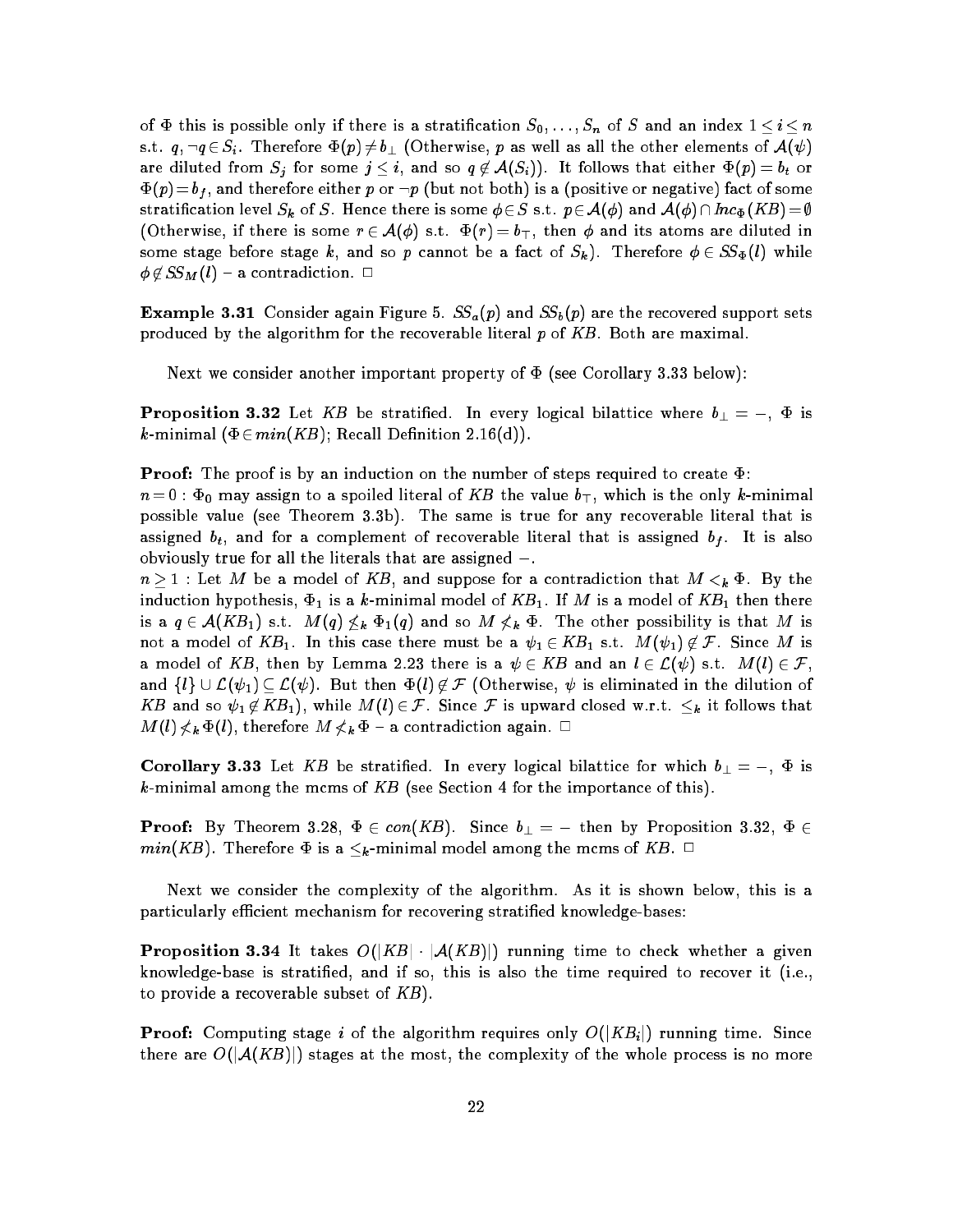than  $O(|KB| \cdot |\mathcal{A}(KB)|)$ . Now, since we have already shown that for stratified knowledgebases the algorithm generates mcms, this is also the time required to recover  $KB$ .  $\Box$ 

Another method of recovering inconsistent knowledge-bases is mentioned at the end of section 6.2.

### 3.4 Choosing the preferred support sets

As we have already noted, the support sets may be viewed as representing possible consistent interpretations (states) of the world that is inconsistently described in KB. Since in general there are several support sets that can be produced from a polluted knowledge-base, one has to develop means that would guide one to an interpretation that is most likely to be the accurate description. In this section we suggest some heuristics for choosing the preferred support set.

A first observation is that when there are two support sets  $SS_1$  and  $SS_2$  s.t.  $SS_1 \subset SS_2$ , it seems reasonable to prefer the latter, i.e. to choose the maximal support w.r.t. containment relation (cf. Propositions 3.18 and 4.5). Still, in many cases there are several such sets. Here are some other criteria that might be useful for a proper choice of the preferred set:

### A. Maximal information considerations

A possible approach for taking precedences among the support sets is to define some quantitative estimation on the plausibility of each set. Lozinskii [Lo94], for example, takes the quantity of semantic information to be the criteria for such estimations.<sup>10</sup> The quantity of information in a set S of classical formulae is defined there to be  $I(S)$  =  $|\mathcal{A}(S)| \perp \log_2 |mod(MCS(S))|$  where  $mod(MCS(S))$  is the set of all the models of the maximal consistent subsets of S (see [Lo94] for a detailed discussion and justifications for taking this formula as representing information). A possible analogue in the case of a logical bilattice  $(\mathcal{B},\mathcal{F})$  may be  $I_1(S)\!=\!|\mathcal{A}(S)|\!\perp\!\log_{2|\mathcal{F}|}|mod(MCS(S))$  . Since we consider the mcms as the most relevant interpretations for the recovery process, we here use a different definition:  $I_2(S) = |\mathcal{A}(S)| \perp \log_{c}|con(MCS(S))|, \text{ where: } \text{ } c = |\{b \in B \,\mid\, b \in \mathcal{F}\setminus\mathcal{I} \vee \neg b \in \mathcal{F}\setminus\mathcal{I}\}| \text{ (see } \text{ } \text{ }$ Proposition 3.35 below for some justifications for taking this particular  $c$  as the base of the logarithm). Since  $c \geq 2$  (always  $\{t, f\} \subseteq \{b \in \mathcal{F} \setminus \mathcal{I} \setminus \neg b \in \mathcal{F} \setminus \mathcal{I}\}\)$ ,  $I_2(S)$  is well defined.

A possible strategy, then, would prefer support sets with maximal information. Since support sets are consistent,  $MCS(S)$  is just  $\{S\}$ , so  $I_1(S)$  and  $I_2(S)$  reduce to  $|\mathcal{A}(S)| \perp$  $\log_{2|\mathcal{F}|} |mod(S)|$  and  $|\mathcal{A}(S)| \perp \log_{c} |con(S)|$ , respectively.

The next proposition shows that both  $I_1(S)$  and  $I_2(S)$  accord with Lozinskii's intuition regarding the notion of information (cf. [Lo94, Theorem 3.1]):

#### Proposition 3.35

a) An empty set contains no information;  $I_1(\emptyset)=I_2(\emptyset)=0$ .

b) A set S consisting of complementary literals  $p, \neg p$  for every  $p \in A(S)$  contains no semantic

 $10$ As a matter of fact, the quantitative approach is used in [Lo94] for a slightly different goal: giving semantics to inconsistent systems.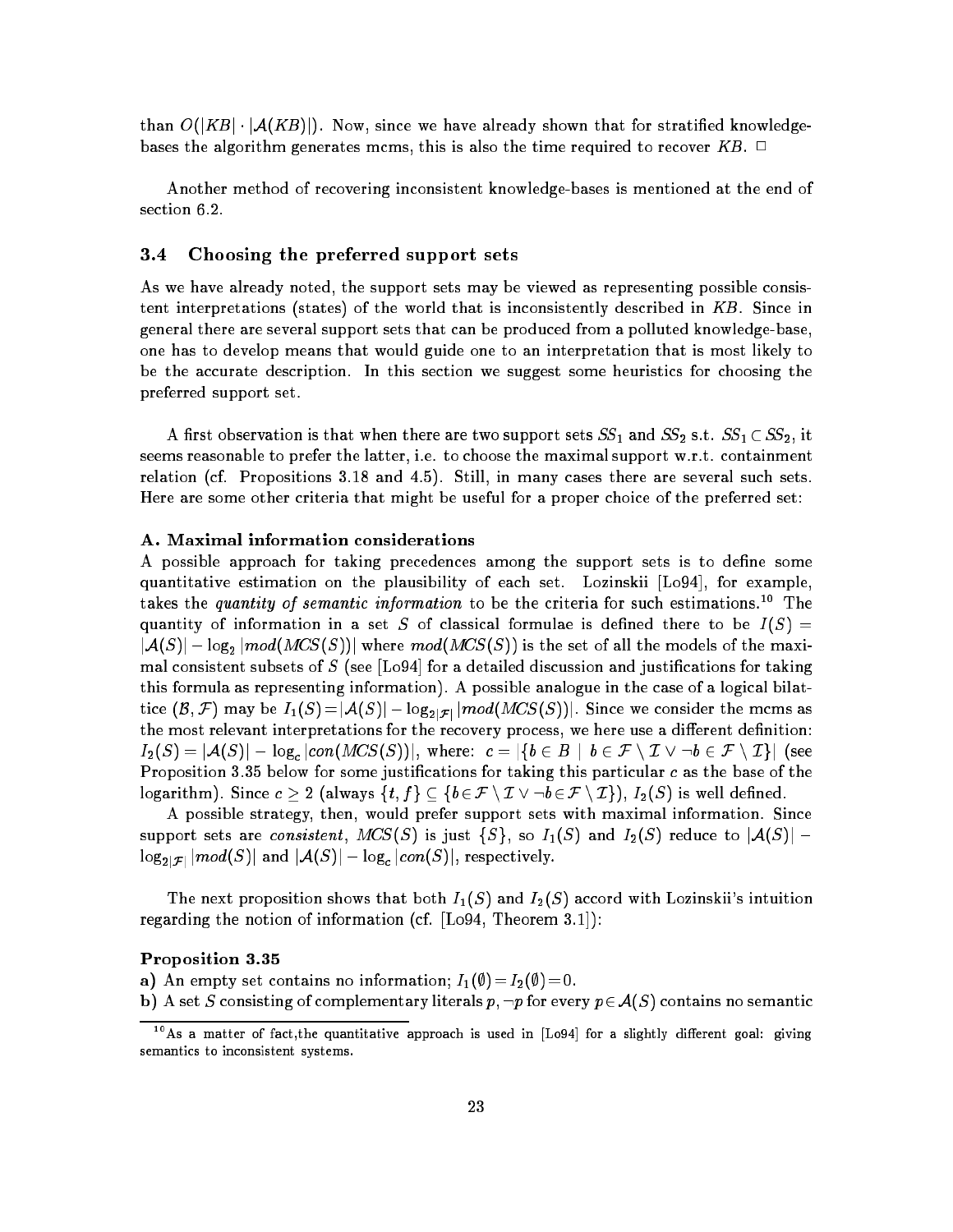information.

c) If S is a consistent set of formulae, and  $\psi$  is a formula s.t.  $\mathcal{A}(\psi) \subset \mathcal{A}(S)$  and  $S \models \psi$ , then  $I_1(S)=I_1(S\cup \{\psi\})$  and  $I_2(S)=I_2(S\cup \{\psi\}).$ 

d) If S is a consistent set of formulae, and  $\psi$  is a consistent formula s.t.  $\mathcal{A}(\psi) \subseteq \mathcal{A}(S)$  and  $S \cup {\psi}$  is inconsistent, then  $I_2(S) > I_2(S \cup {\psi}).$ 

e) If S has only one model, then  $I_1(S)=0$ ; If S is consistent and has one mcm, then  $I_2(S)$ is maximal. <sup>--</sup>

### Proof:

a)  $M = \{p : \top \mid p \in A(S)\}\$ is a model of every set S, hence  $\vert mod(MCS(S))\vert \geq 1$ . On the other hand, if  $S = \emptyset$  then S itself is the only most consistent subset, hence:  $|mod(MCS(S))|$  $\lfloor mod(S) \rfloor$  <  $\lfloor B\rfloor^{|A(S)|}$  = 1. Thus,  $\lfloor mod(MCS(S)) \rfloor = \lfloor mod(S) \rfloor = 1$ , and so, by the definition of  $I_1$ ,  $I_1(S) = 0$ . Regarding  $I_2$ , since the set of the mcms of S consists of minimal elements of a nonempty set (that of the models of S), then  $|con(S)| \geq 1$ . On the other hand, we have shown that whenever  $S = \emptyset$ , we have that  $|con(S)| \le |mod(S)| = 1$ . Thus  $|con(MCS(S))|=|con(S)|= 1$ , and so  $I_2= 0$ .

b) Consider  $S = \{p_i, \neg p_i \mid 1 \leq i \leq n\}$ . This particular S has  $2^n$  maximal consistent subsets, each one has  $\mathcal{F}^n$  models, and  $(\frac{c}{n})^n$  mcms (since there is no  $b \in B$  such that both  $b \in \mathcal{F} \setminus \mathcal{I}$ and  $\neg b \in \mathcal{F} \setminus \mathcal{I}$ , every  $p_i$  in a possible subset can be assigned exactly  $\frac{c}{2}$  different values from  $\mathcal{F}\setminus\mathcal{I}$ ). Hence,  $I_1(S)=n\perp\log_{2|\mathcal{F}|}2^n|\mathcal{F}|^n=0,$  and  $I_2(S)=n\perp\log_{c}2^n(\frac{c}{2})^n=0.$ 

c) Since  $A(\psi) \subset A(S)$ , then  $A(S \cup {\psi}) = A(S)$ . Also, the assumptions that S is consistent and that  $S \models \psi$  easily imply that  $mod(MCS(S))=mod(MCS(S \cup \{\psi\}))$  and  $con(S)$ con( $S \cup \{\psi\}$ ). Thus,  $I_1(S) = I_1(S \cup \{\psi\})$  and  $I_2(S) = I_2(S \cup \{\psi\}).$ 

 $\overline{\phantom{a}}$ 

d) The proof in  $[Lo94, Theorem 3.1, part (v)]$  is suitable for the present case as well. We repeat the proof adjusted to our notations: S is a maximal consistent subset of  $S \cup {\psi}$ , and since  $\psi \notin S$  ( $S \cup {\psi}$  is inconsistent, while S is not), there must be another maximal consistent subset  $S' \subset S \cup \{\psi\}$  s.t.  $\psi \in S'.$   $S$  and  $S'$  have no mcm in common, since such a model would have been a consistent model (as a model of  $S$ ), which is also a model of the inconsistent set  $S \cup \{\psi\}$ . Hence  $con(MCS(S)) = con(S) \subset con(MCS(S \cup \{\psi\}))$ , and so  $I_2(S) > I_2(S \cup \{\psi\}).$ 

e) If S has only one model, this model must assign  $\top$  to every element of  $\mathcal{A}(S)$  (this is a model of every S). Hence, using parts (b) and (d) of Theorem 3.3, S must be of the form  $\{p, \neg p \mid p \in A(S)\}\.$  Thus, by part (b),  $I_1(S) = 0$ . On the other hand, if S is consistent and has exactly one mcm, then  $I_2(S)=|\mathcal{A}(S)|$ , which is the maximal possible value of  $I_2(S)$  for every set  $S$ .  $\square$ 

#### B. Largest size approach

<sup>&</sup>lt;sup>11</sup>In this particular case  $I_1(S)$  and Lozinskii's  $I(S)$  do not behave in the same way (cf. [Lo94, Theorem 3.1, part vi]). The difference is due to the nature of logical bilattices as multiple-valued: If  $S$  has only one (degenerate) model in a logical bilattice, this single model is  $\{p : \top | p \in \mathcal{A}(S)\}\)$ . This model actually tells us nothing, hence  $S$  contains no meaningful information. However, this is certainly not the case for consistent sets that have one mcm. In this case the mcm is meaningful, and the fact that there are no other possible models just increases the validity of that single model as well as its respective semantic information about S.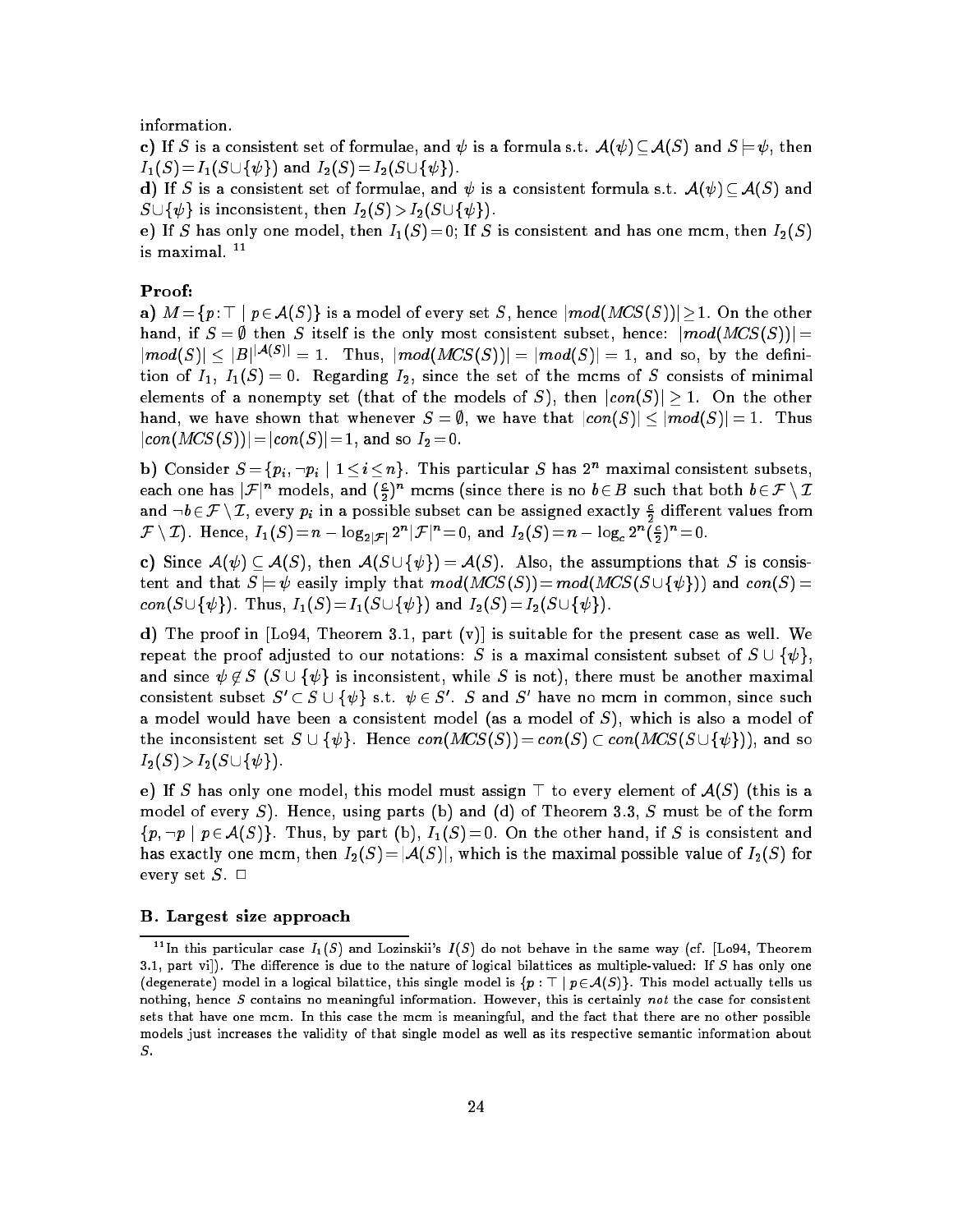Another reasonable approach is to prefer those support sets with the largest size. According to this method some prioritization formula f is defined s.t.  $f(S_1) > f(S_2)$  whenever  $|S_1| > |S_2|$ . The intuition behind this is that the larger the size of the support set, the stronger similarity it has with the original knowledge-base. An example of the use of this approach is the heuristic of weighted maximal consistent subsets in [Lo94].

#### C. Maximal support consideration

Since support sets should support recoverable literals, and since the truth values of the recoverable literals are the ones which are most likely to be recovered truthfully (i.e., as they were before polluting the data in  $KB$ ), then a plausible system may prefer those support sets that simultaneously support as much recoverable literals as possible.

#### D. Prioritizations on the domain of discourse

There might be cases in which the reasoner has reasons to believe that some assertions are more trustable than others (for example, when there are different resources with different reliability, or when one receives several news about something that has happened, and one tends to believe that the latter news are more accurate). In such situations the reasoner might prioritize the atomic formulae, and choose the support set whose literal consequences are the greatest with respect to his ordering. For example, suppose that  $a, b, c, d$  and e are the prioritizations of some reasoner in a descending order, and that in this order every atom is considered equal to its negation. Then a subset that entails  $a, \neg c$ , and d is preferable to a subset that entails, say,  $a,d$  and  $e.^{12}$ 

We shall return to the above methods of choosing the best support set in section 6, when we demonstrate these considerations on some examples.

### 3.5 The "absolutely recoverable" formulae

Although there must be a maximal support set for every recoverable literal, there is no guarantee that all the recoverable literals would be part of the same recovered subset of  $KB$ (that is, they may not all be simultaneously recovered). In particular, not every recoverable literal must be a part of every recovered knowledge-base. In this subsection we consider some conditions that assure that a formula  $\psi$  would be a member of every recovered subset of KB.

**Definition 3.36** A formula  $\psi \in KB$  is said to be *absolutely recoverable* if  $\psi$  is a member of every possible recovered subset of  $KB$ .

**Proposition 3.37** Let  $\psi$  be a formula of a recoverable knowledge-base KB. If for every mcm M of KB, and for every  $p \in \mathcal{A}(\psi)$ ,  $M(p) \notin \mathcal{I}$ , then  $\psi$  is absolutely recoverable.

**Proof:** If for every mcm  $M$  and for every  $p\in\mathcal{A}(\psi),$   $M(p)\not\in\mathcal{I},$  then in particular  $\psi\in SS_{M}(l)$ for every mcm M and for every recoverable literal l s.t.  $M(l)$   $\not\in \mathcal{I}$  (such a literal exists, since

<sup>&</sup>lt;sup>12</sup>This approach has often been considered in the literature. One should note, however, that the use of this criterion for making precedences among sets is highly arguable. In the example considered above, for instance, it is not clear which of the two sets  $\{a, d\}$  and  $\{b, c\}$  should be preferred.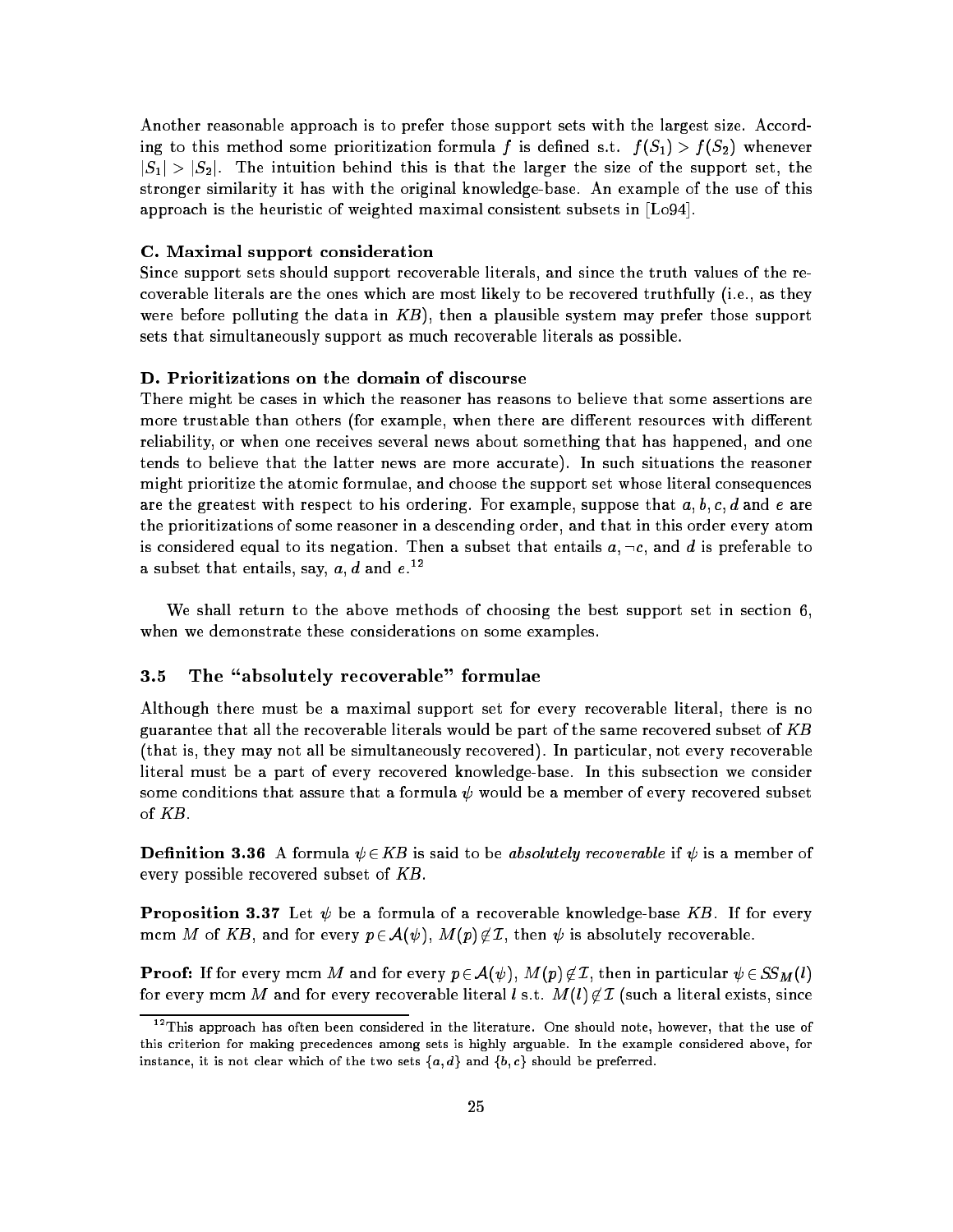KB is recoverable; see Corollary 3.19). By Proposition 3.18, every recovered knowledge-base is of the form  $SS_M(l)$ , hence  $\psi$  is absolutely recoverable.  $\Box$ 

**Corollary 3.38** Every element of the set  $\{\psi \in KB \mid \forall (l \in \mathcal{L}(\psi)) \overline{l} \notin \mathcal{L}(KB)\}$  is an absolutely recoverable formula.

**Proof:** Suppose that  $\psi' \in \{\psi \in KB \mid \forall (l \in \mathcal{L}(\psi)) \mid l \notin \mathcal{L}(KB)\}.$  By the previous proposition it is sufficient to show that every mcm M assigns to every  $p \in \mathcal{A}(\psi')$  consistent truth values. Suppose otherwise. Then there is an mcm  $M'$  and a  $p' \in \mathcal{A}(\psi')$  s.t.  $M'(p') \in \mathcal{I}$ . Consider the valuation  $N'$ , defined as follows:

$$
N'(q) = \left\{ \begin{array}{ll} M'(q) & \quad \text{if} \,\, q \neq p' \\ t & \quad \text{if} \,\, q = p', \, p' \in \mathcal{L}(KB), \text{ and } \neg p' \not\in \mathcal{L}(KB) \\ f & \quad \text{if} \,\, q = p', \, p' \not\in \mathcal{L}(KB), \text{ and } \neg p' \in \mathcal{L}(KB) \end{array} \right.
$$

It is easy to verify that for every  $\psi \in KB, \ N'(\psi) \in \mathcal{F}$  whenever  $M'(\psi) \in \mathcal{F},$  thus  $N'$  is a model of KB. But  $Inc_{N'}(KB) = Inc_{M'}(KB) \cup \{p'\},$  thus N' is more consistent than  $M'-a$ contradiction.  $\Box$ 

**Corollary 3.39** Let  $KB_1$  and  $KB_2$  be two subsets of  $KB$ , s.t.  $KB = KB_1 \cup KB_2$ , and  $A(KB_1) \cap A(KB_2) = \emptyset$  (in such a case we say that  $KB_1$  and  $KB_2$  form a partition of KB). If KB<sub>i</sub> for  $i=1$  or  $i=2$  is consistent, than every  $\psi \in KB_i$  is absolutely recoverable.

**Proof:** Suppose that  $KB_1$  is consistent, and  $\psi \in KB_1$ . Let C be a consistent model of  $KB_1$ . Again, in order to prove that  $\psi$  is absolutely recoverable, it is sufficient to show that for every mcm  $M$  of  $KB,$  and for every  $p\in \mathcal{A}(\psi),\ M(p)\not\in \mathcal{I}.$  Otherwise, let  $M'$  be an mcm of KB and let  $p' \in \mathcal{A}(\psi)$  s.t.  $M'(p') \in \mathcal{I}$ . Consider the following valuation, defined for every  $q \in A(KB)$  as follows:

$$
N(q) = \left\{ \begin{array}{ll} C(q) & \text{if } q \in \mathcal{A}(KB_1) \\ M'(q) & \text{if } q \in \mathcal{A}(KB_2) \end{array} \right.
$$

N is a model of KB, since by using the fact that  $KB_i$   $(i=1,2)$  form a partition on KB, it is easy to see that for every formula  $\phi\in KB,$   $N(\phi)=C(\phi)$  if  $\phi\in KB_{1},$  and  $N(\phi)=M'(\phi)$  if  $\phi\in KB_2.$  Moreover,  $Inc_N(KB)=Inc_{M'}(KB_2)\subset \{p'\}\cup Inc_{M'}(KB_2)\subset Inc_{M'}(KB),$  thus  $N$ is more consistent than  $M'$  – a contradiction.  $\Box$ 

Example 3.40 Consider again the example given in Examples 2.18, 3.2, 3.10, and 3.26. Here,  $KB_1 = \{s, \neg s\}$  and  $KB_2 = \{r_1, r_1 \rightarrow \neg r_2, r_2 \rightarrow i\}$  form a partition of  $KB$ , and  $KB_2$ is consistent. Hence, by Corollary 3.39, every  $\psi \in KB_2$  is absolutely recoverable  $(r_2 \rightarrow i$  is absolutely recoverable by Corollary 3.38 as well).

#### 3.6 The incomplete literals

The last class of literals according to the  $\equiv_{con}$ -categorization consists of those literals that a consistent truth value cannot be reliably attached to them (at least, not according to the most consistent models of the knowledge-base). The following theorem strengthens this intuition: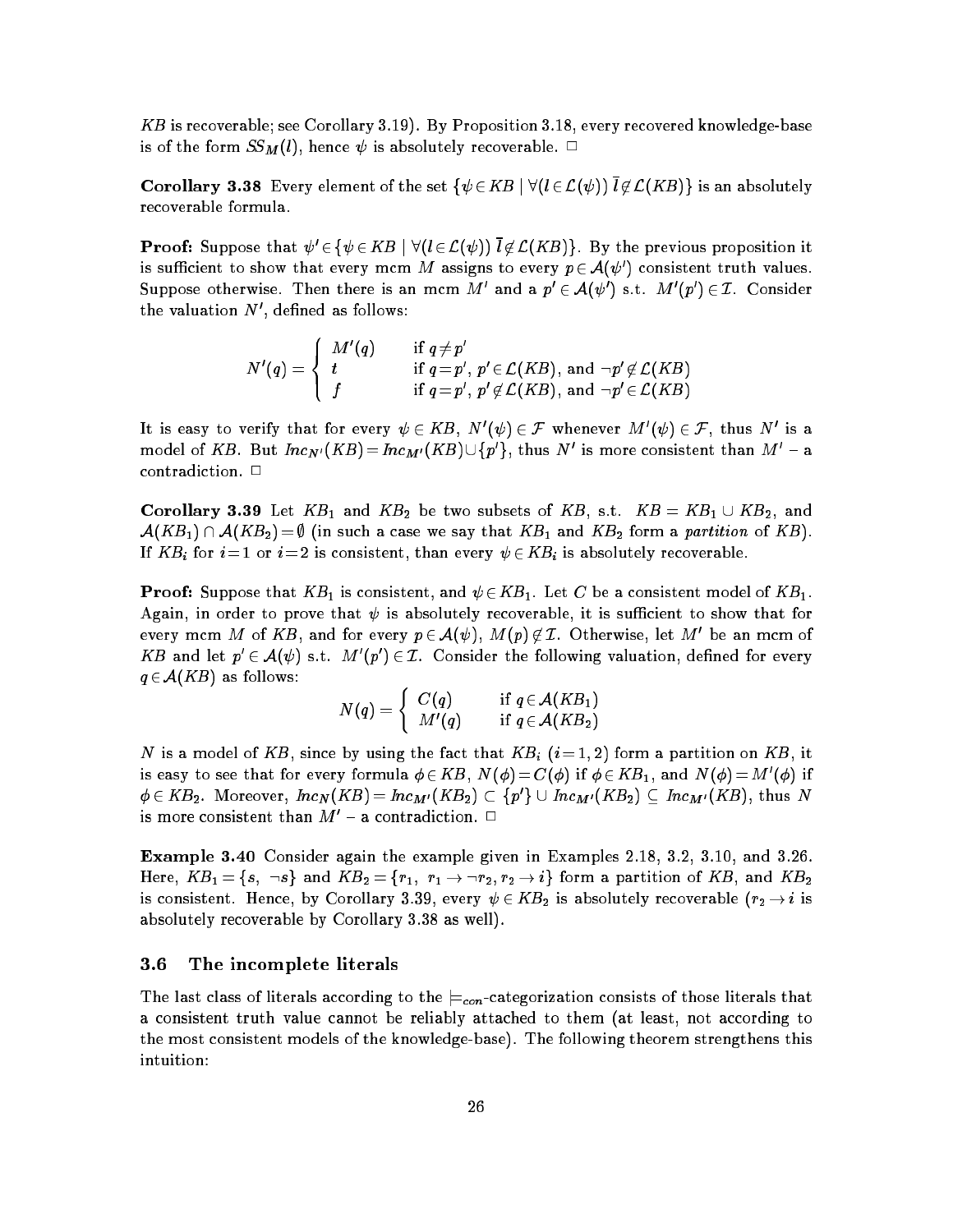**Theorem 3.41** *l* is an incomplete literal in KB iff there exist mcms  $M_1$  and  $M_2$  such that  $M_1(l) = f$  and  $M_2(l) = t$ .

**Proof:** The "if" direction follows directly from the definition of incomplete literals. For the other direction, suppose that p is the atomic part of l. Since l is incomplete iff p is incomplete, it suffices to prove the claim for p. Now, p is incomplete, so  $KB \nvDash_{con} p$  and  $KB \not\models_{con} \neg p.$  Thus, there are mcms  $N_1$  and  $N_2$  s.t.  $N_1(p) \not\in \mathcal{F}$  and  $N_2(\neg p) \not\in \mathcal{F}$ . Suppose that  $M_1$  is a valuation that assigns f to p and is equal to  $N_1$  for all the other elements of  $\mathcal{A}(KB)$ . Let  $M_2$  be a valuation that assigns t to p and is equal to  $N_2$  for all the other members of  $A(KB)$ . Like in the proof of Corollary 3.20, one can easily show that since  $N_1$ and  $N_2$  are mcms of  $KB$ ,  $M_1$  and  $M_2$  are also mcms of  $KB$ .  $\Box$ 

We conclude this subsection with some observations related to incomplete literals:

- The existence of a support set for an incomplete literal is not assured. Consider for example  $KB = \{p, \neg p, p \lor q\}$ . Here q is incomplete without any support set. For another example, consider again Example  $3.10$ . The incomplete literal  $i$  is a member of a support set  $(S)$ , but this set, and any other support set in KB, do not support i.
- Even if there are support sets for an incomplete literal, there can be other subsets that support its negation: For example, in  $KB = \{p, \neg p \lor q, r, \neg r \lor \neg q\}$  with  $\beta = FOUR, q$ is incomplete. It has a support set:  $SS(q) = \{p, \neg p \lor q\}$ , but there is a support set for  $\lnot q$  as well:  $SS(\lnot q) = \{r, \lnot r \lor \lnot q\}.$
- Consider  $KB = \{p \lor q, \neg p \lor \neg q\}$ . Here both p and q are incomplete although KB is a consistent set. Intuitively, this is so because there isn't enough data in KB about either p or q. Indeed, this knowledge-base has two classical models ( $\{p\}$  and  $\{q\}$ ), both of which are minimal. Without further information there is no way to choose between the two, and so the truth values of the atoms cannot be recovered safely. Until such new information arrives, the two atoms should therefore be considered problematic because of a lack of information. These particular two models, and the fact that we cannot choose between them, exactly reflect the information which is contained in this KB.

### 4 The minimal mcms of  $KB$

In this section we show that if one is interested only in recovering a finite inconsistent knowledge-base (that is, discovering the spoiled, incomplete, and recoverable literals of  $KB$ , as well as the corresponding support sets), then it is sufficient to consider only the  $\leq_k$ -minimal models among the most consistent models of KB (minimal mcms of KB, in short).

#### Notation 4.1

- a) The set of the minimal mcms of KB will be denoted henceforth by  $\Omega(KB)$ , or just  $\Omega$ .
- **b**) Denote  $KB \models_{\Omega} \psi$  if every minimal mcm of  $KB$  is a model of  $\psi$  (see Definition 2.17).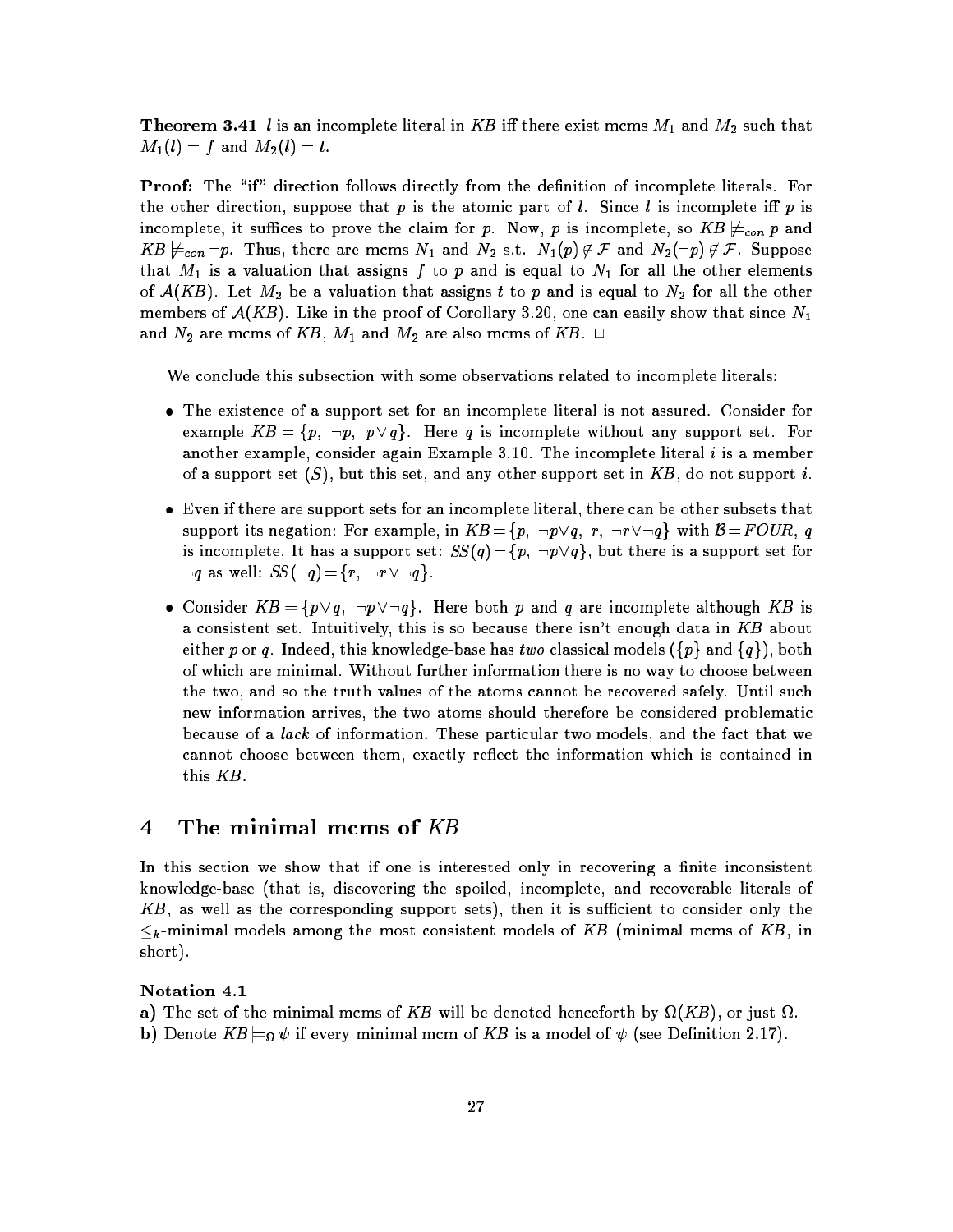Abstractly, we can view the construction of as a composition of the two consequence relations " $\models_{con}$ " and " $\models_{min}$ ". First, we confine ourselves to the mcms of KB by using  $\models_{con}$ , then we minimize the valuations that we have by using  $\equiv_{min}$ . This process is a special case of what is called "stratification" in  $[BS88]$ .<sup>13</sup>

**Lemma 4.2** Let  $KB$  be a finite knowledge-base. For every mcm  $M$  of  $KB$  there is an  $N \in \Omega(KB)$  s.t.  $N \leq_k M$  and  $Inc_N(KB)=Inc_M(KB)$ .

**Proof:** Suppose that M is an mcm of KB. Since KB is finite, there is an  $N \in \Omega(KB)$  s.t.  $N \leq_{\mathbf{k}} M$ . Suppose that  $Inc_N(KB) \neq Inc_M(KB)$ . Since both M and N are mcms of KB, there are  $q_1,q_2\in \mathcal{A}(KB)$  s.t.  $q_1\in Inc_N(KB)\setminus Inc_M(KB)$  and  $q_2\in Inc_M(KB)\setminus Inc_N(KB)$ . Assume that  $N(q_1) \in \mathcal{F}$ . Then since  $N(q_1) \in \mathcal{I}$ ,  $N(\neg q_1) \in \mathcal{F}$  as well. Thus  $M(q_1) \geq_k N(q_1) \in \mathcal{F}$ and  $M(\neg q_1)\geq_k N(\neg q_1)\in \mathcal{F},$  so  $M(q_1)\in \mathcal{I}$  - a contradiction. Hence  $N(q_1)\not\in \mathcal{F}.$  Similarly,  $N(\neg q_1)\not\in\mathcal{F}.$  Now, consider the valuation  $N'$  defined for every  $p\!\in\!\mathcal{A}(KB)$  as follows:

$$
N'(p) = \left\{ \begin{array}{ll} t & \quad \text{if } p = q_1 \\ N(p) & \quad \text{otherwise}. \end{array} \right.
$$

By an induction on the structure of a formula  $\psi \in KB$  is it easy to verify (using Lemma 2.23) that  $N'(\psi) \in \mathcal{F}$  whenever  $N(\psi) \in \mathcal{F}$ , and so  $N'$  is a model of  $KB$ . But  $Inc_N(KB) =$  $Inc_{N'}(KB) \cup \{q_1\}$ , therefore  $N' >_{con} N$ , and so N cannot be an mcm of  $KB$ , and in particular  $N$   $\mathfrak{\not\in}\Omega$  (KB) – a contradiction.  $\Box$ 

**Theorem 4.3** Let  $KB$  be a finite knowledge-base and  $\psi$  an extended clause. Then  $KB \models_{con}$  $\psi$  iff  $KB \models_{\Omega} \psi$ .

**Proof:** One direction is immediate. For the other, suppose that  $KB \nvDash_{con} \psi$ . Then there is an mcm M of KB s.t.  $M(\psi) \notin \mathcal{F}$ . By Lemma 2.23,  $\forall l \in \mathcal{L}(\psi)$   $M(l) \notin \mathcal{F}$ . By Lemma 4.2  $\exists N\!\in\!\Omega(KB) \text{ s.t. } N\leq_{\bm{k}} M. \text{ Since } \bm{\mathcal{F}} \text{ is upward-closed w.r.t. } \leq_{\bm{k}}, \forall l\!\in\!\mathcal{L}(\psi) \text{ } N(l)\!\not\in\!\mathcal{F} \text{ as well.}$ Therefore  $\mathit{KB} \not\models_{\Omega} \psi$ .  $\Box$ 

**Corollary 4.4** Let  $KB$  be a finite set of normalized extended clauses in  $BL$ . Then: a) l is a spoiled literal in KB iff for every model  $M\in \Omega(KB)$ ,  $M(l)\in {\mathcal F}$  and  $M(l)\in {\mathcal F}.$ b) *l* is a recoverable literal in KB iff for every  $M \in \Omega(KB)$ ,  $M(l) \in \mathcal{F}$ , and there exists an  $N \in \Omega(KB)$  s.t.  $N(l) \in \mathcal{F} \setminus \mathcal{I}$ . c) *l* is an incomplete literal in KB iff there are  $M_1, M_2 \in \Omega(KB)$  s.t.  $M_1(l) \notin \mathcal{F}$  and  $M_2(\overline{l}) \notin \mathcal{F}$ .

**Proof:** Immediate from Definition 3.1 and Theorem 4.4  $\Box$ 

Another result related to minimal mcms is the following refinement of Theorem 3.18. The outcome is a characterization of the maximal support sets in terms of minimal mcms:

**Proposition 4.5** Every maximal support set of a recoverable literal  $l$  in a finite knowledgebase is associated with some minimal mcm  $M \in \Omega$  s.t.  $M(l) \notin \mathcal{I}$ .

 $13$  Which is, of course, a completely different notion than that of Definition 3.25.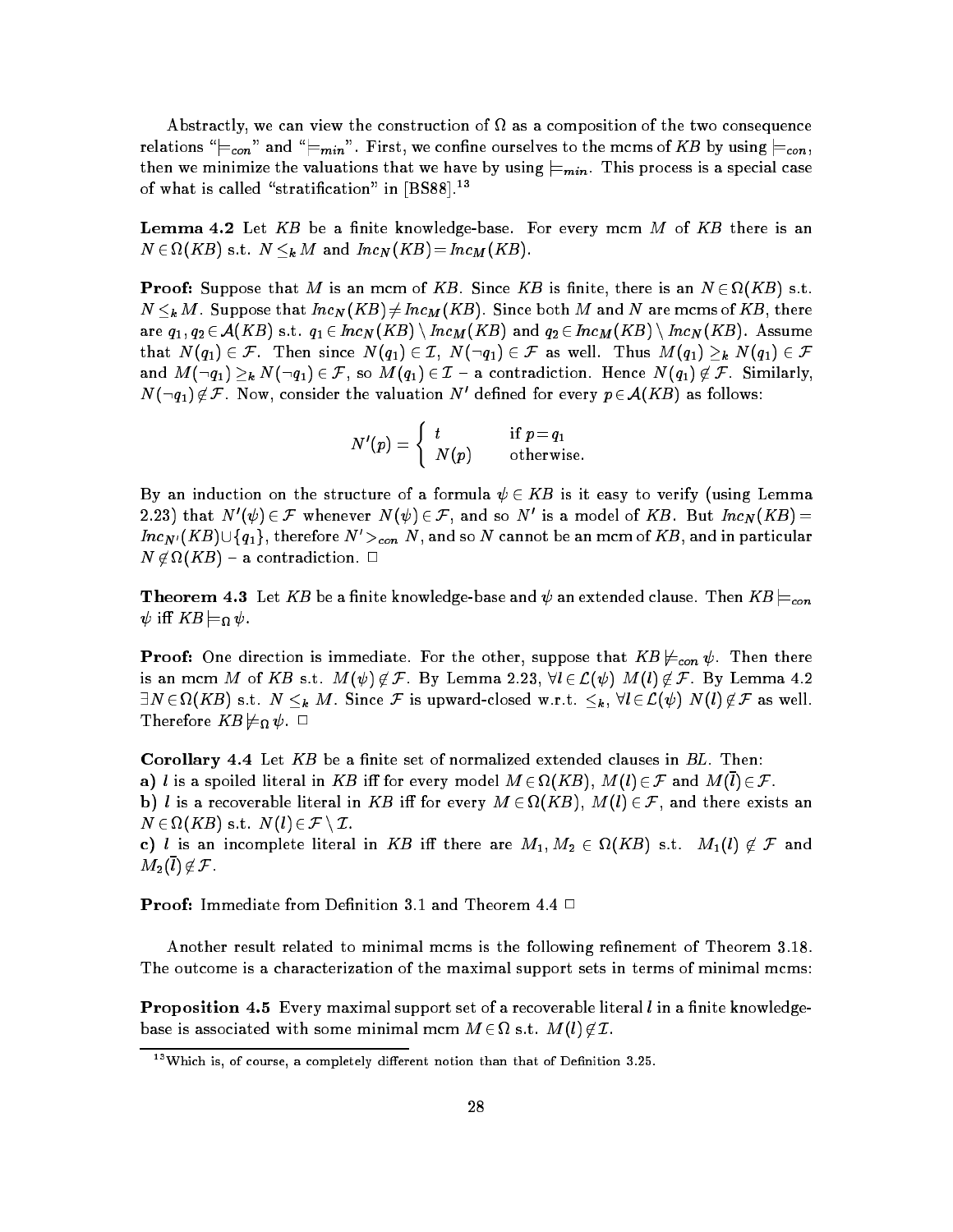**Proof:** Follows easily from Proposition 3.18 and Lemma 4.2.  $\Box$ 

The next result, which is the analogue of Proposition 3.37 for minimal mcms, shows that might as well be used in order to discover the absolutely recoverable formulae of KB:

**Corollary 4.6** Let  $\psi$  be a formula of a finite recoverable KB. If for every  $M \in \Omega(KB)$ , and for every  $p \in \mathcal{A}(\psi)$ ,  $M(p) \notin \mathcal{I}$ , then  $\psi$  is absolutely recoverable.

**Proof:** Immediate from Proposition 4.5 and Corollary 3.19.  $\Box$ 

The results of this section show the advantage of using *bilattices* and not just lattices: While the partial order  $\leq_t$  is used to determine the semantics of the classical connectives,  $\leq_k$  can be used to considerably reduce the number of the models that should be taken into account!

#### Extensions to first-order logic 5

So far we have considered only propositional knowledge-bases. However, it is possible to directly expand the present discussion to any first-order knowledge-bases provided that there are no quantiers within the clauses; Each extended clause that contains variables is considered as universally quantied. Consequently, a knowledge-base containing non-grounded formula,  $\psi$ , will be viewed as representing the corresponding set of ground formulae formed by substituting each variable that appears in  $\psi$  with every possible member of the Herbrand universe,  $U^{14}$  Formally:

$$
KB^U = \{ \rho(\psi) \mid \psi \in KB, \ \rho : var(\psi) \to U \}
$$

where  $\rho$  is a ground substitution of variables to the individuals of U.  $KB^{\nu}$  is called the Herbrand expansion of  $KB$  w.r.t. Herbrand universe  $U$ .

#### Examples and applications 6

Let's summarize the major steps in the process of turning an inconsistent knowledge-base into a consistent one: Given an inconsistent set S of assertions in  $BL$ , perform the following actions:

- 1. Translate every formula  $\psi \in S$  to an equivalent set  $NEC(\psi)$  of normalized extended clauses (cf. Proposition 2.22). Let  $KB = \bigcup \{NEC(\psi) \mid \psi \in S\}$ .
- 2. Compute con(KB) |alternatively, compute  $\Omega(KB)$ |. From con(KB)  $|\Omega(KB)|$  compute all the recoverable literals of KB (cf. Corollary 3.20)  $[(cf.$  Proposition 4.4b)].

<sup>&</sup>lt;sup>14</sup>In fact, the limitations imposed on BL guarantee that we stay, essentially, on a propositional level.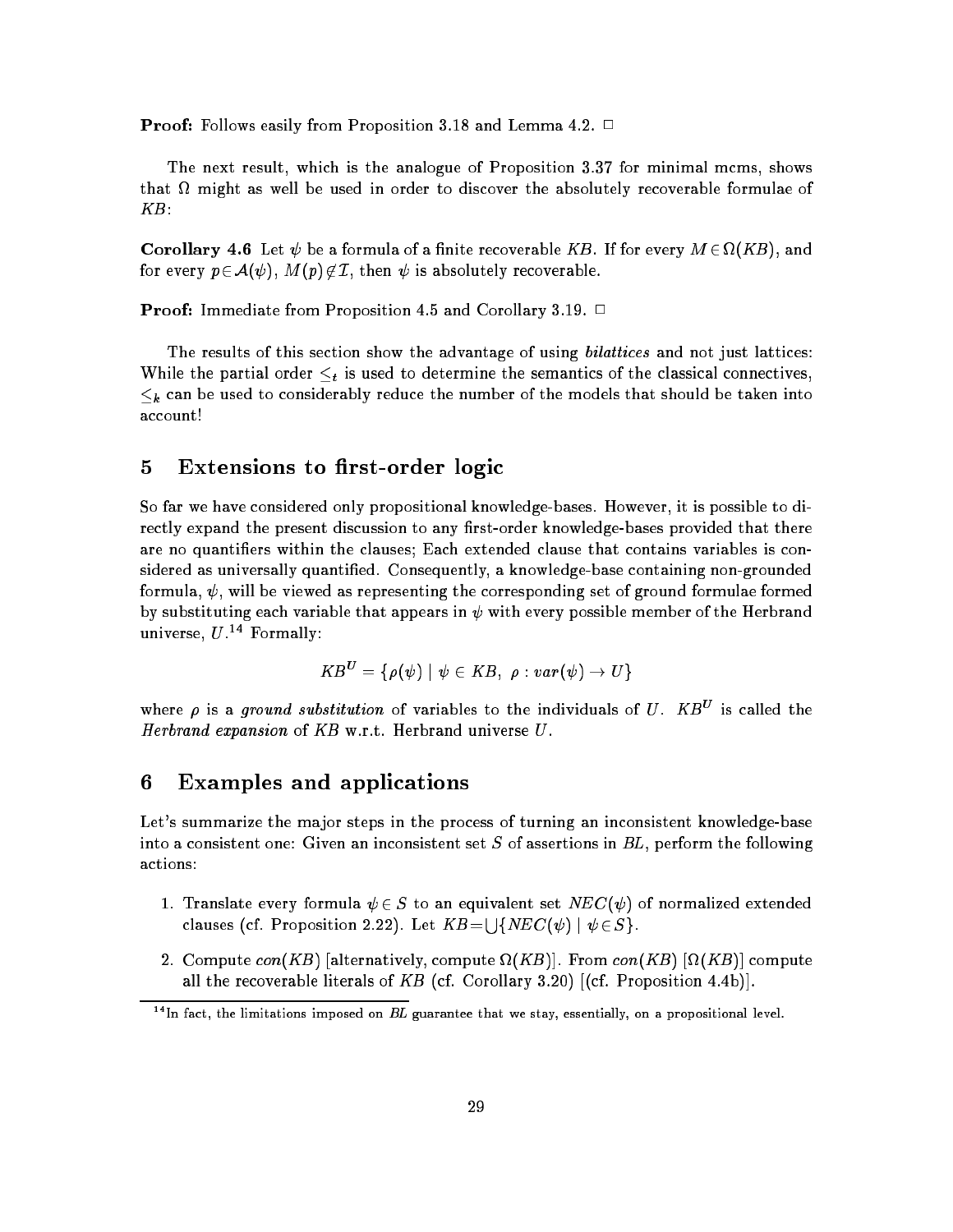- 3. Generate the support sets for the recoverable literals of KB as follows: For every  $M \in con(KB)$   $[M \in \Omega(KB)]$  and for every literal  $l$  such that  $M(l) \not\in \mathcal{I}$  compute the associated support set  $SS_M(l)$  (cf. Proposition 3.18) [(cf. Proposition 4.5)]. If KB is stratied, the algorithm given in Subsection 3.3 might be useful for this purpose.
- 4. Use the heuristics mentioned in subsection 3.4 to choose the best support set among those that were produced in the previous step. This is the recovered knowledge-base of the original inconsistent set  $S$ . Definition 3.8 and Theorem 3.12 guarantee that the recovered knowledge-base is consistent and semantically corresponds to the data of S.

In the rest of this section we give some examples for illustrating the process described above. Then we consider an important type of problems in AI (that of model-based diagnoses) for which the methods developed in this paper are particularly useful.

#### 6.1 Nonmonotonic aspects of the recovering process  $6.1$

In this subsection we gather some benchmark problems which are given in [Li88] (under category  $A -$  default reasoning) for evaluating nonmonotonic formalisms. All the examples are considered in  $\mathcal{B} = FOUR$  with  $\mathcal{F} = \{t, \top\}$  and  $\mathcal{I} = \{\top\}$ . As it is shown below, our system manages to keep the results very close to those suggested in [Li88].

Consider the following block world description,  $KB1$ :

 $heavy(Block_A)$  $heavy(Block_B)$  $heavy(x) \rightarrow on\_the\_table(x)$  $\lnot on$  the table(Block A)

Obviously,  $KB1$  is inconsistent, and the problem is with the information about block A. In order to recover consistent data, we have to calculate the mcms of  $KB1$ , which are given in the table of Figure 6. <sup>15</sup>

|     |  | mcm   heavy(A)   heavy(B)   on_the_table(A)   on_the_table(B) |  |
|-----|--|---------------------------------------------------------------|--|
| M1a |  |                                                               |  |
| M1b |  |                                                               |  |

Figure 6: The (minimal) mcms of KB1

The respective support sets, which correspond to these mcms, are the following:

$$
KB1a = \{heavy(A),\ heavy(B),\ heavy(B) \rightarrow on\_the\_table(B)\},
$$

 $KB1b = \{\neg on\_the\_table(A),\ heavy(B),\ heavy(B) \rightarrow on\_the\_table(B)\}.$ 

<sup>&</sup>lt;sup>15</sup> From now on we shall use X instead of  $Block \, X; X = A, B$ .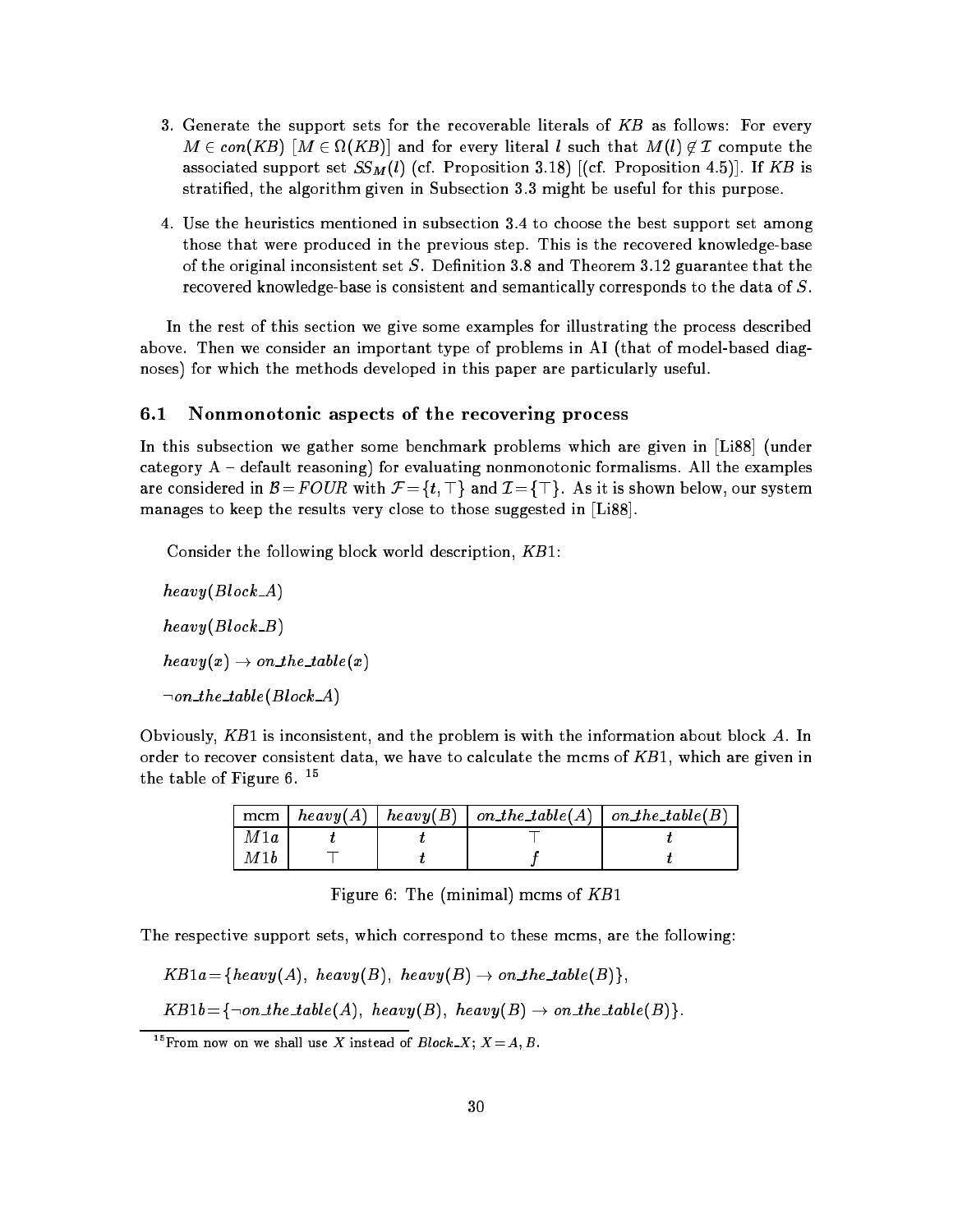KB1a supports the recoverable literals heavy(A), heavy(B) and on the table(B); KB1b supports the recoverable literals heavy(B), on the table(B), and  $\neg on$  the table(A). Thus, the data about block  $B$  is absolutely recoverable. Particularly, in either support sets block B is on the table, as suggested in [Li88, Problem A1].

Suppose a new data is introduced that is unrelated to existing information. For example, assume that  $KB2 = KB1 \cup \{\neg red(B)\}\.$  It is easy to verify that the literals that were recoverable in KB1 still have the same status in KB2 (the new assertion,  $\neg red(B)$ , is also recoverable, of course. In fact, by Corollary 3.38, it is absolutely recoverable), and the same support sets can be constructed in a similar manner as before when adding to them the new data. Thus, on the table(B) is still supported by every support set in  $KB2$ , and the recovered knowledge-bases are  $KB2a=KB1a\cup \{\neg red(B)\}\$  and  $KB2b=KB1b\cup \{\neg red(B)\}\$ (cf.  $[Li88, Problem A2]$ ).

Suppose that we are informed that every heavy block must be painted red. Let KB3 denote the knowledge base that contains all the information we have so far:

 $heavy(A)$  $heavy(B)$  $heavy(x) \rightarrow on\_the\_table(x)$  $heavy(x) \rightarrow red(x)$  $\neg on\_the\_table(A)$  $\neg red(B)$ 

The minimal mcms of KB3 are given in Figure 7.<sup>16</sup> Their associated support sets are listed below:

| mcm | heavy(A) | heavy(B) | red(A) | red(B) | on the table $(A)$ | on_the_table( $B$ ) |
|-----|----------|----------|--------|--------|--------------------|---------------------|
| M3a |          |          |        |        |                    |                     |
| M3b |          |          |        |        |                    |                     |
| M3c |          |          |        |        |                    |                     |
| M3d |          |          |        |        |                    |                     |

Figure 7: The minimal mcms of KB3

$$
KB3a = \{heavy(A), heavy(B), heavy(A) \rightarrow red(A), heavy(B) \rightarrow on\_the\_table(B)\}
$$
  
\n
$$
KB3b = \{heavy(A), \neg red(B), heavy(A) \rightarrow red(A)\}
$$
  
\n
$$
KB3c = \{\neg on\_the\_table(A), heavy(B), heavy(B) \rightarrow on\_the\_table(B)\}
$$

<sup>&</sup>lt;sup>16</sup>KB3 has 16 mcms. We omit the other 12, which are not  $\leq_k$ -minimal. As was shown in Section 4, by doing so we are not losing any meaningful data.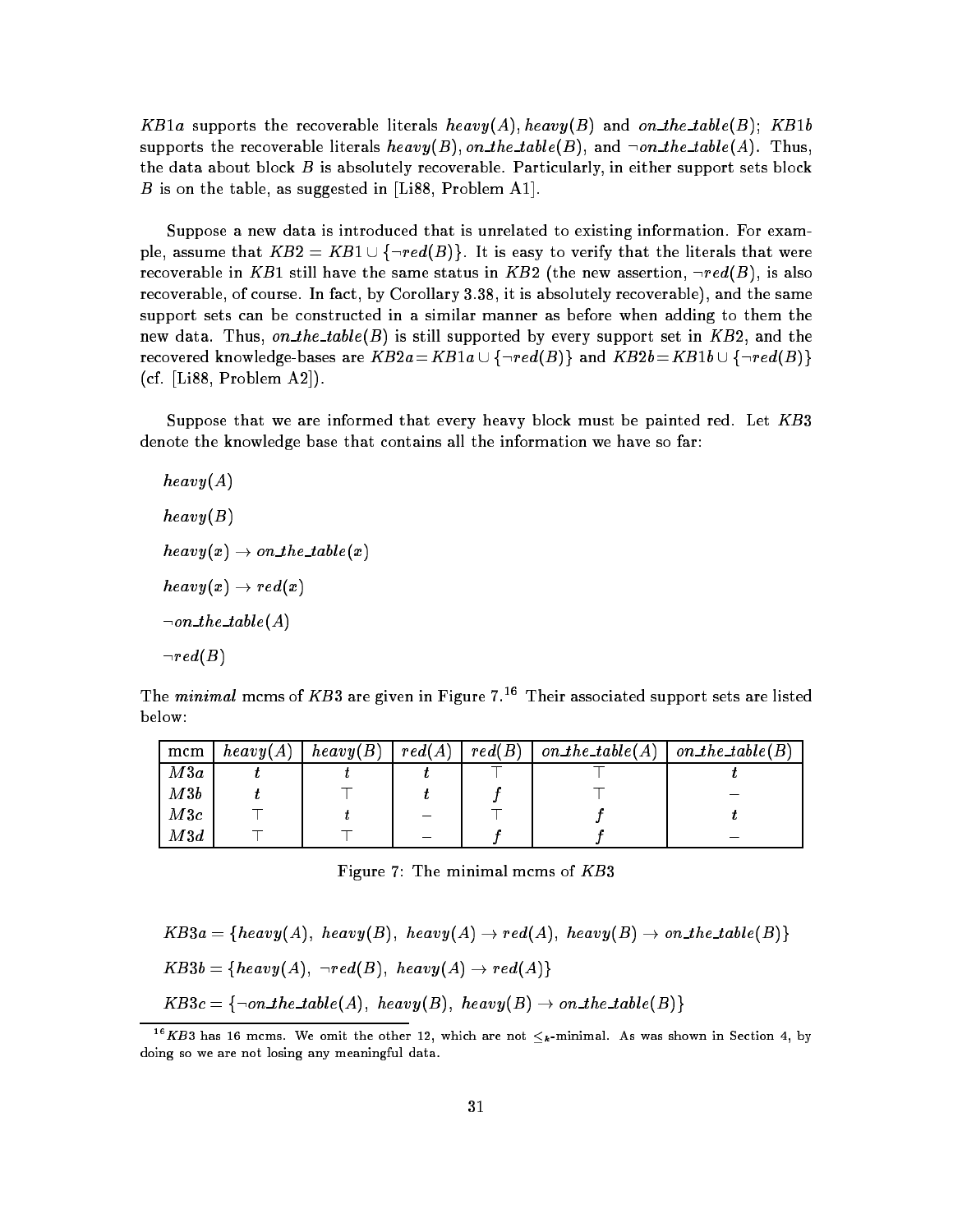$KB3d = \{\neg on\_the\_table(A), \neg red(B)\}\$ 

The "conservative" (or "skeptical") nature of the system is emphasized here: each suggested solution ignores the information it considers as contradictory, and leaves all the other data unchanged.

Note that  $KB3a$  is the preferable support sets according to many criteria that were mentioned through Subsection 3.4: It is the largest set, it supports more literals than any other support set, and it contains maximal information. To see the last claim, note that  $|\mathcal{A}(KB3a)| = 4, |\mathcal{A}(KB3b)| = |\mathcal{A}(KB3c)| = 3, |\mathcal{A}(KB3d)| = 2, |con(KB3a)| = 1,$  (the only mcm is the reduction of M3a in Figure 7 to the language of KB3a) and  $|con(KB3b)| =$  $|con(KB3c)|\!=\!|con(KB3d)|\!=\!1$  as well. Hence:  $I_2(KB3a)\!=\!4,$  while  $I_2(KB3b)\!=\!I_2(KB3c)\!=\!1$ 3, and  $I_2(KB3d)=2$ .

So, it seems that the most reasonable set to recover KB3 is indeed KB3a. KB3a implies that on\_the\_table(B) and  $red(A)$ . These are also the conclusions in [Li88, Problem A3].

Note: The last example nicely demonstrates also the *practical* importance of having the truth value  $\perp$ . One can reach, in fact, the same conclusions using only the other three values (see Subsection 7.3 below). In that case, however, nine mcms should be considered instead of the four of Figure 7. The reason is that had we used only  $t, f,$  and  $\top$ , then every occurrence of  $\perp$  in Figure 7 should have been replaced by a classical truth value, and both of the two possibilities would have produced models that should have been taken into account.

For a last example of the block world, consider the following knowledge-base, KB4:

 $heavy(A)$  $heavy(B)$  $heavy (C)$  $heavy(x) \rightarrow on\_the\_table(x)$  $\neg on\_the\_table(A) \vee \neg on\_the\_table(B)$ 

Note that the last assertion in KB4 states that there is an unknown exception in the information. The mcms of  $KB4$  are given in Figure 8.

| mcm | heavy(A) | heavy(B) | heavy (C) | $on\_table(A)$ | on $table(B)$ | $on\_table(C)$ |
|-----|----------|----------|-----------|----------------|---------------|----------------|
| M4a |          |          |           |                |               |                |
| M4b |          |          |           |                |               |                |
| M4c |          |          |           |                |               |                |
| M4d |          |          |           |                |               |                |

Figure 8: The (minimal) mcms of KB4

Hence, heavy(X) for  $X = A$ , B, C and on the table(C) are all recoverable, while on the table(A) and on\_the\_table(B) are incomplete. The support sets of  $KB4$  are listed bellow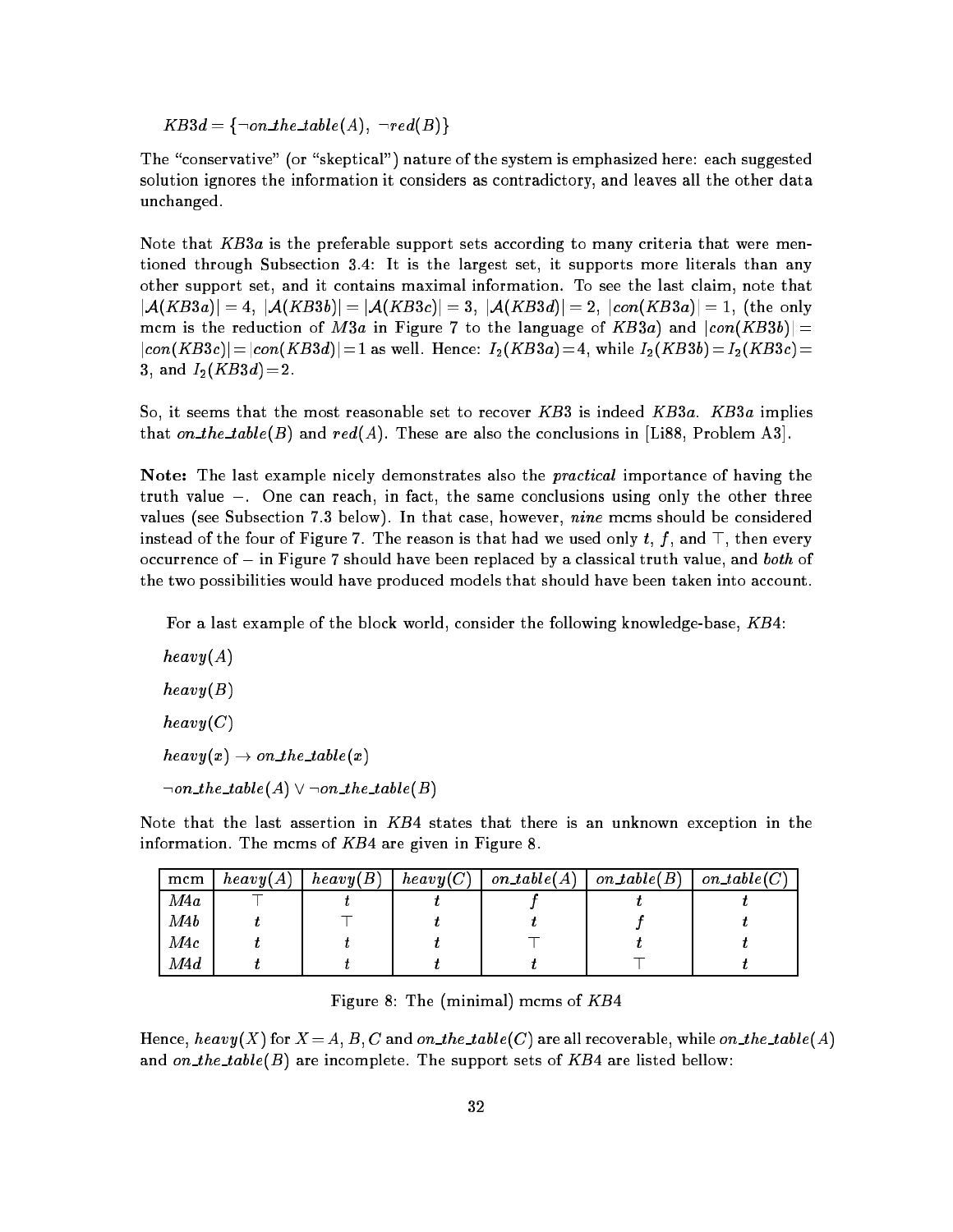$$
KB4a = \{heavy(B), heavy(C), heavy(B) \rightarrow on\_the\_table(B),
$$
  
\n
$$
heavy(C) \rightarrow on\_the\_table(C), \neg on\_the\_table(A) \lor \neg on\_the\_table(B)\}
$$
  
\n
$$
KB4b = \{heavy(A), heavy(C), heavy(A) \rightarrow on\_the\_table(A),
$$
  
\n
$$
heavy(C) \rightarrow on\_the\_table(C), \neg on\_the\_table(A) \lor \neg on\_the\_table(B)\}
$$
  
\n
$$
KB4c = \{heavy(A), heavy(B), heavy(C), heavy(B) \rightarrow on\_the\_table(B),
$$
  
\n
$$
heavy(C) \rightarrow on\_the\_table(C)\}
$$
  
\n
$$
KB4d = \{heavy(A), heavy(B), heavy(C), heavy(A) \rightarrow on\_the\_table(A),
$$
  
\n
$$
heavy(C) \rightarrow on\_the\_table(C)\}
$$

Note that no matter which set the reasoner chooses as the recovered knowledge-base, all of them preserve the intuitive conclusions of  $KB4$ , i.e.: in every recovered knowledge-base (a) block C is on the table, and (b) either block A or block B is on the table, but there is no evidence that both are on the table. Again, these conclusions are similar to those of [Li88].

Suppose now that the reasoner prioritize the atomic formulae of KB4 in the following descending order: heavy(A), on\_the\_table(A), heavy(B), on\_the\_table(B), heavy(C), and on the table  $(C)$  (the reasoner might know, for example, that block A is the heaviest while block  $C$  is the lightest, or the information about block  $A$  is known to be more reliable, etc.). As a result, the possible recoverable knowledge-bases are prioritized in the following descending order:  $\mathit{KB4d}_\cdot$   $\mathit{KB4b}_\cdot$   $\mathit{KB4c}_\cdot$  and  $\mathit{KB4a}_\cdot$   $^{17}$  thus  $\mathit{KB4d}_\cdot$  is the preferred set in this case.

Due to the lack of space we have not considered here all the benchmarks of [Li88]. We confined ourselves with most of the examples under category A (default reasoning). However, it might be interesting to check which of the other test criteria mentioned there are met in our system (Most notable: the inheritance features and the autoepistemic characterizations), and to what degree the conclusions reached by our method resemble those of [Li88].

#### 6.2 Model-based diagnosis

Suppose that one is given a description of some system (physical device, for example) together with an observation of its behavior. Suppose further that this observation conflicts with the way the system is meant to behave. The obvious goal is to identify the components of the system that behave abnormally, so that the discrepancy between the observed and the correct system behavior would be explained. In such cases it seems reasonable to assume that some minimal components are faulty. Therefore, the most consistent models and their corresponding support sets are good candidates to provide accurate diagnoses, especially since they minimize the set of components that are assumed to behave differently than expected (those that cause the conflicts).

<sup>&</sup>lt;sup>17</sup> For example, the support set KB4d is preferable to KB4b, since its atomic consequences are heavy(A), on\_the\_table(A), heavy(B), heavy(C), and on\_the\_table(C). This is greater w.r.t. the reasoner prioritization than the consequences of KB4b, which are heavy(A), on the table(A), on the table(B), heavy(C) and on\_the\_table $(C)$ .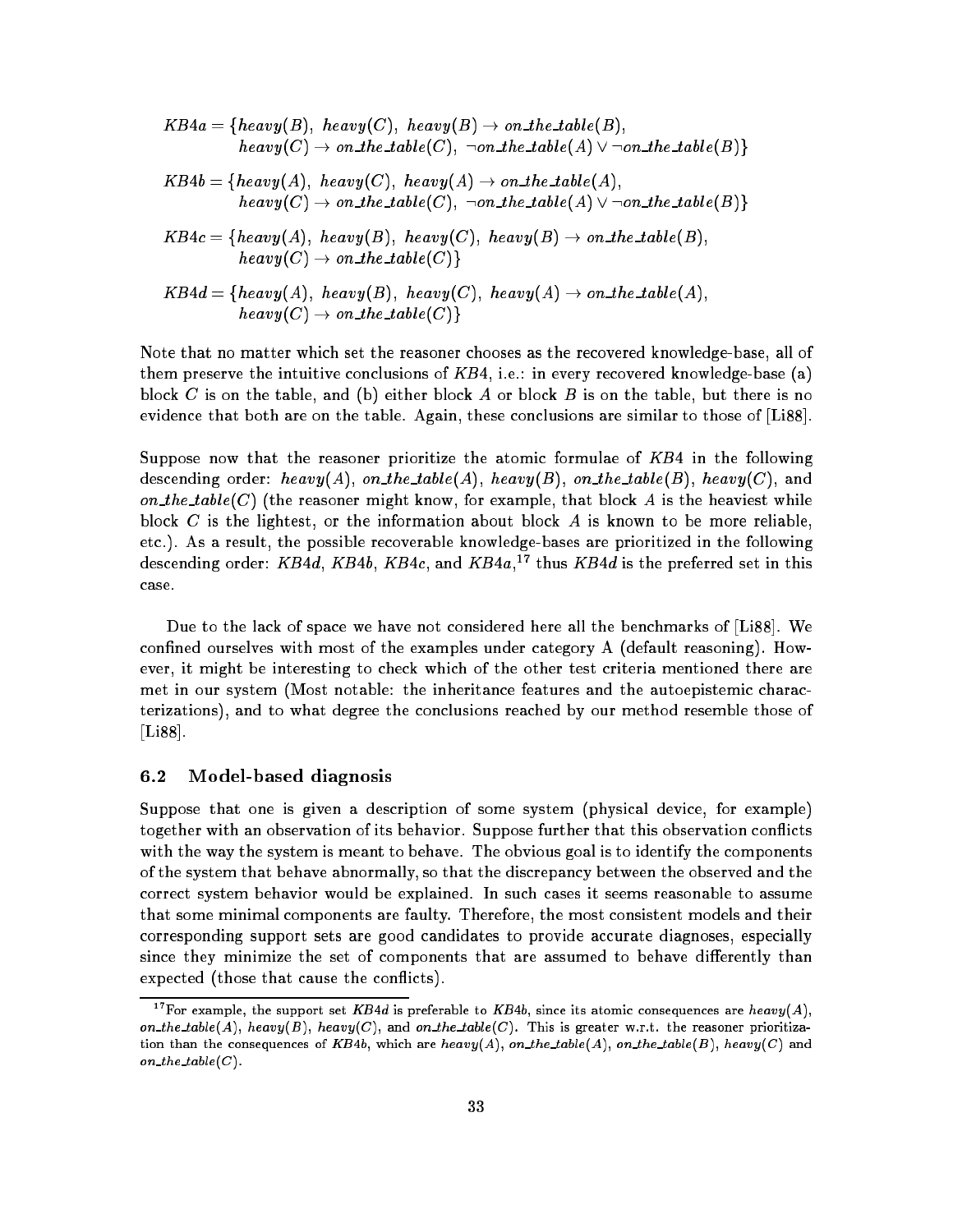Example 6.1 Figure 9 depicts a binary full adder, examined extensively in the literature of diagnostic systems (See, e.g., [Ge84, Re87, Gi88, Ra92] and many others). It consists of five components: two and-gates  $A_1$  and  $A_2$ , two xor-gates  $X_1$  and  $X_2$ , and an or-gate  $O_1$ .



Figure 9: A full adder

For the sake of the current example only we use the symbol  $\oplus$  to denote the binary operation xor (instead of using this symbol for denoting  $\leq_k$ -meet operations of bilattices). The full adder's description is then given by the following system, FA:

The expected behavior of the components of the system:

$$
andGate(x) \wedge ok(x) \rightarrow (out(x) \leftrightarrow (in1(x) \wedge in2(x))), \\ x or Gate(x) \wedge ok(x) \rightarrow (out(x) \leftrightarrow (in1(x) \oplus in2(x))), \\ or Gate(x) \wedge ok(x) \rightarrow (out(x) \leftrightarrow (in1(x) \vee in2(x))), \\
$$

The gates of the system:

 $andGate(A_1), andGate(A_2),$   $zeroGate(X_1),$   $zeroGate(X_2),$   $oroGate(O_2),$ 

Each gate is assumed to function correctly:

 $ok(A_1), \, ok(A_2), \, ok(X_1), \, ok(X_2), \, ok(O_1),$ 

• Integrity constraints:

$$
andGate(x) \rightarrow (\neg orGate(x) \land \neg x orGate(x)), \\ x or Gate(x) \rightarrow (\neg andGate(x) \land \neg orGate(x)), \\ or Gate(x) \rightarrow (\neg andGate(x) \land \neg x or Gate(x)), \\
$$

Description of the circuits of the system:

$$
in1(X_1) \leftrightarrow in1(A_1), \ \ in2(X_1) \leftrightarrow in2(A_1), \\ out(X_1) \leftrightarrow in2(A_2), \ \ out(X_1) \leftrightarrow in1(X_2), \\ in1(A_2) \leftrightarrow in2(X_2), \ \ out(A_2) \leftrightarrow in1(O_1), \\ out(A_1) \leftrightarrow in2(O_1),
$$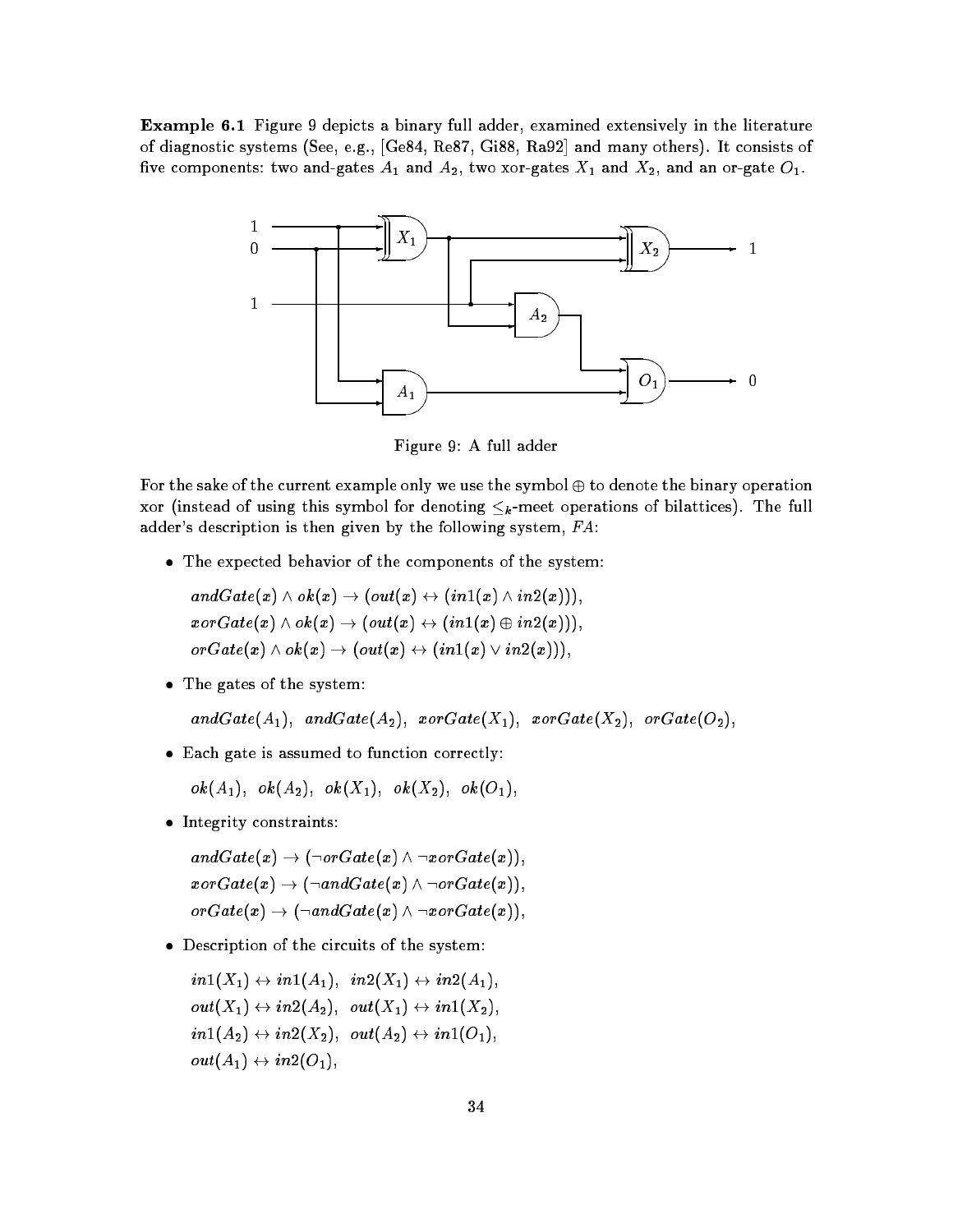The set of observations:

 $in1(X_1), \ \ \neg in2(X_1), \ \ in1(A_2), \ \ out(X_2), \ \ \neg out(O_1)$ 

Notice that the observation indicates that the physical circuit is faulty; Both circuit outputs are wrong for the given inputs. Notice also, that by Corollary 3.15,  $ok(x)$  is recoverable for every component x, therefore the mcms of  $FA$  and their corresponding recovered subsets would indicate which gates are faulty and which ones behave correctly.

The predicates  $in1(x)$ ,  $in2(x)$ , and  $out(x)$  are assigned values that correspond to binary values of the wires of the system. Therefore they should have only classical values (e.g.,  $in(G)=\top$  for a gate G is a meaningless value). Also, it seems natural to restrict the values of the predicates and Gate, or Gate, and xor Gate to be only t or f. This is because we know in advance what is the kind of each gate  $G$  in the system, and so the only open question about  $G$  (that might have inconsistent answers according to the actual behavior of the system) is whether it behaves as expected (i.e., whether  $ok(G)$ ).

Let's denote by  $Exact(KB)$  the predicates of  $KB$  that are assumed to have only classical values. We are interested only in those models in which every instance of a predicate of  $Exact(KB)$  has a classical value. If D denotes the domain of discourse, the set of relevant models is the following:

$$
mod(KB, Exact) = \{ M \in mod(KB) \mid \forall p \in Exact \; \forall x_i \in D \; M(p(x_1, \ldots, x_n)) \in \{t, f\} \}
$$

Where in our case,  $Exact = \{in1, in2, out, and Gate, or Gate, x or Gate\}.$ 

#### Notes:

- 1. This restriction on the relevant models means that our basic consequence relation is now not  $\models_{mod(KB)}$  but rather  $\models_{mod(KB, Exact)}$ , which is a particular case of the consequence relations defined at 2.17. The various concepts defined above, like that of an mcm, should be relativised accordingly. We note also that this approach of restricting some of the predicates to have only classical values is quite common (see, e.g., [Wa94]). There are certain theories in which this meta-level is used also for adding integrity constraints for the specific problem. This can easily be done in our systems as well. See [AA97] for a more detailed study of these considerations in case that  $\mathcal{B} = FOUR$  and  $\mathcal{I} = {\top}$ .
- 2. It is not any longer true that  $\nu_{\perp} = \{p : \top \mid p \in A(KB)\}\)$  must be an acceptable model of KB. In fact, there might be cases in which  $mod(KB, Exact) = \emptyset$ . However, although  $mod(KB, Exact)$  is treated here as the set of the accepted valuations instead of  $mod(KB)$ , all the propositions that were proved above, except those of Subsection 3.4-A, remain valid under the obvious reformulations.
- 3. A natural generalization to what we are doing here is to consider not only  $t, f$ , but any subset of truth values in B. That is, if  $Val \subset B$ , and  $Pred \subset A(KB)$ , then  $mod(KB, Pred, Val) = \{M \in mod(KB) \mid \forall p \in Pred \; \forall x \in D \; M(p(x)) \in Val\}.$  For instance, the set of the all the consistent models of KB (w.r.t. an inconsistent set  $\mathcal{I}$ ; see Definition 2.24a) may now be formulated as  $mod(KB, \mathcal{A}(KB), B\backslash\mathcal{I}).$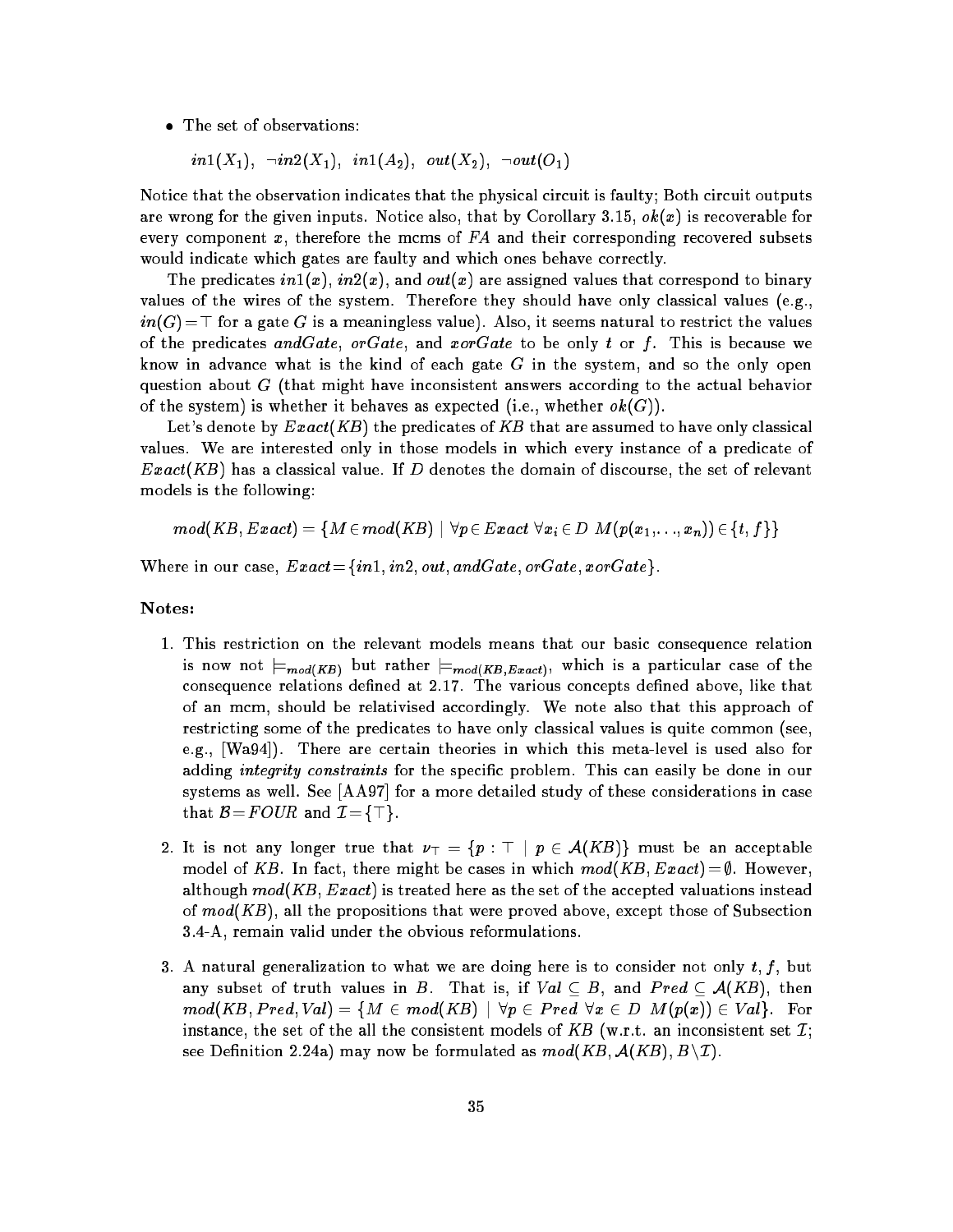The table of Figure 10 lists the models of  $\mathit{mod}(\mathit{FA}, \mathit{Exact})$ . We have omitted from the table predicates (like  $in1(X_1)$ ) that have the same (obvious) value in every model in  $mod(FA, Exact)$ , and predicates that have the same values as other predicates (like  $in2(A<sub>2</sub>)$ , which is identical to  $in1(X_2)$ .

| Model No.   | in1 | in1 | in2 | ok            | ok           | ok           | ok           | ok           |
|-------------|-----|-----|-----|---------------|--------------|--------------|--------------|--------------|
|             | X2  | 01  | 01  | A1            | A2           | X1           | X2           | 01           |
| $M1 - M16$  |     |     |     | $t, \top$     | $t,\top$     |              | $t,\top$     | $t, \top$    |
| $M17 - M20$ |     |     |     | $t$ , T       |              |              | $t$ , $\top$ |              |
| $M21 - M24$ |     |     | t.  |               | $t$ , $\top$ |              | $t, \top$    |              |
| $M25-M26$   |     |     |     |               |              |              | $t,\top$     |              |
| $M27 - M34$ | t.  |     |     | $t$ , T       |              | $t, \top$    |              | $t$ , $\top$ |
| $M35 - M42$ | t   | t.  |     | $t$ , $\perp$ | $t,\top$     | $t$ , $\top$ |              |              |
| $M43 - M44$ | t.  | f   |     |               |              | $t$ , T      |              |              |
| M45 – M48   | t   |     |     |               | $t,^-$       |              |              |              |

Figure 10: The models in  $mod(FA, Exact)$ 

The corresponding (minimal) mcms are given in Figure 11.

| Model           | in1              | i n 1 | in2 | $\,$ | оk | ok             | оk | оk |
|-----------------|------------------|-------|-----|------|----|----------------|----|----|
| No.             | $X\hskip-3.5pt2$ |       |     |      | A2 | X <sub>1</sub> | X2 |    |
| M1              |                  |       |     |      |    |                |    |    |
| M <sub>27</sub> |                  |       |     |      |    |                |    |    |
| M <sub>35</sub> |                  |       |     |      |    |                |    |    |

Figure 11: The mcms of  $mod(FA, Exact)$ 

The mcms among the elements of  $mod(FA, Exact)$ , and the support sets that are associated with them preserves what Reiter  $[{\rm Re}87]$  calls the principle of parsimony; they represent the conjecture that some minimal set of components are faulty. For example, according to  $M_1$ , which is one of the mcms of  $FA$ , the only component that is known to behave incorrectly is the xor gate  $X_1$ . The associated support set of M1 reflects this indication:

$$
SS_{M1} = FA \setminus \{ok(X_1),\ x \text{ or } Gate(X_1) \wedge ok(X_1) \rightarrow (out(X_1) \leftrightarrow (in1(X_1) \oplus in2(X_1)))\}
$$

In particular,  $SS_{M_1}$  is a support set of  $ok(x)$  for  $x\in\{A_1,A_2,X_2,O_1\},$  and  $SS_{M_1}\not\models_{con} ok(X_1).$ Similarly, the other two most consistent models  $M27$  and  $M35$ , as well as their associated support sets represent respective situations, in which gates  $\{X_2, A_2\}$  and gates  $\{X_2, O_1\}$ are faulties. These are the generally accepted diagnoses of this specific case (see, e.g. |Re87, Example 2.2], [Gi88, Sections 15,16], and [Ra92, Examples 1,4]).

According to the heuristics mentioned in Subsection 3.4,  $SS_{M1}$  is preferable than  $SS_{M27}$ and  $SS_{M35}$ , since it is bigger, and supports more recoverable literals than the other two sets. In this particular case one have additional reasons to prefer  $SS_{M1}$ , since it claims that only a single component is faulty, and one normally expects components to fail independently of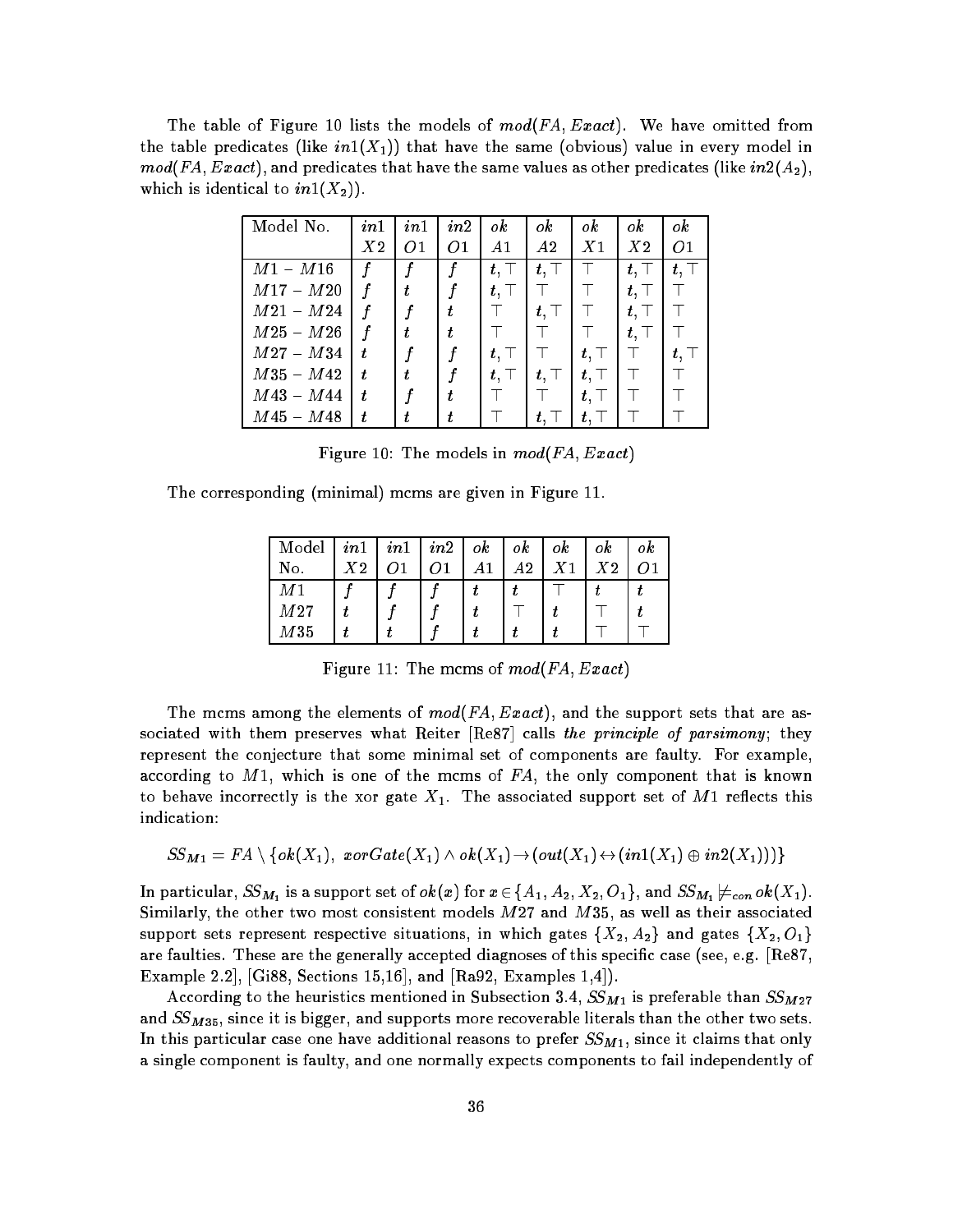each other. This kind of diagnosis is known as a *single fault diagnosis*. We see, then, that in some cases the particular nature of the situation impose preference criteria  $-$  maybe other than those mentioned in Subsection  $3.4$  — so that a particular recovered set is judged as more likely to be correct than other solutions.

Next we show that the correspondence between the fault diagnoses and the inconsistent assignments of the mcms in the previous example is not accidental. For that we first present two basic notions from the literature on model-based diagnosis:

**Definition 6.2** [Re87] A system is a triple  $(Sd, Comps, Obs)$ , where:

a)  $S_d$ , the *system description*, is a set of first-order sentences.

b) Comps, the system components, is a finite set of constants.

c)  $Obs$ , a set of *observations*, is a finite set of sentences.

**Definition 6.3** [Re87] A diagnosis is a minimal set  $\Delta \subset Comps$  s.t.  $Sd \cup Obs \cup \{ok(c) | c \in$  $Comps \setminus \Delta \} \cup \{\neg \text{ok}(c) \mid c \in \Delta \}$  is classically consistent.

In the example above we assumed that the devices normally behave as expected. We now formalize this assumption:

**Definition 6.4** A correct behavior assumption for a given set of components  $\Delta \subseteq Comps$  is the set  $CBA(\Delta) = \{ok(c) \mid c \in \Delta\}.$ 

**Notation 6.5** For a given system  $(Sd, Comps, Obs)$ , and a set of components  $\Delta \subset Comps$ . denote  $KB(\Delta) = Sd \cup Obs \cup CBA(\Delta)$ . Whenever  $\Delta = Comps$  we shall write just KB instead of KB(Comps). Also, in the sequel we will continue to assume that the  $KB(\Delta)$ 's are sets of normalized extended clauses. Recall that by Proposition 2.22 this assumption can be taken without any loss of generality.

Here are some useful properties of diagnoses:

**Proposition 6.6** Denote by  $\models$ <sub>cl</sub> the consequence relation of the first-order classical logic. a) [Re87, Proposition 3.4]  $\Delta \subset Comps$  is a diagnosis for (Sd, Comps, Obs) iff  $\Delta$  is a minimal set such that  $KB(Comps \setminus \Delta)$  is classically consistent.

b) [Re87, Proposition 3.3] If  $\Delta$  is a diagnosis for (Sd, Comps, Obs) then  $KB(Comps \setminus \Delta) \models_{cl}$  $\lnot \text{ok}(c)$  for each  $c \in \Delta$ .

We present now a treatment of diagnostic systems in the multi-valued framework of bilattices, where only a subset of the atomic formulae necessarily have classical values.

#### Definition 6.7

a) An extended diagnostic system (e-system for short) is a pair  $(KB, Exact)$ , where  $KB =$  $Sd\cup CBA(Comps)$ , and Exact is a set of the predicates in the language of KB that are assumed to have only classical values.

b) Let  $(KB, Exact)$  be an e-system. An exact model of KB (w.r.t.  $Exact$ ) is an element of  $mod(KB, Exact) = \{M \in mod(KB) \mid \forall p \in Exact \; \forall x_i \in D \; M(p(x_1,..., x_n)) \in \{t, f\}\}\$ c) A most consistent exact model of KB (mcem) is an mcm of  $mod(KB, Exact)$ .

**Theorem 6.8** Let  $(KB, Exact)$  be an e-system, and suppose the Herbrand base H of KB is  $\{p(x_1,...,x_n) \mid p \in Exact, x_i \in Comps \} \cup CBA(Comps)^{18}$  An exact model M of KB is an

<sup>18</sup>Note that this requirement is met Example 6.1.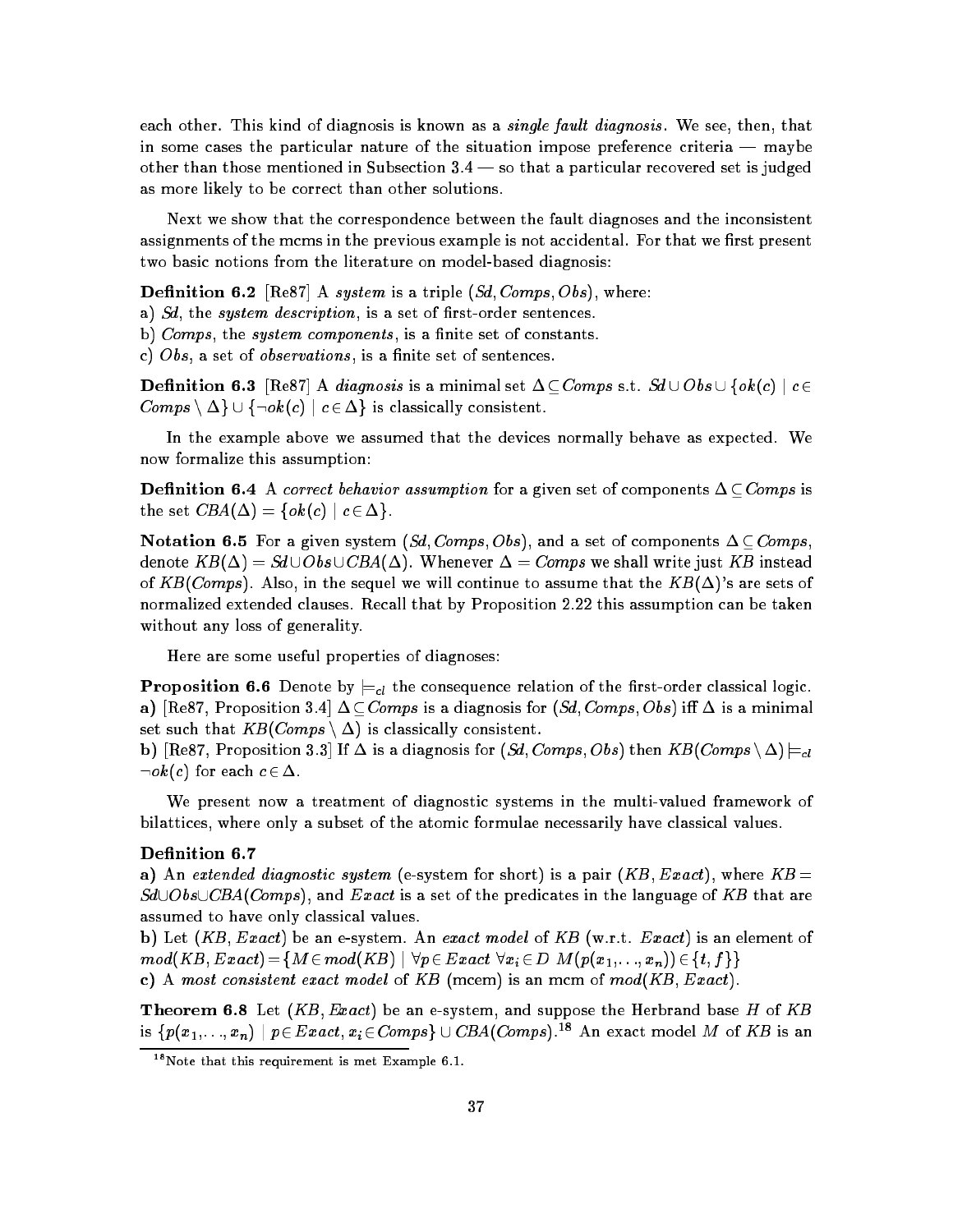mcem of KB iff  $Inc_M(KB) = CBA(\Delta)$  for some diagnosis  $\Delta$  of KB.

**Proof:**  $(\Leftarrow)$  Assume that M is an exact model of KB and that  $\Delta$  is a diagnostic of KB s.t.  $Inc_M(KB) = CBA(\Delta)$ . If M is not an mcem of KB then there is an exact model M' s.t.  $Inc_{M'}(KB) \subset Inc_M(KB) = CBA(\Delta)$ , i.e.: there is a  $c_0 \in \Delta$  s.t.  $M'(ok(c_0)) \not\in \mathcal{I}$ . But: (a) M' is a model of KB and  $ok(c_0) \in KB$  thus  $M'(ok(c_0)) \in F$ , and: (b) by Proposition 6.6(b),  $KB(Comps \setminus \Delta) \models_{cl} \neg \mathit{ok}(c_0)$  and by Lemma 4.11 of  $[\text{AA96}]$   $^{19}$ ,  $KB(Comps \setminus \Delta) \models_{con}$  $\lnot \mathit{ok}(c_0).$  Since  $M$  is a (most) consistent model of  $\mathit{KB}(Comps \setminus \Delta)$  then so is  $M',$  therefore  $M'(\neg \text{ok}(c_0)) \in \mathcal{F}$ . By (a) and (b),  $M'(\text{ok}(c_0)) \in \mathcal{I}$  – a contradiction.

 $(\Rightarrow)$  From the condition on Herbrand base of KB it follows that for every model M of  $KB, Inc<sub>M</sub>(KB) \subseteq CBA(Comps)$ . Suppose, then, that M is a most consistent model of KB and that  $Inc_M(KB) = CBA(\Delta)$  for some  $\Delta \subset Comp$ . By Proposition 6.6, in order to prove that  $\Delta$  is a diagnosis for KB it is sufficient to show that  $\Delta$  is a minimal set such that  $KB(Comps\setminus\Delta)$  is classically consistent. Suppose not. Then there is a proper subset  $\Delta' \subset \Delta$ s.t.  $KB(Comps \backslash \Delta')$  is classically consistent. In particular,  $KB(Comps \backslash \Delta')$  is a consistent set in the sense of Definition 2.24(b), and so it has a consistent model N. Let  $M'$  be the following valuation:

$$
M'(p)=\left\{\begin{array}{ll}N(p)\quad&\text{if }p\!\in\!\mathcal{A}(KB(Comps\setminus\Delta')).\\ \top&\text{otherwise.}\end{array}\right.
$$

It is easy to verify (using Lemma 2.23) that  $M'$  is a model of  $KB$ . Therefore, since  $Exact(KB) \subset \mathcal{A}(KB(Comps \setminus \Delta'))$ , M' is in  $mod(KB, Exact)$ . Moreover,  $Inc_{M'}(KB)$  =  $CBA(\Delta')$ , and  $\Delta' \subset \Delta$ , thus  $Inc_{M'}(KB) = CBA(\Delta') \subset CBA(\Delta) = Inc_M(KB)$ . It follows that M cannot be a mcem of  $KB$ .  $\Box$ 

**Corollary 6.9** Under the assumption of Theorem 6.8, if  $\Delta$  is a diagnosis of KB then there exists an mcem M of KB s.t.  $Inc_M(KB) = CBA(\Delta)$ .

**Proof:** Let  $\Delta$  be a diagnosis for KB. If  $\Delta = \{\}$  then  $CBA(\Delta) = \{\}$ , and by Proposition 6.6(a) KB is classically consistent. Hence every mcem M of KB is a consistent model (in the sense of Definition 2.24(a)), and so  $Inc_M(KB) = \{\}$  as well. If  $\Delta \neq \{\}$  then KB is not (classically) consistent, since by Proposition 6.6(b) and by the monotonicity of  $\models_{cl}$ ,  $KB \models_{cl} \neg ok(c)$  for every  $c \in \Delta$ , and by reflexivity,  $KB \models_{cl} ok(c)$ . On the other hand, by Proposition 6.6(a)  $KB(Comps \, \Delta)$  is classically consistent, therefore there is a model M of KB that assigns consistent truth values to every atomic formulae in  $\mathcal{A}(KB(Comps \setminus \Delta))$ , and assigns  $\top$  to  $CBA(\Delta)$ , i.e.:  $Inc_M(KB) = CBA(\Delta)$ . This M is an mcem of KB by Theorem 6.8.  $\Box$ 

**Corollary 6.10** Let  $(KB, Exact)$  be an e-system as described in Theorem 6.8. Then  $ok(c)$ is absolutely recoverable in  $KB$  iff c cannot be faulty in  $KB$ .

**Proof:** Obviously follows from Proposition 3.37 and Theorem 6.8.  $\Box$ 

<sup>&</sup>lt;sup>19</sup> According to that lemma, if KB is a classically consistent knowledge-base,  $\psi$  is a clause that does not contain any pair of an atomic formula and its negation, and  $\psi$  follows classically from KB, then  $KB \models_{con} \psi$ .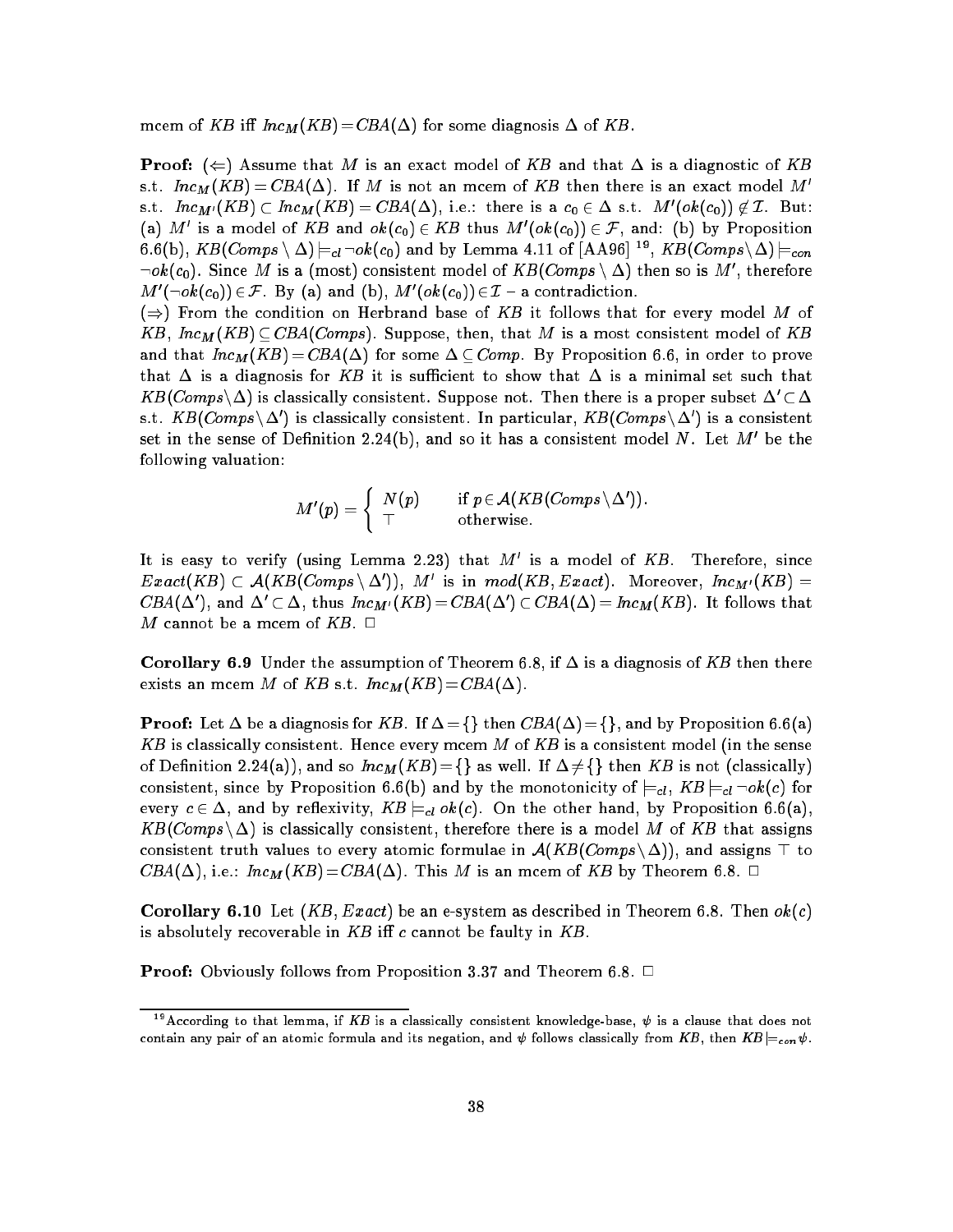Whenever the condition of Theorem 6.8 is met and KB is stratified, one can use the algorithm of Subsection 3.3 for finding diagnoses and constructing recovered knowledgebases of  $KB$ . Alternatively, one can use any other algorithm for finding diagnoses, and then use the results for recovering  $KB$ . The process is as follows: First, such an algorithm is executed (this algorithm can be, for example, Reiter's DIAGNOSE [Re87]); Suppose that  $\Delta$ is returned as a diagnosis. Like in Section 5, given Herbrand universe  $U$  of  $KB$ , we denote  $KB^{U\setminus\Delta} = \{\rho(\psi) \mid \psi \in KB, \ \rho : var(\psi) \to (U\setminus\Delta)\}\.$  By Theorem 6.8,  $CBA(\Delta)$  corresponds to the inconsistent assignments of some mcm M, so by the proof of Theorem 3.11,  $KB^{U\setminus\Delta}$ is a recoverable subset of KB.

## 7 A comparison with other formalisms

In this section we compare the present approach of recovering consistent data with some other formalisms for dealing with inconsistency. Since there are many such formalisms, we consider only those with a close relationship to ours.

#### 7.1 Maximal consistent subsets

A common method to "recover" inconsistent knowledge-bases is to search for its maximal consistent subsets. The main drawback of this method is that none of these subsets necessarily corresponds to the intended semantics of the original knowledge-base. Consider, for instance, KB of Example 2.18 (also considered in Examples 3.2, 3.10, 3.26, and 3.40). Every maximal consistent subset of KB must contain either s or  $\neg s$ . Hence, either s or its complement, but not both, must be a consequence of every such a subset, but this consequence contradicts another assertion that explicitly stated in the original knowledge-base. For another example, consider  $KB = \{p, \neg p \lor q, \neg q\}$ . This time, there is no spoiled literal in  $KB$ , but still every maximal consistent subset of  $KB$  entails (both classically and w.r.t.  $\models_{con}$ ) an assertion that contradicts an explicit data of  $\mathit{KB}$  . The support sets  $\{p\}$  and  $\{\neg q\}$  of this KB, as well as any support set of other knowledge-bases, do not have such a drawback. The requirement that every support set would be consistent in the original knowledge-base assures that their conclusions would not contradict any data entailed by the original knowledge-base.<sup>20</sup> The last example also shows that two-valued semantics is not sufficient even in cases where there are no spoiled literals.

### 7.2 Annotated logics; Kifer and Lozinskii's treatment

Annotated logics were introduced by Subrahmanian [Su90a, Su90b], and further developed by him and others (see, e.g., [CSHL, KL92, KS92, Su94]). They also use multi-valued algebraic structures in order to provide a semantics for rule-based systems with uncertainty. As we have already noted, [KL92] use annotated logic for similar purposes as ours. However, the present treatment of inconsistency in knowledge-bases is free of some of the drawbacks of [KL92]. There, for example, just ordinary (semi)lattices were used, in which the partial order relation corresponds, intuitively, to  $\leq_k$ . Hence, no direct interpretation of the standard

 $^{20}$ In particular, support sets cannot contradict any explicit data of the knowledge-base, as it is the case with the knowledge-bases and their maximal subsets considered above.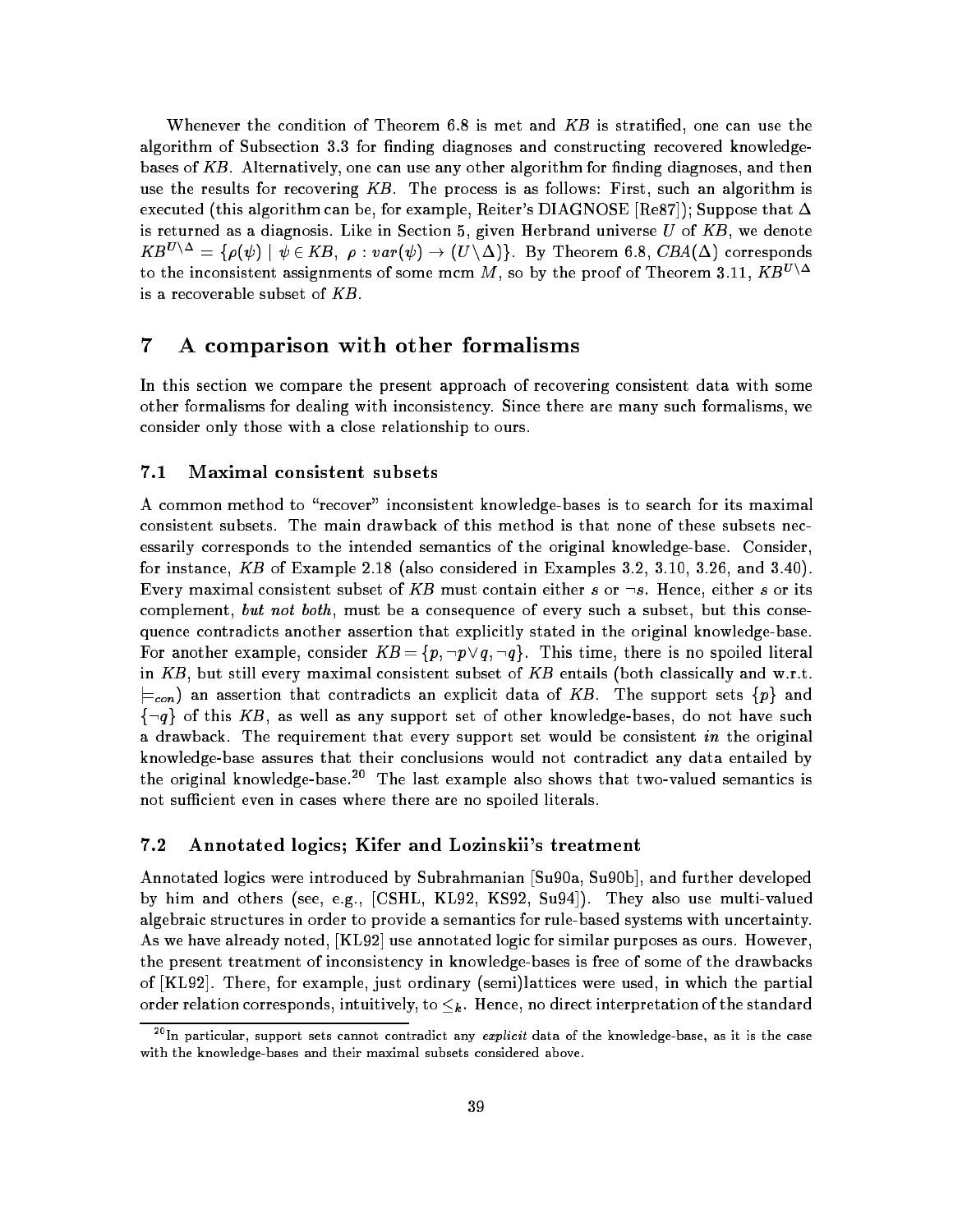logical connectives (which correspond, in fact, to the  $\leq_t$  partial order) was available to the authors. They were forced, therefore, to use a language, in which the atomic formulae are of the form  $p : b$  (where p is an atomic formula of the basic language, and  $b - a$ value from a semilattice).  $\psi : b$  is meaningless, however, for nonatomic  $\psi$ . Our treatment needs no such a restriction; The use of bilattices enables assignments of truth values to any formula. Moreover, the present definitions follow the common method of logic systems, in which syntax and semantics are separated, while in the logic of [KL92] (and in annotated logics in general) semantic notions interfere with the syntax. In particular, the present treatment does not require any syntactic embedding of first-order formulae into the multivalued language (like the ones denoted  $\Xi_{epi}$  and  $\Xi_{ont}$  in [KL92]); the syntactic structure of each assertion remains the same.

#### 7.3 Priest's minimally consistent LPm

In  $[Pr89, Pr91]$  Priest considers the logic LP - Kleene's strong three-valued logic with middle element  $(\top)$  designated.<sup>21</sup> According to Priest, the basic drawback of LP is that it invalidates Disjunctive Syllogism (i.e.,  $\psi$ ,  $\neg \psi \lor \phi \not\vdash_{\text{LP}} \phi$ , where  $\vdash_{\text{LP}}$  denotes the consequence relation of LP).<sup>22</sup> Priest resolves this drawback by reducing the relevant models only to those that are minimally inconsistent: For a given propositional LP-valuation  $\nu$ , Priest defines a corresponding set  $\nu = \{p \mid p \wedge \neg p \text{ is true under } \nu\}$  that "measures" the inconsistency of  $\nu$ . The minimal inconsistent models of a set of formulae ? are those models  $\nu$  such that if  $\mu$ !  $\subset \nu$ ! then  $\mu$  is not a model of ?. The consequence relation  $\models_{\text{LPm}}$  of the obtained logic, LPm, is then defined as follows:  $? \models_{\text{LPm}} \psi$  iff every minimally inconsistent model of ? is a model of  $\psi$ .

Obviously, Priest's main idea is very similar to ours, and the consequence relation  $\models_{\mathrm{LPm}}$ is very close to  $\models_{con}$ . The difference is that Priest is using the  $\{\neg, \vee, \wedge\}$ -closed subset  $\{t, f, \top\}$  of the special bilattice  $FOUR$ , with the same  $\mathcal{F}$ , and with  $\mathcal{I} = {\top}$ . As we have seen in Section 6.1 (see the note there), the cost of using only this subset of  $FOUR$  might be an exponential growth in the number of models that should be examined. This is due to the fact that every mcm M in FOUR (with  $\mathcal{I} = \{\top\}$ ) s.t.  $M(p) = \bot$  for some p induces two LP-minimal models, which are identical to  $M$ , except that one assigns t to  $p$ , while the other assigns  $f$  to it.<sup>23</sup>

It is not difficult to see that if we take  $\mathcal{B} = FOUR$  and  $\mathcal{I} = {\top}$ , then  $KB \models_{\text{LPm}} \psi$  iff  $KB, p_1 \vee \neg p_1, \ldots, p_n \vee \neg p_n \models_{con} \psi$  where  $\mathcal{A}(KB) = \{p_1, \ldots, p_n\}$ . We conjecture that if, on the other hand, we take  $\mathcal{I} = \{\top, \bot\}$  (and  $\mathcal{B} = FOUR$ ) then  $\models_{\text{LPm}}$  is identical to  $\models_{con}$ .

Our conclusion is that one can do with  $FOUR$  everything one can do with LPm, if so one wishes (and usually more efficiently), but with  $FOUR$  one can do other things as well. The exact relation between FOUR and LPm deserves, however, further investigations.

<sup>&</sup>lt;sup>21</sup> This logic is also known as RM<sub>3</sub> in the relevance literature ([AB75]) and  $J_3$  in the literature about paraconsistency - see, e.g., chapter IX of  $[Ep90]$  as well as  $[OdC70, Ot85, Av86, Ro89]$ .

 $22$ In a sense, Disjunctive Syllogism is the *only* classically valid inference which fails, since its addition to LP yields classical logic.

<sup>&</sup>lt;sup>23</sup>One should note, however, that the converse is not true: The existence of two LP-minimal models  $M_1$ and  $M_2$  s.t.  $M_1(p)=t$ ,  $M_2(p)=f$  and  $M_1(q)=M_2(q)$  for every  $q\neq p$  does not necessarily imply the existence of a corresponding mcm M in FOUR s.t.  $M(p) = \perp$ . The clause  $p \vee \neg p$  provides a counterexample.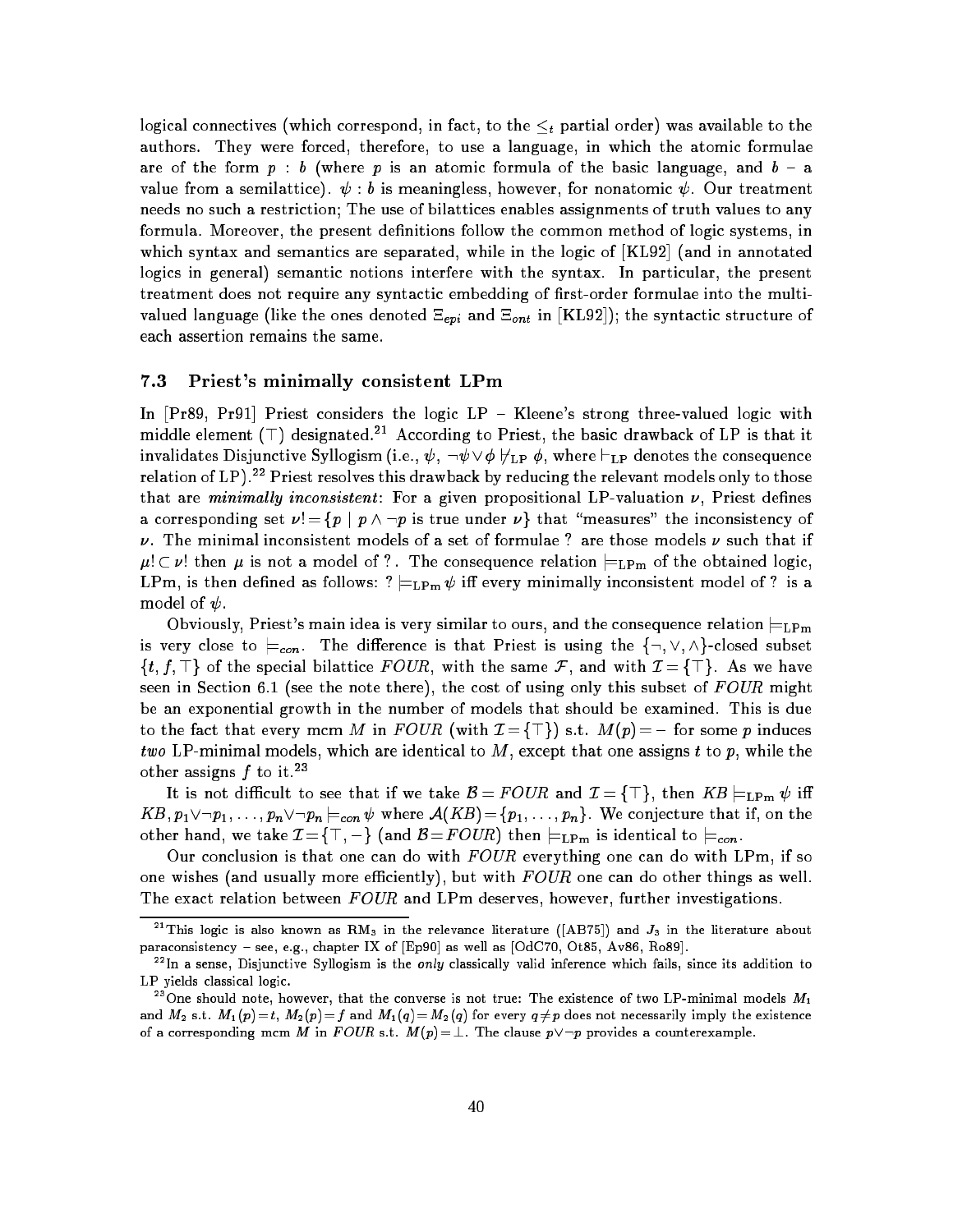## 8 Conclusion and further work

The consequence relation  $\models_{con}$  was considered in [KL92] as an epistemic entailment for annotated logics. In [AA94, AA96] this relation was further examined and used in order to develop bilattice-based proof systems. In this paper we demonstrate another aspect of implementing  $\models_{con}$  together with (logical) bilattices, namely: a model-theoretic technique for extending the semantics (without changing the syntax) of classical first-order knowledge-bases, in order to deal with contradictions in a nontrivial way. The outcome is a nonmonotonic mechanism for finding inconsistent parts of a given knowledge-base, and a paraconsistent approach for recovering consistent data from it. This approach is shown to be efficient in several important cases, and particularly useful whenever conflicts are inherent parts of the situations, such as diagnostic problems.

One issue we haven't dealt with so far is the choice of the particular bilattice to use. In all our examples above we have used the simplest bilattice  $FOUR$ . We suspect that for the language that we use here  $FOUR$  might indeed be sufficient, although we don't have yet a formal proof to this conjecture. Still, even if this conjecture is true, keeping the discussion on an abstract level (as we have done here) has obvious advantages:

- 1. We do not intend our proposal to be an isolated method for dealing with inconsistent data. Rather, we believe that it should be a part of a general framework for dealing with knowledge-bases. Now, for other aspects of the subject, other bilattices might be useful. DEFAULT, for example, is usually taken to be suitable for default reasoning. Bilattices like  $[0,1] \odot [0,1]$  (see [Fi90b] for the exact definition) may be used for statistical reasoning, etc. The choice of the bilter also depends, of course, on the application. For example, the use of the bifilter  $\{\top, t\}$  of  $DEFAULT$  means taking as "true" only propositions that convey some truth. It is quite possible, however, that for certain application we would like to accept also a default \truth", represented (say) by  $d\top$  or dt as standing for some extended notions of truth. We might use then  $NINE$  rather than  $DEFAULT$  and choose  $NINE$ 's second bifilter for our application (DEFAULT itself does not have a bifilter containing dt or  $d\top$ ).
- 2. The fact that from the point of view of classical logic we can confine ourselves to the two-valued Boolean algebra does not mean that other Boolean algebras are useless in applications of classical logic. Similarly, the fact that in principle we can always use FOUR (if this indeed is the case), does not exclude the potential usefulness of other logical bilattices (This point, of course, is not unrelated to the first one).
- 3. The framework of bilattices opens the door for various nonclassical connectives (like Fitting's conflation and guard connectives [Fi94], or the nonmonotonic implications of  $[AA96]$ . It is doubtful that with these extra connectives  $FOUR$  will still be sufficient for defining  $\models_{con}$

The discussions in this section and in the previous ones leads to several directions of research:

• Determine the exact role of  $FOUR$  with respect to the consequence relation  $\models_{con}$ .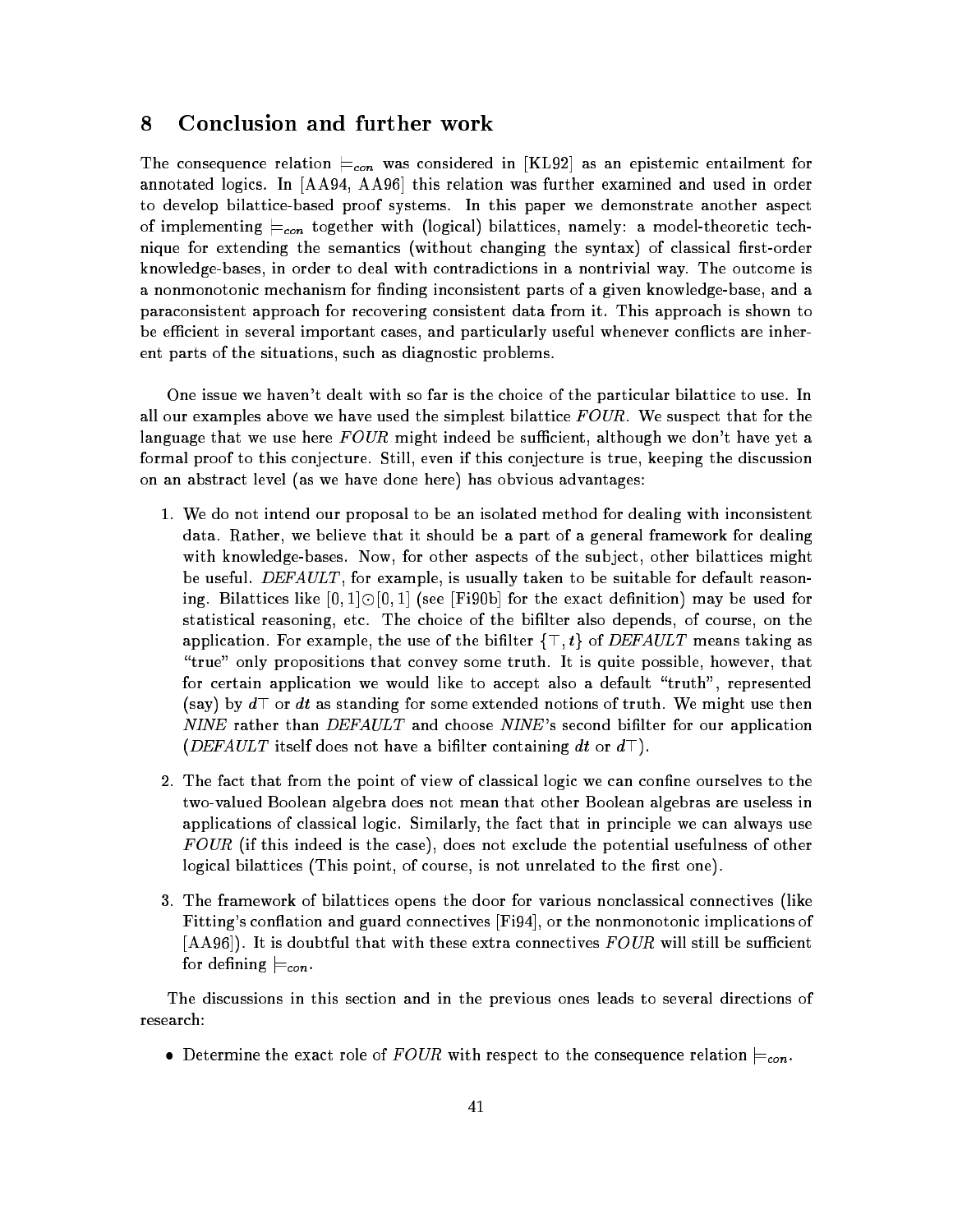- Extend the approach to richer languages.
- Improve the algorithm of Section 3.3 and enlarge its range of applicability.
- Examine the applicability of the methods with more practical examples (especially those of [Li88]).

### Acknowledgment

This research was supported by THE ISRAEL SCIENCE FOUNDATION founded by The Israel Academy of Sciences and Humanities.

### References

- [AB75] A.R.Anderson, N.D.Belnap. *Entailment*. Vol.1, Princton University Press, Prinston N.J., 1975.
- [AA94] O.Arieli, A.Avron. Logical bilattices and inconsistent data. Proc. 9th IEEE Annual Symp. on Logic in Computer Science (LICS'94). IEEE Press, pages 468–476, 1994.
- [AA95] O.Arieli, A.Avron. A bilattice-based approach to recover consistent data from inconsistent know ledge-bases. Proc. of the 4th Bar-Ilan Symp. on Foundations of Artificial Intelligence (BISFAI'95). AAAI Press, pages 14-23, 1995.
- [AA96] O.Arieli, A.Avron. Reasoning with logical bilattices. Journal of Logic, Language, and Information, Vol.5, No.1, pages  $25{-}63$ , 1996.
- [AA97] O.Arieli, A.Avron. Four-valued diagnoses for stratified knowledge-bases. Proc. of the 1996 Ann. Conf. of the European Association for Computer Science Logic (CSL'96). Lecture Notes in Computer Science No.1258 (D.Van-dalen, M.Benzem  $-$  eds.), Springer Verlag, pages 1-17, 1997.
- [Av86] A.Avron. On an implication connective of RM. Notre Dame Journal of Formal Logic Vol.27, pages 201-209, 1986.
- [BCDLP] S.Benferhat, C.Cayrol, D.Dubois, J.Lang, H.Prade Inconsistency management and prioritized syntax-based entailment. Proc. 13th Int. Joint Conf. on Artificial Intelligence (IJCAI'93), pages  $640-645$ , 1993.
- [BDP95] S.Benferhat, D.Dubois, H.Prade How to infer from inconsistent beliefs without revising? Proc. 14th Int. Joint Conf. on Articial Intelligence (IJCAI'95), pages 1449-1455, 1995.
- [Be77a] N.D.Belnap. A useful four-valued logic. Modern Uses of Multiple-Valued Logic  $(G.Epstein, J.M.Dunn - eds.),$  Reidel, Dordrecht, pages  $7-37, 1977.$
- [Be77b] N.D.Belnap. How computer should think. Contemporary Aspects of Philosophy  $(G.Ryle - ed.),$  Oriel Press, Stocksfield, England, pp. 30-56, 1977.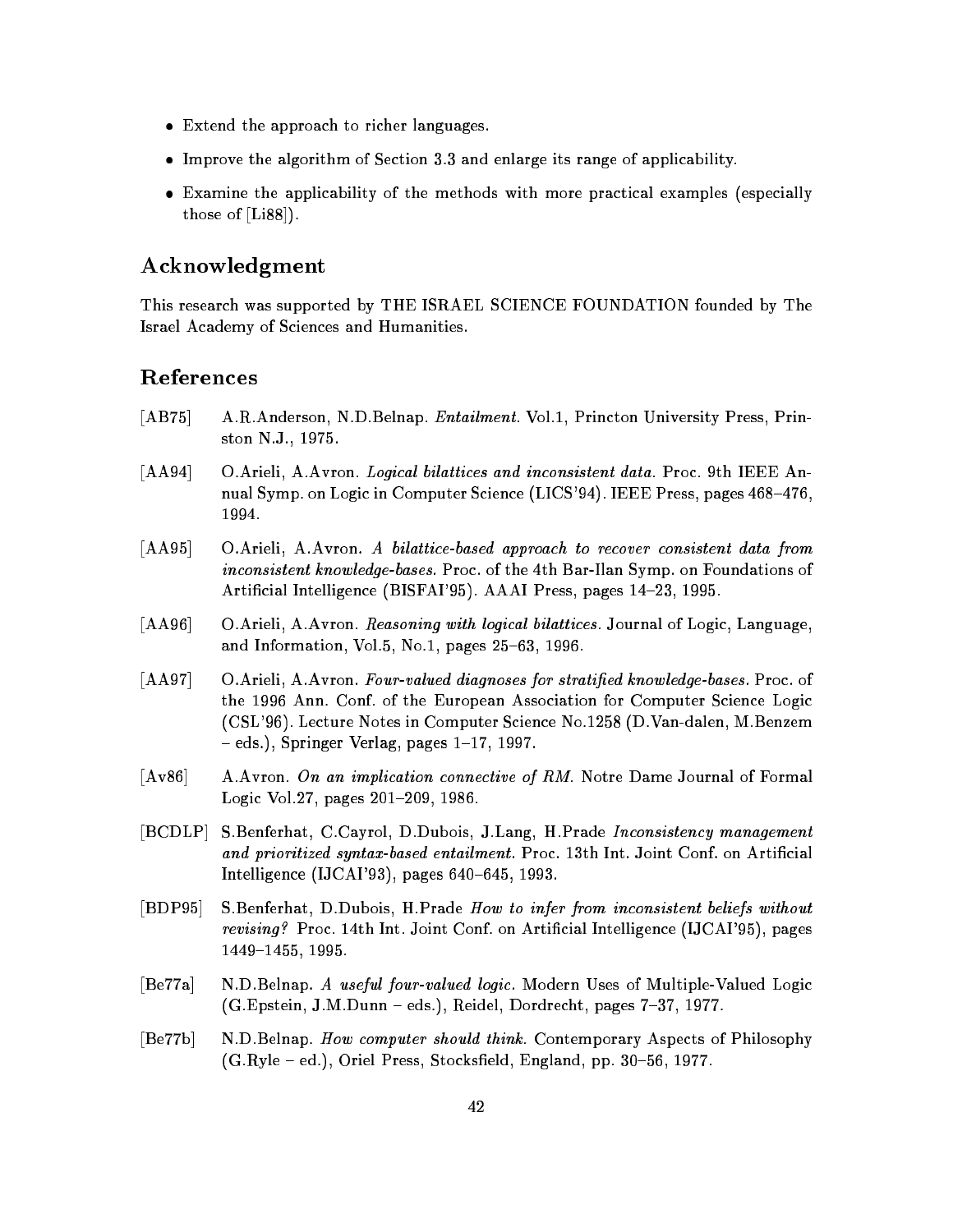- [BS88] A.L.Brown Jr., Y.Shoham. New results on semantical nonmonotonic reasoning Proc. 2nd Int. Workshop on Non-Monotonic Reasoning, Springer-Verlag, pages 19{26, 1988.
- [CSHL] N.C.A.da-Costa, V.S.Subrahmanian, L.J.Henschen, J.J.Lu. Automatic theorem proving in paraconsistent logics: theory and implementation. 10th Int. Conf. on Automated Deduction  $(M.E.Stickel - ed.),$  pages  $72–86, 1990.$
- [dC74] N.C.A.da-Costa. On the theory of inconsistent formal systems. Notre Damm Journal of Formal Logic, Vol.15, pages 497-510, 1974.
- [Ep90] R.L.Epstein The Semantic foundation of logic. Vol.I: propositional logics. Kluwer Academic Publisher, 1990.
- [Fi89] M.Fitting. Negation as refutation. Proc. 4th Annual Symp. on Logic in Computer Science (LICS'89). IEEE Press, pages.  $63-70$ , 1989.
- [Fi90a] M.Fitting. Kleene's logic, generalized. Journal of Logic and Computation, Vol.1, pages 797-810, 1990.
- [Fi90b] M.Fitting. Bilattices in logic programming. Proc 20th Int. Symp. on Multiple-Valued Logic (G.Epstein - ed.), IEEE Press, pages 238-246; 1990.
- [Fi91] M.Fitting. Bilattices and the semantics of logic programming. Journal of Logic Programming, Vol.11, No.2, pages  $91-116$ , 1991.
- [Fi93] M.Fitting. The family of stable models. Journal of Logic Programming, Vol.17, pages 197-225, 1993.
- [Fi94] M.Fitting. Kleene's three-valued logics and their children. Fundamenta Informaticae, Vol.20, pages 113-131, 1994.
- [Ge84] M.R.Genesereth. The use of design description in authomated diagnosis. Journal of Artificial Intelligence, Vol.24, pages  $411-436$ , 1984.
- [Gi88] M.L.Ginsberg. Multivalued logics: A uniform approach to reasoning in AI. Computer Intelligence, Vol.4, pages 256-316, 1988.
- [KL92] M.Kifer, E.L.Lozinskii. A logic for reasoning with inconsistency. Journal of Automated reasoning. Vol.9, No.2, pages  $179-215$ , 1992.
- [KS92] M.Kifer, V.S.Subrahmanian. Theory of generalized annotated programming and it's applications. Journal of Logic Programming, Vol.12, pages  $335-367$ , 1992.
- [Le86] H.J.Levesque. Making Belivers out of Computers. Journal of Artificial Intelligence, Vol.30, pages  $81-108$ , 1986.
- [Le92] D.Lehmann. Plausibility logic. Proc. of 5th Ann. Conf. of the European Association for Computer Science Logic (CSL'91), Springer-Verlag, pages 227-241, 1992.